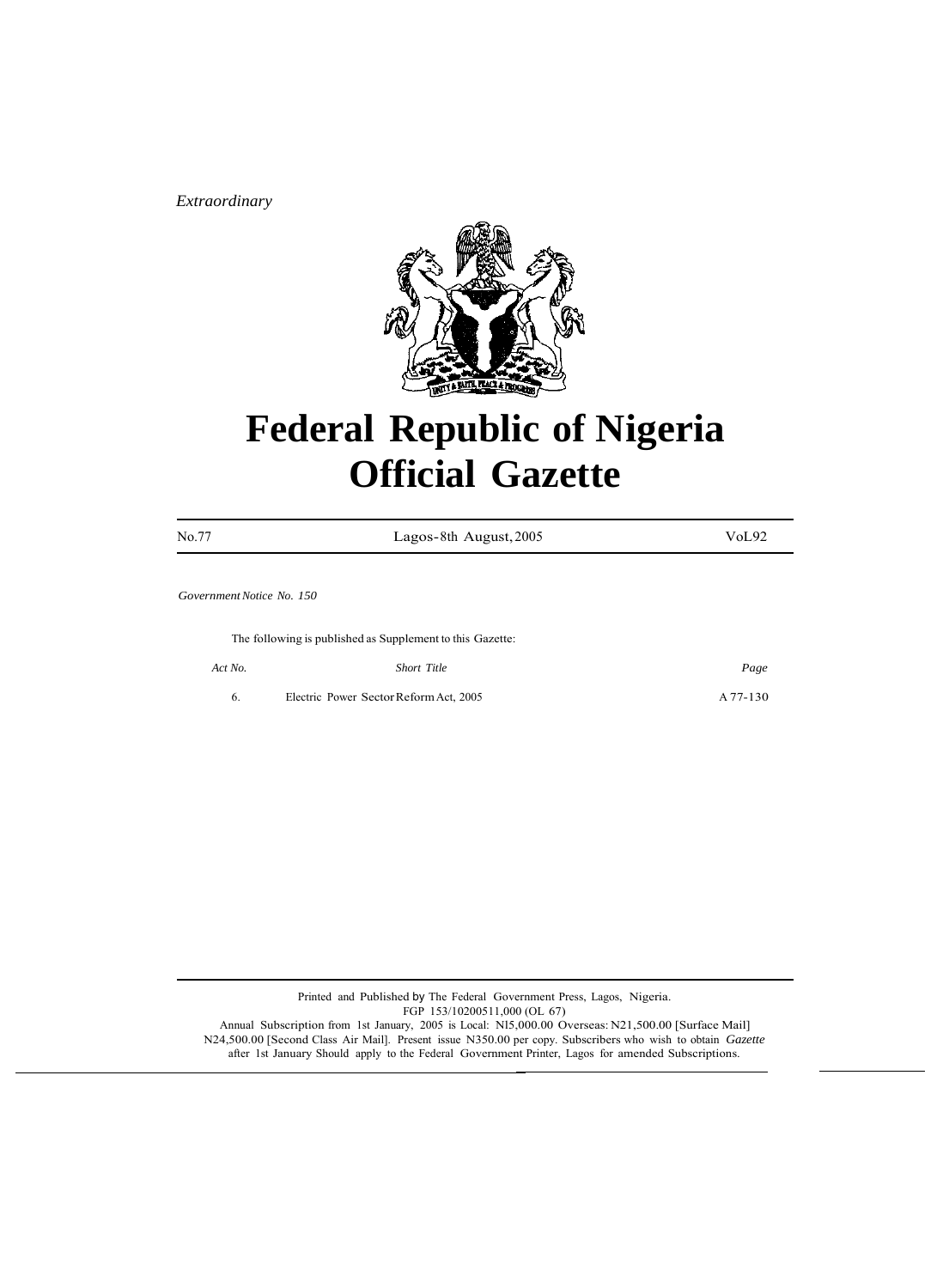# ELECTRIC POWER SECTOR REFORM ACT, 2005



ARRA;-;"GEMENT OF SECTIONS

*Section:*

#### **PARTI** FOR, \1ATIOK OF INITIAL AND SCCCESSOR COMPANIES .>\..'\0 THE TR:\KSFER OF ASSETS AD LIABILITI' OF THE NATIOI\AL ELECTRIC PO\X·'ER AUTHORITI'.

- 1. Formation of the initial holding company (Cap. C20 LFN 2004).
- 2. Shareholding in the initial holding company.
- 3. Transfer of assets and liabilities of the Authority to the initial holding company.
- 4. Exemption from stamp duty (Cap. 58 LFN 2004).
- 5. Transfer of employees to the initial holding company and to the Commission, etc.
- 6. Direction to the Authority
- 7. Licensing of the initial holding company.
- 8. Formation of successor companies.
- 9. Shareholdings in the successor companies.
- I 0. Transfer of assets and liabilities of the initial holding company to the successor companies
- 11. Conclusive evidence.
- 12. Release from liability or obligation.
- 13. Enforcement or continuation of any cause of action or proceedings.<br>14. Limitation of suit against a transferee.
- Limitation of suit against a transferee.
- 15. A transfer shall not be deemed to constitute a breach of contract.
- 16. Provision of records, etc. to a transferee.<br>17. Further order amending a transfer order.
- Further order amending a transfer order.
- 18. Regulations:
- 19. Guarantee or surety.<br>20. Consideration for the
- Consideration for the transfer of assets to successor companies.
- 21. Transfer of employees to the designated successor companies and conditions of services of transferred employees.
- 22. Directions to the initial holding company.<br>23. Licensing of the successor companies.
- Licensing of the successor companies.
- 24. Processing of privatization of the successor companies.

#### PART II- DE\'ELOPMEKT OF A CO.\lPETITIVE ELECTRICJTY A1..!'1.RKET

- 25. Competition during the prc-privatisation stage.
- 26. Competition during the post-privatisation stage.<br>27. Ministerial directives respecting eligible custom
- 
- 27. Ministerial directives respecting eligible customers.<br>28. Ministerial directives respecting competition transiti 28. Ministerial directives respecting competition transition charges.<br>29 Commission's determinations respecting competition transition
- 29. Commission's determinations respecting competition transition charges.<br>30. Public hearing respecting competition transition charges
- Public hearing respecting competition transition charges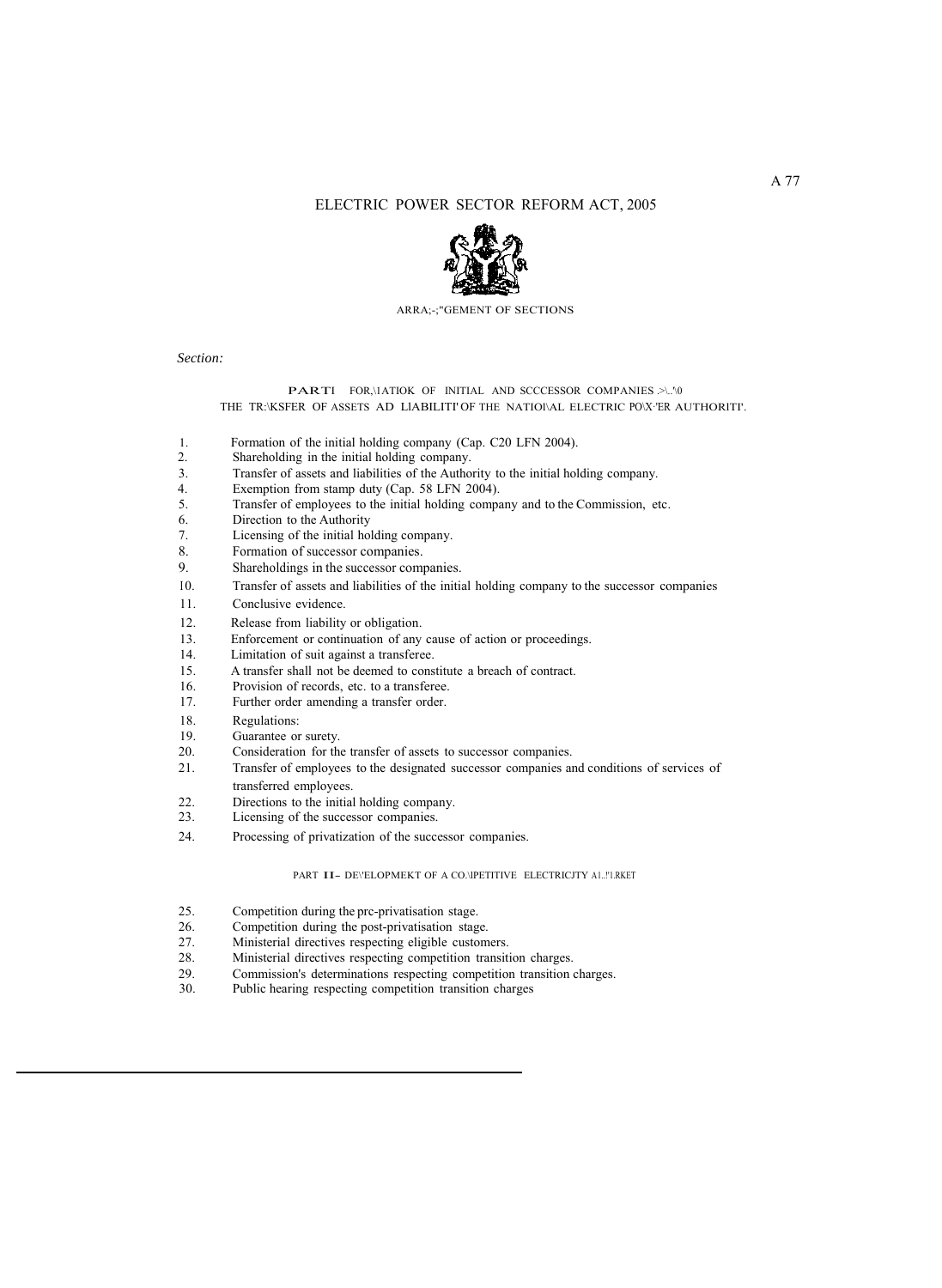#### PART I11-ESTABLISHMENT, FUNCTIONS AND POWERS OF THE NIGERIA,; ELECTRICITY REGULATORY COMMISSION

- 31. Establislunent of the Commission.
- 32. Objects and Functions of the Commission.<br>33. (Icneral policy directions.
- 33. (leneral policy directions.<br>34. Appointment of Commiss
- 34. Appointment of Commissioners.<br>35. Terms of office and conditions of
- 35. Terms of office and conditions of service of Commissioners.<br>36. Conditions for appointment as Commissioner.
- 36. Conditions for appointment as Commissioner.<br>37. Vacation of office by Commissioner.
- 37. Vacation of office by Commissioner ..<br>38. Dismissal or suspension of Commission
- Dismissal or suspension of Commissioners.
- 39. Filling of vacancies in the Commission.<br>40. Chairman and Vice-Chairman of the Co
- 40. Chairman and Vice-Chairman of the Commission.<br>41. Meetings and procedure of the Commission.
- Meetings and procedure ofthe Commission.
- 42. Remuneration and expenses of Commissioners.<br>43. Commissioners to disclose certain connections a
- 43. Commissioners to disclose certain connections and interests.<br>44. No invalidity of decisions and acts of the Commission.
- 44. No invalidity of decisions and acts of the Commission.<br>45. Proceedings of the Commission.
- 45. Proceedings of the Commission.<br>46. Decisions and orders of the Com-
- 46. Decisions and orders of the Commission.<br>47. Commission to give notice to interested p
- 47. Commission to give notice to interested parties.<br>48. Commission to consult experts on technical ques
- 48. Commission to consult experts on technical questions.<br>49. Ouestions of law may be referred to the High Court.
	- Questions oflawmay be referred to the High Court.
- 50. Rehearing and Appeals.<br>51. Annual programmes and
	- Annual programmes and budgets of the Conunission.
- 52. Funds of the Commission.<br>53. Surplus funds of the Comn
- 53. Surplus funds of the Commission.<br>54. Financial year of the Commission.
- 54. Financial year of the Commission.<br>55. Accounts of the Commission.
- 55. Accounts of the Commission.<br>56. Audit of the Commission's acc
- Audit of the Commission's accounts.
- 57. Powersofauditors.<br>58. Execution of contra
- Execution of contracts and instruments by the Commission.
- 59. Reports of the Commission
	-
- 61. Staff of the Commission.<br>61. Exemption from liability 61. Exemption from liability for the Commission.<br>PART IV — LICENSES AD TARIFFS

- 62 Licensing: requirement: fines and penalties.
- 63. General duties oflicenses
- 64. Generation licences.
- 65. Transmission licences.<br>66. System operation licen
- System operation licence.
- 67. Distribution licences.
- 68. Trading licences.<br>69. Restrictions on live
- 
- 69. Restrictions on licences.<br>70. An application for a licen An application for a licence.
- 71. Terms and conditions oflicenses.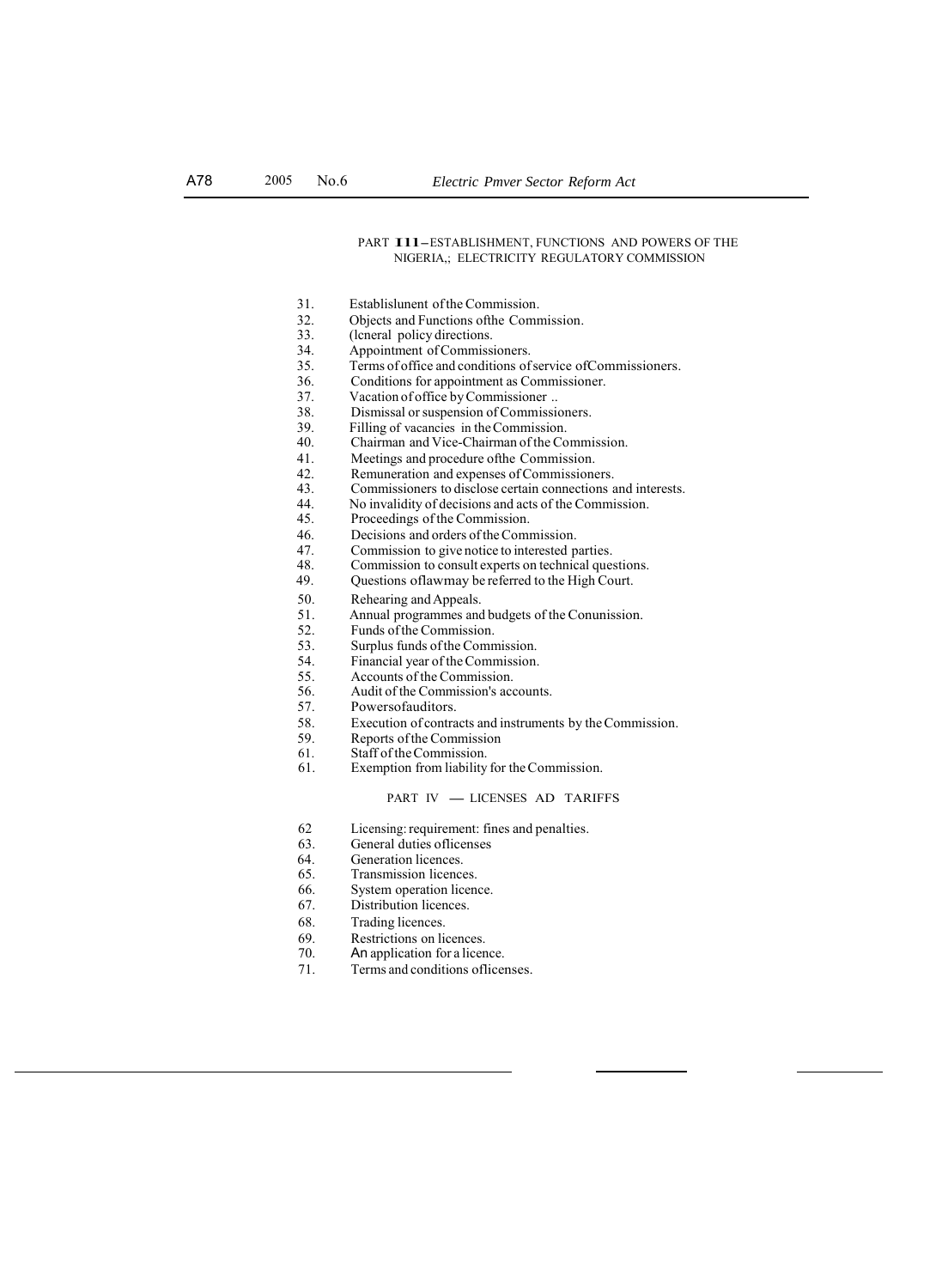- 72. Renewal oflicences.
- 73. AmendmentofLicences.<br>74. Cancellation officences.
- Cancellation oflicences.
- 75. Enforcementoflicences.
- 76. ·Tariffs.
- 77. Special provisions relating to generation, transmission and distribution companies.
- Use of certain comfuits for electricity purposes.

#### PART  $\mathbf{V}$  – ACQUISITION OF LA.ND AND ACCESS RIGHTS

79. Notice of construction of railways, roads and telecommunication works **and** control of other Works.

#### PART VI-COKSVMER PROTECTION AND LICENSEE PERFORMANCE STANDARDS

- 80. Consumerprotectionstandards.
- 81. Performance standards and codes.

#### PART VII-COMPETITION AND MARKET POWER

82. Competition and market power

### PART VIII-THE POWER CONSVMERASSISTA.\ICE FUND

- 83. Establishment of the Power Consumer Assistance Fund.<br>84. Contribution rates for the Power Consumers Assistance I
- Contribution rates for the Power Consumers Assistance Fund.
- 85. Contribution payments for the Power Consumers Assistance Fund.<br>86. Payments from the Power Consumers Assistance Fund.<br>87. Fineformon-payment of fronce y owed.
- Payments from the PowerConsumersAssistanceFtmd.
- Finefornon-paymentofrnoney owed.

#### PART  $\mathbf{IX}-$  RURAL ELECTRIFICATIOK FUND

- 88. Establishment and purpose of the Rural Electrification Agency.<br>89. Contribution rates for rural electrificatioiL
- 89. Contribution rates for rural electrificatioiL<br>90. Contribution payments for rural electrifica
- 90. Contribution payments for rural electrification.<br>91. briteria for allocation of resources from the Rur
- 91. briteria for allocation of resources from the Rural Electrification Fund.<br>92. Fine for non-payment for amount owed.
- Fine for non-payment for amount owed.

#### PARTX- OFFENCES

- 93. Palsedeclarations.<br>94. Offences.
- Offences.

#### PARTX!-GENERAL

- 95. Inspectors.<br>96. Regulation
- 96. Regulation.<br>97. Disclosure of
- Disclosure of confidential information and use of information acquired by inspectors. e.t.c., for personal gain.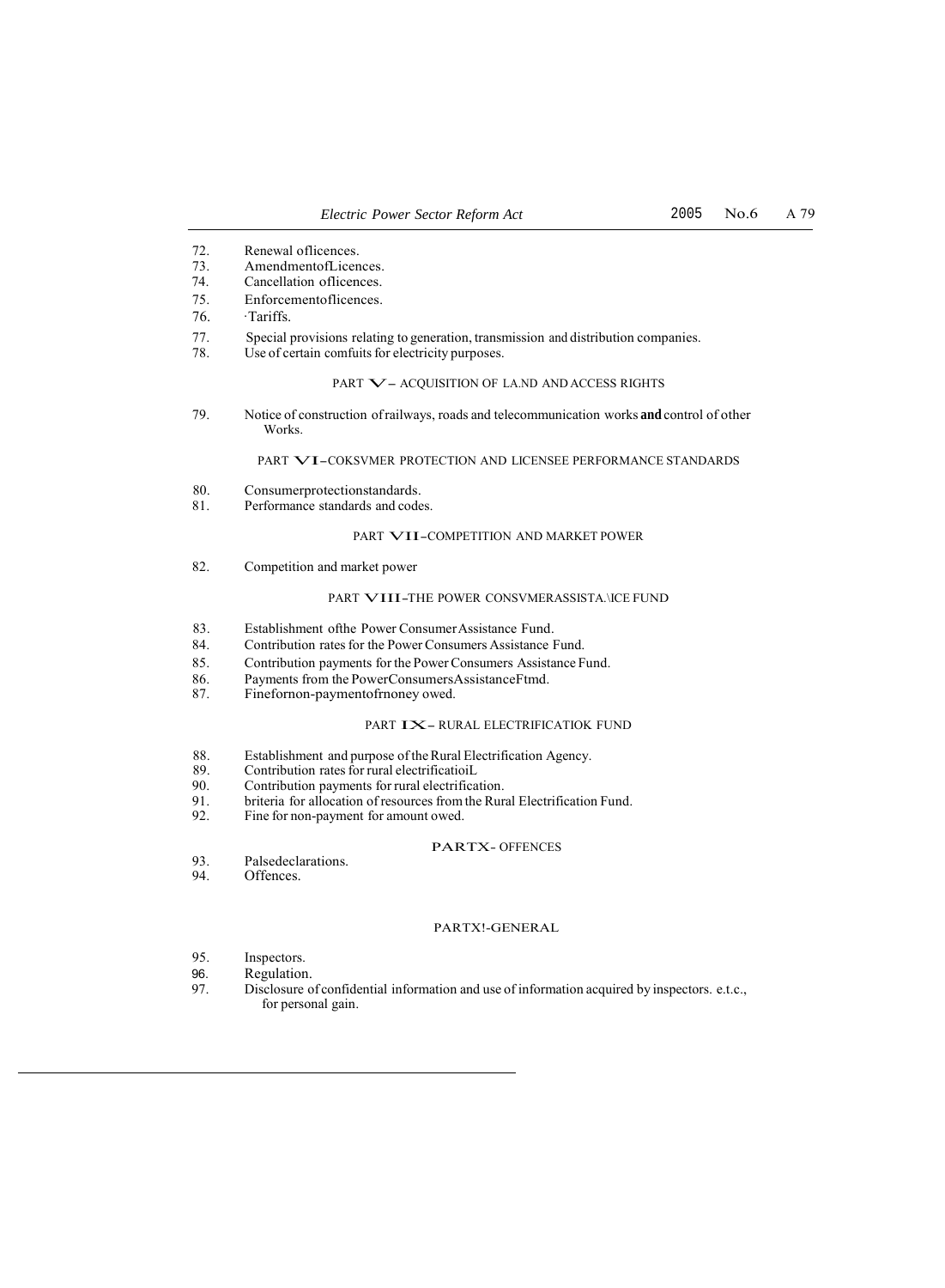# PART XII-CONSEQUENTIAL AND TRANSITIONAL PROVISIONS

- 98. Consequential and transitional provisions (Cap. 106 LFN 1990, Cap. 256 LFN 1990).<br>99. Repeal of Cap. 256 LFN 1990.
- Repeal of Cap. 256 LFN 1990.

# PART XIII INTERPRETATION AND CITATION

- 100. **Interpretation.**<br>101. Citation.
- Citation.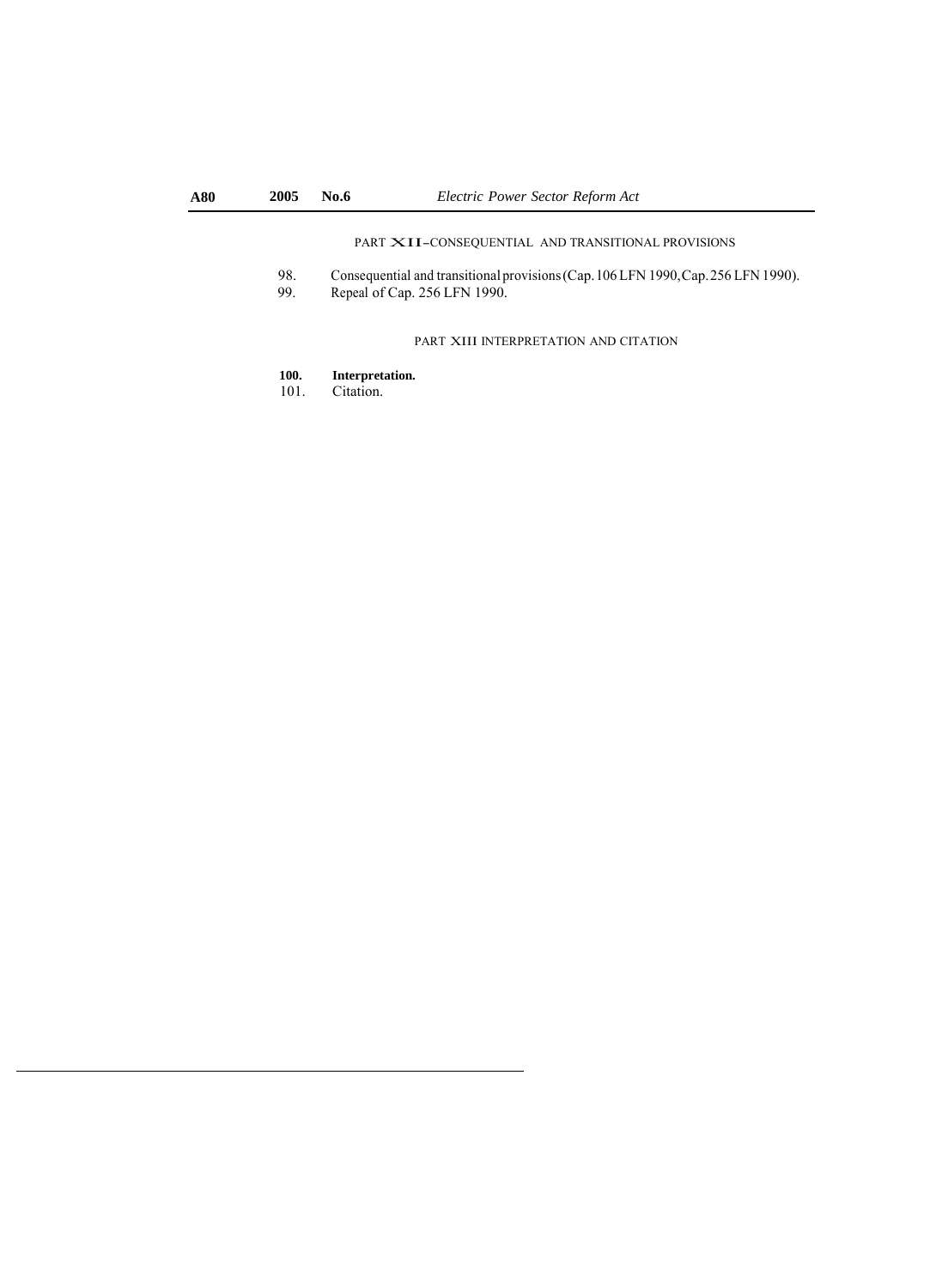## ACT No.6

A.l\ ACT TO PROVIDE FOR THE FOR:\1.'\T!OlOF CU. il'XI\iF.S TO T:\KE OVER THE Fc:t<CTIO S, ASSETS, LIABILITIES A:\D STAFF OF THE N.HIO::\AL ELECTRIC POW'ER Al'THORITY, TO DEVELOP COMPETITIVE ELECTRICJTI" ALV{KETS, TO ESTABLISH THE l"JGERI:\ ELECTRJGTY REGULATORY COM..'TiiSSlOl'\ ; TO PRO\'IDF FOR TilE LICEI\SI:\'G A:-10 REGCLATIO:!'\ OF THE GE:\':ER.t\TIO:\, TR.A,\_"JS!tUSSIO:\, DISTRIBL'TIO::\ A:--.iD SrPPLY OF ELECTRICITY; TO £:\"FORCE SCCH flATTERS AS PERFOR:\L-\ CE STA:\':01\RDS, COl'\SUM.ER RIGHTS AJ\D 0BLIGil.TJONS; TO PROVIDE FOR THE DETER.\U:!'\.'\TIO:\ OF TARIFFS; A.'(D TO PROVIDE fOR RELATI.:D lvL'\TTERS

[11th March, 2005]

Commence Men!.

## ENACTED by the National Assembly of the Federal Republic of Nigeria-

#### PART 1-FORMATIOOF !KITIAL AKP ScCCESSOR COMPA JES Al\D THE TRAKSFER OF ASSETS AND LIABILITIES OF THE l\. TIONAL ELECTRIC POWER AUTHORITY

1. The National Council on Privatisation shall, not later than six months after the coming into force of this Act, take such steps as are necessary under the Companies and Allied Matters Act to incorporate a company, limited by shares, which shall be the initial holding company for the assets and liabilities oftheAuthority.

2. The shares of the initial holding compar.y on its incorporation shall be held by the Ministry of Finance Incorporated and the Bureau of Public Enterprises in the name of and on behalf of the Federal Government of Nigeria.

3. -(l) The National Council on Privatisation, shall by written notice in a Gazette fix the date, (in this Act known as the "initial transfer date"), on which the assets and liabilities ofthe Authority as specified in subsection (2) of this section shall be transferred to the initial holding company.

(2) The assets and liabilities vested in the Authority as at the initial transfer date and appearing on the audited batance sheets of the Authority, shall vest in the initial holding company.

(3) The vesting of assets and liabilities under subsection (2) of this section shall be provisional until final orders arc issued b.Y the 1\ational Council on PriYatisation under this section.

(4) Within eight months from the initial transfer date, the 1\ationa1 Counril on Privatistation shall, on the finalisation of the opening balance sheet of the initial holding company, issue final order either confirming or specifying the transfer of assets and liabilities under subsection (2) and this Part applies with necessary modifications to the final order.

(5) The transfer of a liability or obligation under this section releases the Authority from the liability or obligation.

Formation of the initial holding company. Cap. C 20 LFN 2004.

Shareholding in the initial holding company.

Transfer of assets and liabilities of the Authority to the initial holding company.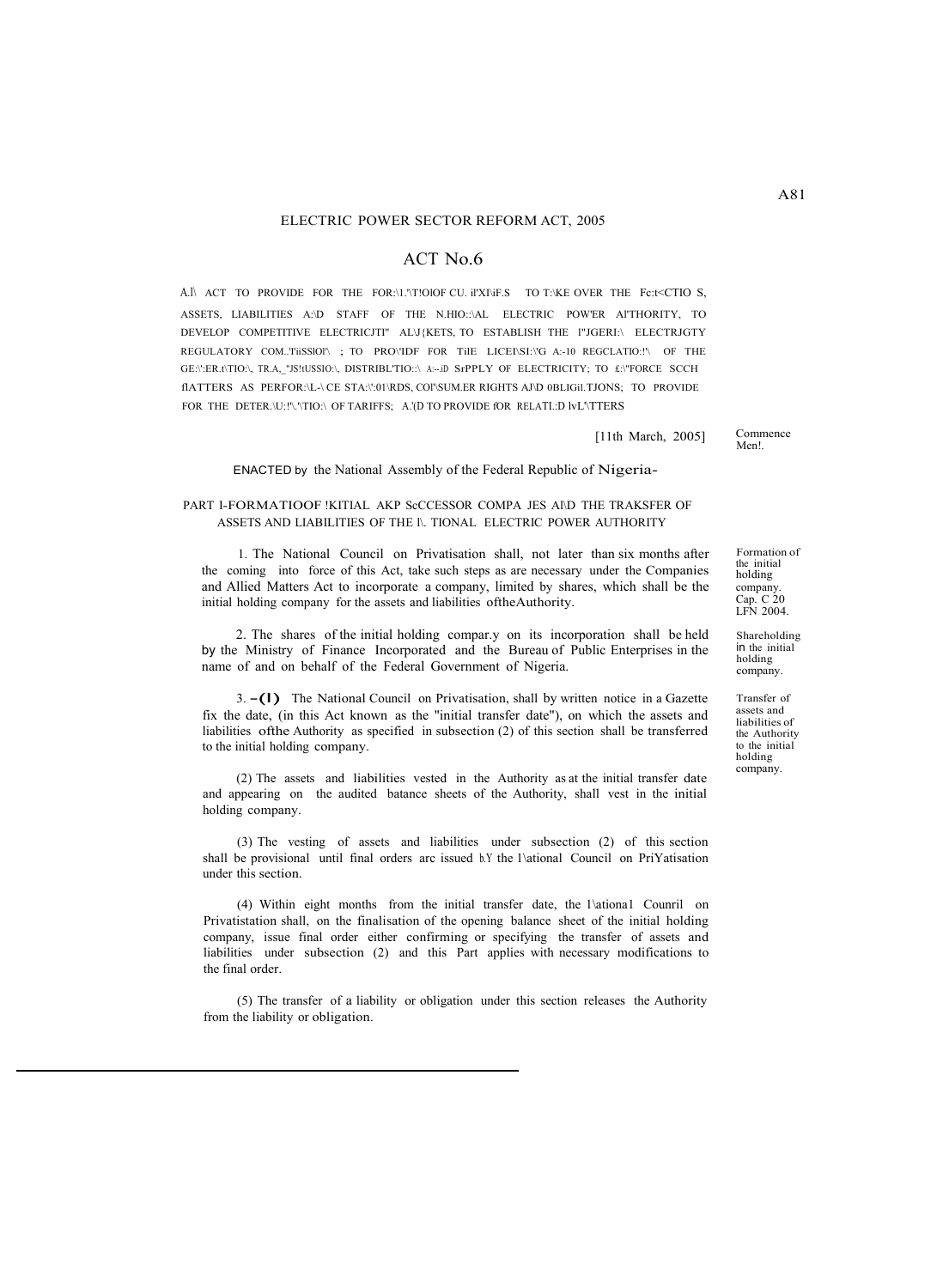*(6)* All bonds, hypothecation:-;. securities, deeds. contracts instruments, documents and \Vorking anangemcnts that suhsistcd immediately before the initial transfer date and to which the Authority was a pany shalL on and after that date. be as ful!y effective and enforceable against or in  $f$ <n our of the initial holding company as if. instead of the Authority:, the initial holding company had been named therein.

(7) An)' cause of action or proceeding which existed or was pending by or against the Authority immediately before the initial transfer date shall be enforced or continued. as the case may be. on and after that date by or against the initial holding company in the same way that it might have been enforced or continued by or against the Authority had this Act not been passed.

(R) 1\o action or other proceeding shall be commenced against the initial holding company 111 respect of any employ'ee. asset. liability, right or obligation that has been transferred to the initial holding company if, had there been no transfer. the time for commencing the action or other proceeding Viould have o.p1red.

(9) A transfer under subsection (2) of this section shall not be deemed  $\text{to}-$ 

*(a)* constitute a breach, tennination. repudiation or frustration of any contract including a contract of employment or insurance:

*(b)* constitute a breach of any Act, regulation or by-law : or

*(c)* constitute an) event of default or force *majeure:*

*(d)* give rise to a breach. tennination. repudiation of frustration of any licence. penn it or other right :

*(e)* give rise to any right to tern1inate or repudiate a contract licence, pennit or other right : and

*(/)* giYe rise to any estoppels

 ${10}$  Subsection (9) of this section does not apply to the contracts as may be prescribed by the regulations

(11) Subject to subsection (10) of this section nothing in this Act and nothing done as a result of a transfer under subsection (2) of this section shall create any new cause of action in faYour of:

*(u)* a holder of a debt instrument that was issued by the Authority before the initial transfer date.

*(!-1)* a party to a contnJct with the .Authority that was entered into before the initial transfer datt:.

(12) Any g:Ltarantee or suretyship which \\as gi\en or made b) the Federal Go\emment of r\igeria or an;- other person in respect of any dL'bt or obligation of the Authority, and which waeffecti\c immediately before the initial transfer of the principal debt or obligation. shall remain fully effective against the guarantor or surety on and after the inttial trart<-Cer date in rela ion to the reptlyment oft he debt or the perfonnance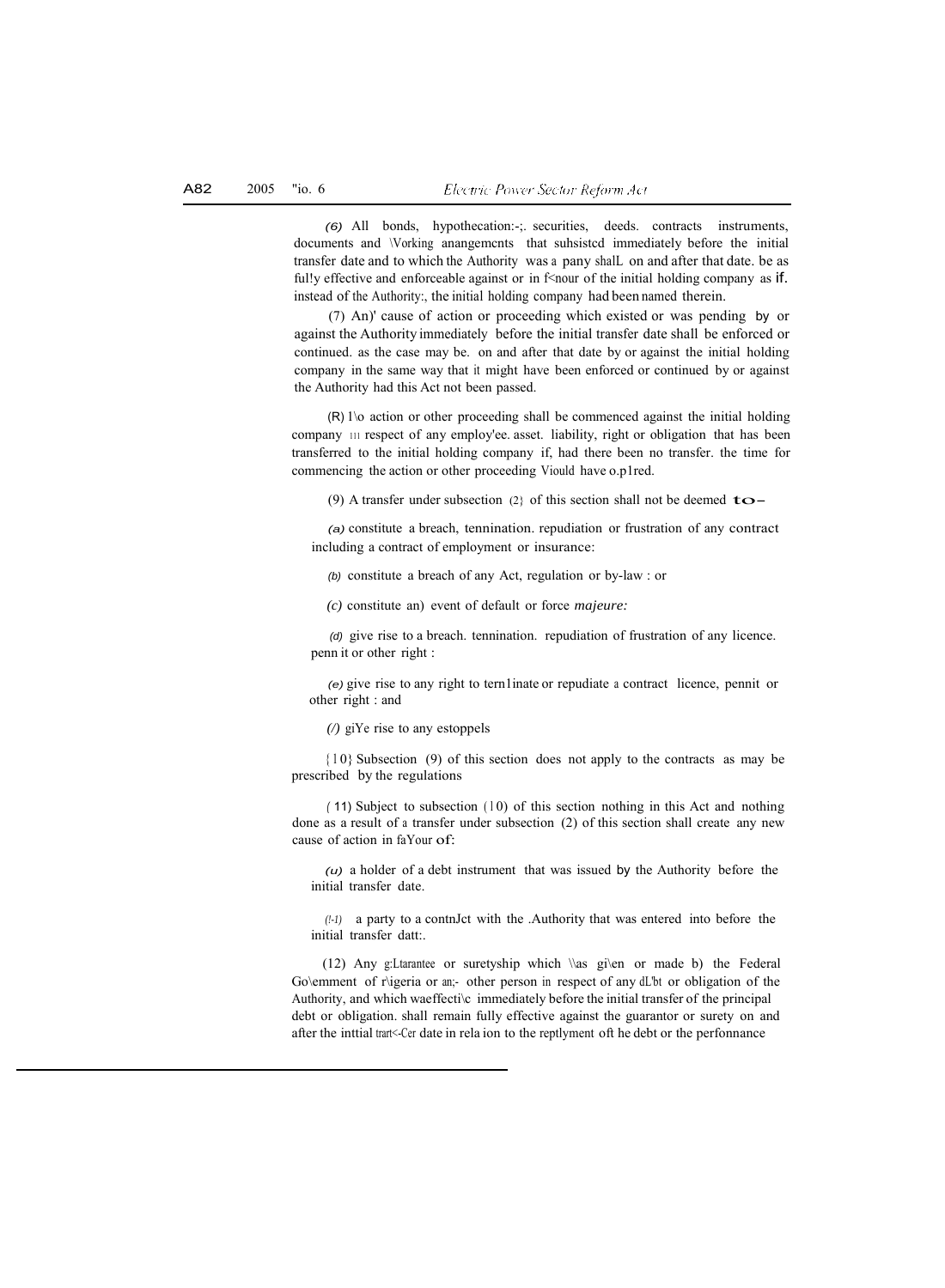Exemption from stamp dutv Cap 58 LFN 2004

of the obligation, as the case may be, by- the initial holding company to  $\infty$  the the principal **debt** or obligation was transfened.

**4.** Stamp duty shall not be chargeable under the Stamp Duties Act in respect of any transfer made or transaction entered into pursuant to this Part on which, except for the exemption granted under this section, stamp duty v.ould have been payable and in particular, and without derogation from the foregoing, no stamp duty shall be chargeable:

*(a)* during the incorporation of the initial holding company and the successor companies or any subsequent increase to their authorised share capital, prior to the transfer of a majority interest to one or more private investors:

*(b)* in respect of any security issued in compliance with a transfer order issued under section 10 (7) ;

*(c)* where any convertible securities were issued in compliance with a transfer order issued under section 10 (7), in respect of the exercise of the conversion right attached to any such security ; or

*(d)* in respect of any other transfer of rights and assets pursuant to this Part.

5.-(1) With effect from the initial transfer date, every person employed by the Authority immediately before that date shall be transferred to the service of either the Commission or the initial holding company. on terms not less favourable than those enjoyed by him immediately prior to his transfer.

(2) The service rendered by an employee transfcned pursuant to subsection (I) of this section to the Authority shall be deemed to be sen'ice with the initial holding company for the purpose of detem1ining employrnent-related-entitlements as specified in relevant laws of employment in }.:igeria.

(3) Until such time as conditions of service are drawn up by the initial holding company or the Commission, as the case may be:

*(a)* the ten11s and conditions ofserYice applicable to employees of the Authority shall continue to apply to every person transferred to the initial holding company or to the Commission as if evCI)' such person were still in the service of the Authority': and

*(b)* the initial holding company shall continue to contribute towards a pension scheme to which the authority v-as contributing in respect of persons in the employ of the Authority, prior to the initial transfer date.

6.-(1) The ]\;ational Council on Privatisation may· give the Board of Directors of the Authority directions in writing in order to ensure the proper transfer of the assets and liabilities of the Authority to the initial holding company. and the Board of Directors shalL without delay. comply with every such direction.

(2) V....'itbout derogation fiom subsection (1) of this section. directions given under that subsection may proYidc for :

Transfer of emplo- yees to the initial holding compan.:· and to the Commission. etc.

Direction to the Author-Ity.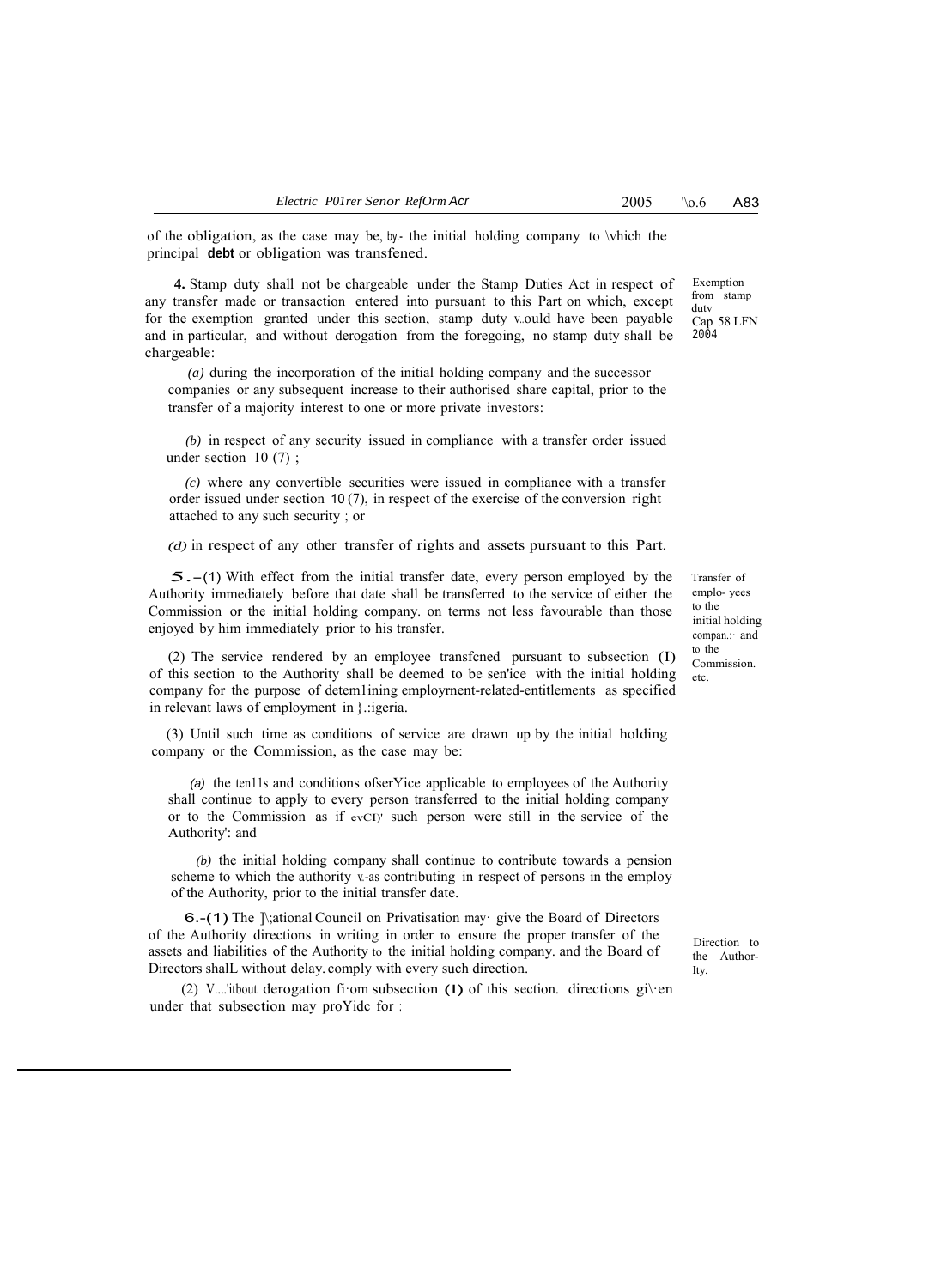*(a)* the cessation of all or any functions of the Authority;

*(b)* the tennination of any contract entered into between the Authority and any person, provided that no such direction shall authorize the Authority to commit an unlawful breach of any such contract; and

*(c)* the production of any **report** and the provision of any information concerning the conduct of the Authority or the Board of Directors of the Authority or anything done by or on behalf of the Authority or the Board ofDirectors of the Authority.

7. On the initial transfer date, the Commission shall issue an interim licence, to the initial holding company, which shall be \'alid for a period not exceeding eighteen months.

8. The National Council on Privatisation shall, not later than eight months after the formation of the initial holding company under section 1 of this Act, take such steps as are necessary under the Companies and Allied Matters Act to incorporate such number of additional companies, limited by shares, as the National CoWlcil on Ptivatisation may deem appropriate, which shall be the successor companies for assuming the assets and liabilities of the initial holding company including, but not limited to, companies with functions relating to the generation, transmission, trading, distribution and bulk supply and resale of electricity.

**9.** All the respective shares of each of the successor companies from the dates of their incorporation shall be held jointly in the name of the Ministry of Finance Incorporated and the Bureau of Public Enterprises for and dn behalf of the Federal Government ofNigeria.

**10.**-(1) The National Counci! on Privatisation shall, not later than one year from the initial transfer date, by an order, require the initial holding company to transfer employees, assets, liabilities, rights and obligations of the initial holding company to a sussessor company, as specified in the order.

(2) A transfer order shall be binding on the initial holding company, the transferee and all other persons.

(3) Subsection (2) of the section applies despite any general or special Act or anv rule of law, including an Act or rule of Jaw that requires notice or registration of tra'nsfers

(4) A transfer order shall not require the consent of the initial holding company or the succe sor company, provided that consent of the transferee shall be required if the transferee is a person other than a successor company incorporated by the ational C:ounc1l on Privatisation under section 8.

(5) A transfer order may specify and describe. employees, assets, liabilities, rights or obligations to be transferred:

(a) by reference to specific employees. assets. ilabdities, rights or obligations:

 $\mathcal{F}$ " Holdmt: cornpo.n:

1-urmatwn o: successor Compamcs

Sharcholdings m the successor compame

Transfer of assets and l1abilit1es oft he mitial huldmg company to the succe>s(•r comparues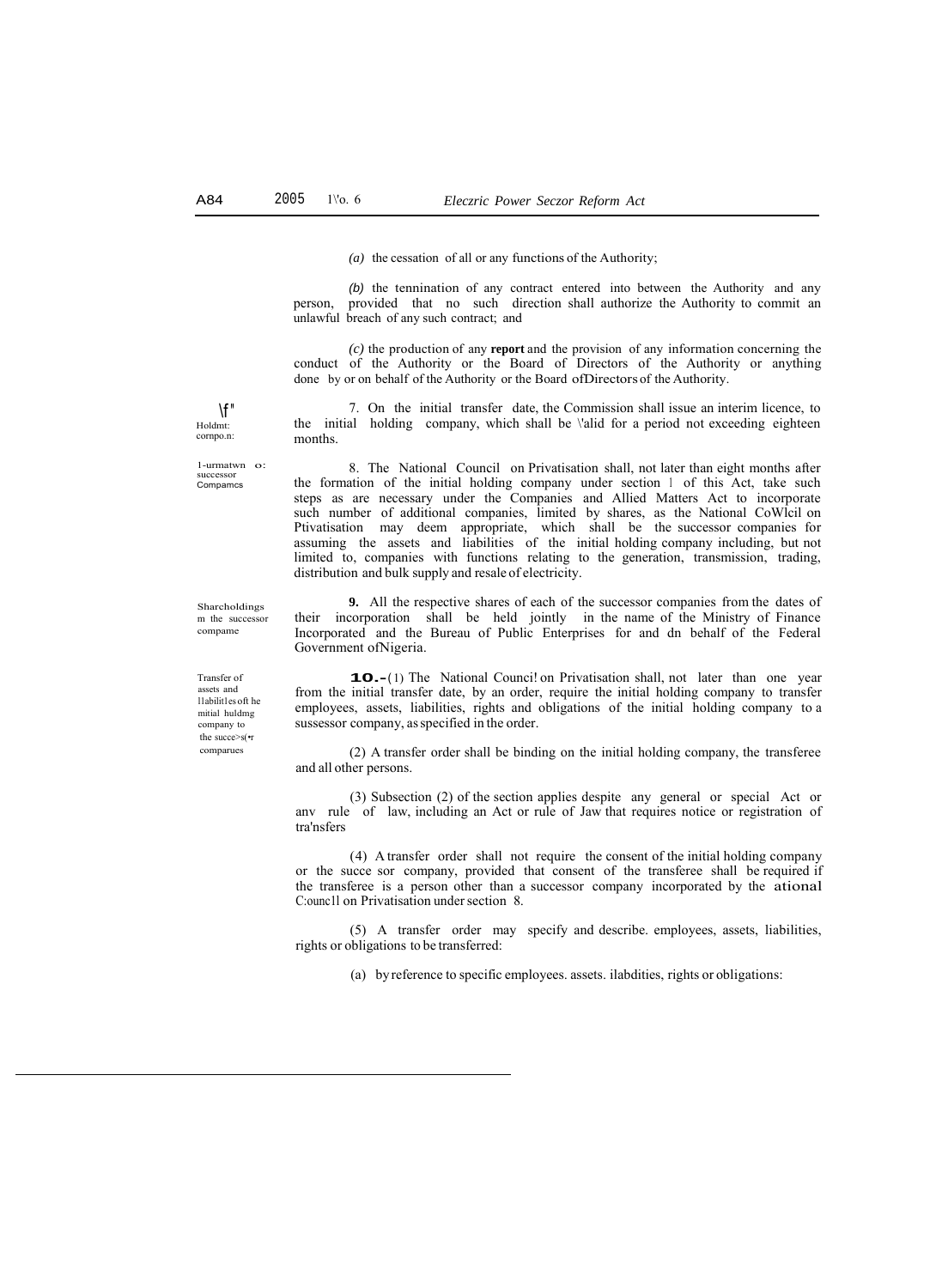*(b)* by reference to any class of employ'ees, assets, liabilities, rights or obligations: or

*(c)* partly in accordance v.'ith subsection *(S)(aj* of this section and partly in accordance with subsection (S)(b) ofthis section.

(6) With effect from the date specified in the relevant transfer order, all bonds, hypothecations, securities, deeds, contracts, instruments, documents and working arrangements that subsisted immediately before the subsequent transfer date and to which the initial holding company was a party shall, on and after that date, be as fully effective and enforceable against or in favour of the designated successor company as if, instead of the initial holding company, the designated successor company had been named therein.

(7) A transfer order may--

*(a)* require the initial holding company or the transferee to pay for anything transferred by or pursuant to the order and may specify to whom the payment shall be made;

*(bj* fix the amount of the payment; specify a method for determining the amount of the payment; or provide that the amount of the payment be determined by the National Council on Privatisation or a person designated by the National Council on Privatisation;

*(c)* require that the payment be made in cash, by set off, through the issuance of securities or in any other fom1 specified by the order;

*(d)* fix the value of anything transferred by or pursuant to the order;

*(e)* specify a method consistent with international accounting practices for determining the value of anyihing transferred by or pursuant to the order;

*(f)* provide that the value of anything transferred by or pursuant to the order be determined by the National Council on Privatisation or a person .designated by the National Council on Privatisation in a manner consistent with international accounting practices; provided that the value specified in the transfer order ought to have been calculated in accordance with international accounting practices;

*(g)* specify the date that a transfer takes effect and any interest in property that is transferred by the order vests in the transferee on that date;

*(h)* provide that a transfer shall not take effect until payment has been made for anything transferred by or pursuant to the order;

*(i)* provide that a transfer shall be deemed to have taken effect on a date earlier than the date the transfer order is made, but the effective date shall not be earlier than the day on which the relevant successor company was formed;

*OJ* provide that transfers specified in the order and other transactions associated with the transfers shall be deemed to have occurred in a sequence and at times specified in the order;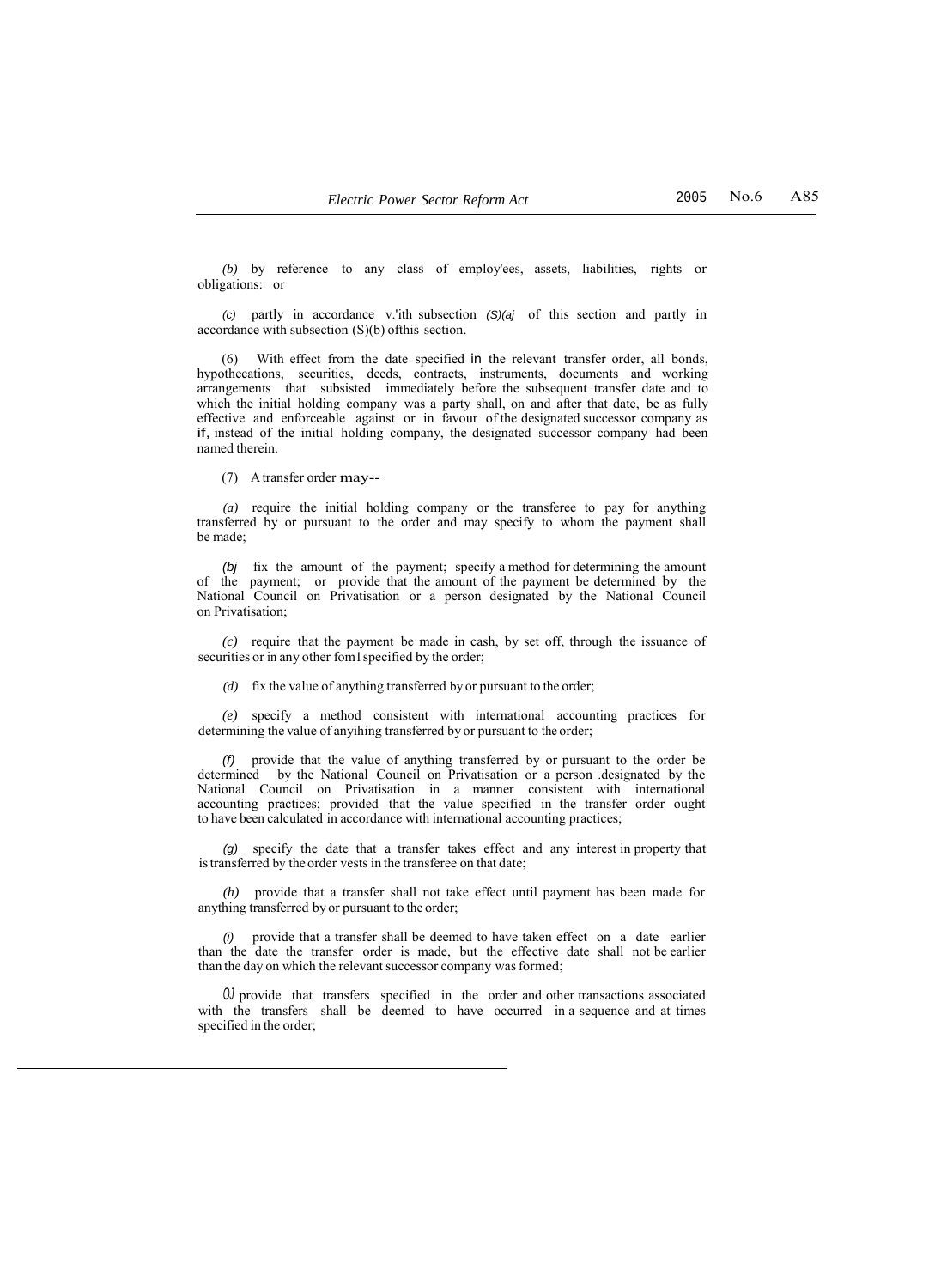*(k)* require the initial holding company or a transferee:

*(l)* to enter into3ny \\Tittcn agreement or execute any instrument specified m the order: and

*(ii)* to register in accordance with the order any agreement or instrument entered into or executed under subsection  $?(k)(i);$ 

*{l)* provide that any liability or obligation that is transferred by the order may be enforced against the initial holding company, the transferee, or both of them; and that any right that is transferred by the order may be enforced by the initial holding company, the transferee, or both of them; or

*(m)* impose conditions on the exercise of powers by the transfercethatare related to employees, assets, liabilities, rights or obligations transferred by the transfer order, including a condition that the powers be exercised only with the approval of the Commission.

**(8)** A transfer order may contain provisions dealing with other matters not specifically referred to in this Part that the National Council on Privatisation considers necessary or advisable in conneciion with a transfer.

Conclusive Evidence.

11.- (1) A statement, in a registered document towhichasuccessorcompany is a party, that land described in the document was transferred to the person from the initial holding company by or pursuant to a transfer order, and any other statement in the document relating to the transfer order, shall be deemed to be conclusive evidence of the facts stated.

(2) Nothing in subsection (1) of this section creates, for any person, an interest in land that the initial holding company did not have.

Part releases the initial holding company from the liability or obligation.

**12.** Subject to section 10 (7) (I), the transfer of a liability or obligation under this

Release from liability or Obligation.

Enforcement m Continuation of any cause of action or Proceedings.

Limitation of suit ainst <sup>a</sup> transferee.

**13.** Subject to section 10 (7) (I), any cause of action or proceeding which existed or was pending by or against the initial holding company immediately before the subsequent transfer date shall be enforced or continued, as the case may be, on or after the subsequent transfer date by or against the designated successor company in the same way that it might have been enforced or continued by or against the initial holding company.

**14.** An action or other proceeding shall not be commenced against a transferee in respect of any employee, asset, liability, right or obligation that had been transferred to the transferee if, had there been no transfer, the time for commencing the action or other proceeding would have expired.

**15.--(1)** A transfer by or pursuan1 to a transfer order shall not be deemed to-

*(a)* constitute a breach, tennination, repudiation or frustration of any contract, including a contract of employment or insurance;

A transfer shall not be deemed to constitute a breach of contract.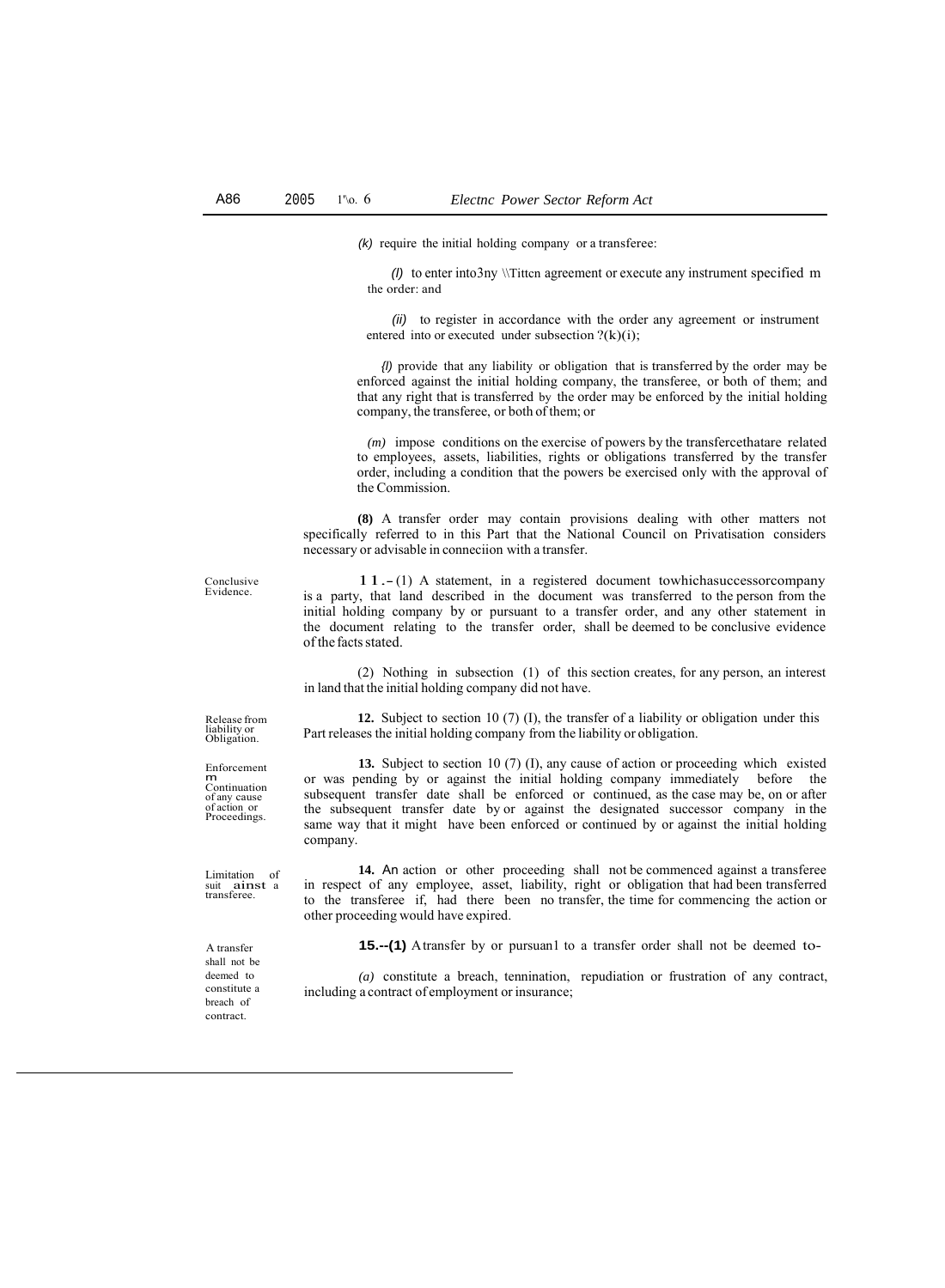*(c)* constitute any e\ cnt of default or*force majeure;*

*(d)* give rise to a breach, termination, repudiation or frustration of any licence, permit or other right;

*(e)* give rise to any right to tem1inate or repudiate a contract, licence, permit or other right: or

*(f)* give rise to any estoppels.

(2) Subsection (I) of this section does not apply to such contracts as may be prescribed by· the regulations.

(3) Subject to subsection (2) of this section, nothing in this Act and nothing done by or pursuant to a transfer order creates any new cause of action in favour of:

*(a)* a holder of a debt instrum::nt that was issued by the initial holding company (or deemed to have been issued by it) before the date of its transfer as specified in the relevant transfer order;

*(b)* a party to a contract with the initial holding company or deemed to have been issued by it under section 4(5) that was entered into before the date of its transfer as specified in the relevant transfer order.

16. The initial holding company shall provide a transferee with all records or copies of records, that are in its custody or control and that relate to an officer, employee, asset, liability, right or obligation that is trznsferred by or pursuant to a transfer order, including personal information.

17. The National Council on privatisation may, at any time within one year after making a transfer order, make a further order amending the transfer order in any way that the National Council on Privatisation considers necessary or advisable, including such order or orders as may be necessary to rectify the transfer of any of the employees, assets, liabilities, rights and obligations pursuant to a verification or an audit of the employees. assets and liabilities of the initial holding company as at the date of the relevant transfer order, and this Part applies with necessary modifications to the amendment.

18.-(11 The!\' ational Council on Privatisation may make regulations

*(a)* supplementing the provisions of this Part and governing the transfer of, employees, assets. liabilities, rights and obligations under this Part;

*(b)* prescribing contracts .or classes of contracts to which section 15 (I) docs not apply, subject to such conditions or restrictions as may be prescribed by the regulations.

(2) A regulation made under this section may be general or particular in its application.

Provisio;; of records. etc. to a transferee.

Further order amending a transfer order.

Regulations.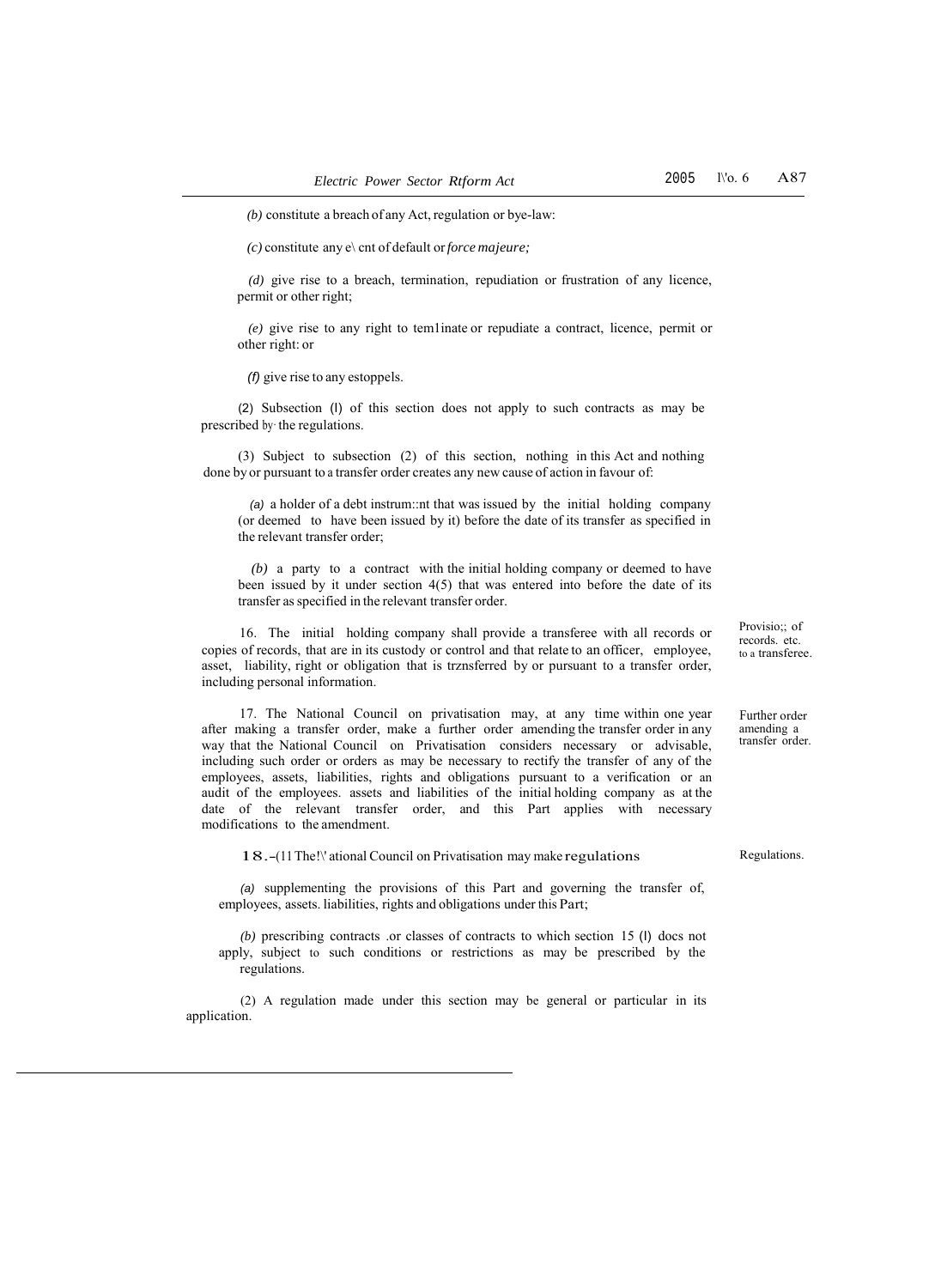19. Any guarantee or surety-ship which was given or m&de or is deemed to bt:: given or made under section 3 (12) by the Federal Government of Nigeria or any other person in respect of any debt or obligation of the initial holding company, and which was effective immediately before the subsequent transfer of the principal debt or obligation, shall remain fully ei1tctive against the guarantor or surety on or after the subsequent transfer date in relation to the repayment of the debt or the perfonnance of the obligation, as the case may be, by the designated successor company to which the principal debt or obligation was transferred.

20. The consideration for the transfer of assets of the initial boldirrcompany to a designated successor company shall be as set out in a transfer order issued under section 10(7).

21. -- (!)Every person cmp!oyed *by:* the initial holdii1g company immediately before the date specified in the rclc\·an:r:.::'..:-:icr order pursuant to which he is transferred shall be transferred to  $t$ : *"e ::lc :* ua dC:igr.ated successor company, on terms not less favourable than th ..Jse enjoyed by him immediately prior to the transfer.

(2) The service rendered by an employee transferred pursuant to a transfer order shall be the service with the designated successor company for the purpose of determining employment relatcd-entitlements as specifted by relevant laws of employment in Nigeria.

(3) Until such time as conditions of service are d.rav.n up by the designated successor company'

*(a)* the terms and conditions of service applicable to employees of the initial holding company shall continue to apply to every person transferred to the designated successor company as if every such person were still in the service of the initial holding company;

*(b)* an employee may be permitted to continue to contribute towards a pension he was contributing to when he was in the employ of the initial holding company; and

*(L)* the designated successor company shall continue to contribute towards a penston scheme to which the initial holding company was contributing in respect of employees m the employ of the initial holding company, prior to the date of transfer.

Directions to the inltia\ holding company.

22. -(1) The National Council on Privatisation m2.y give the Board of Directors of the initial holding company directions in writing in order to ensure the proper transfer of the assets and liabilities of the initial holding company to the designated successor companies or other transferees. and the Board of Directors shall, without delay, comply with every· such direction.

(2) Without derogation from subsection (I). directions given under that subsection may provide for:

Guarantee or Surety.

Consideration for the transfer of assets to successor companies

Transf : *<sup>r</sup>* employees ;u the designated successor companies and conditions of services of transferred employees.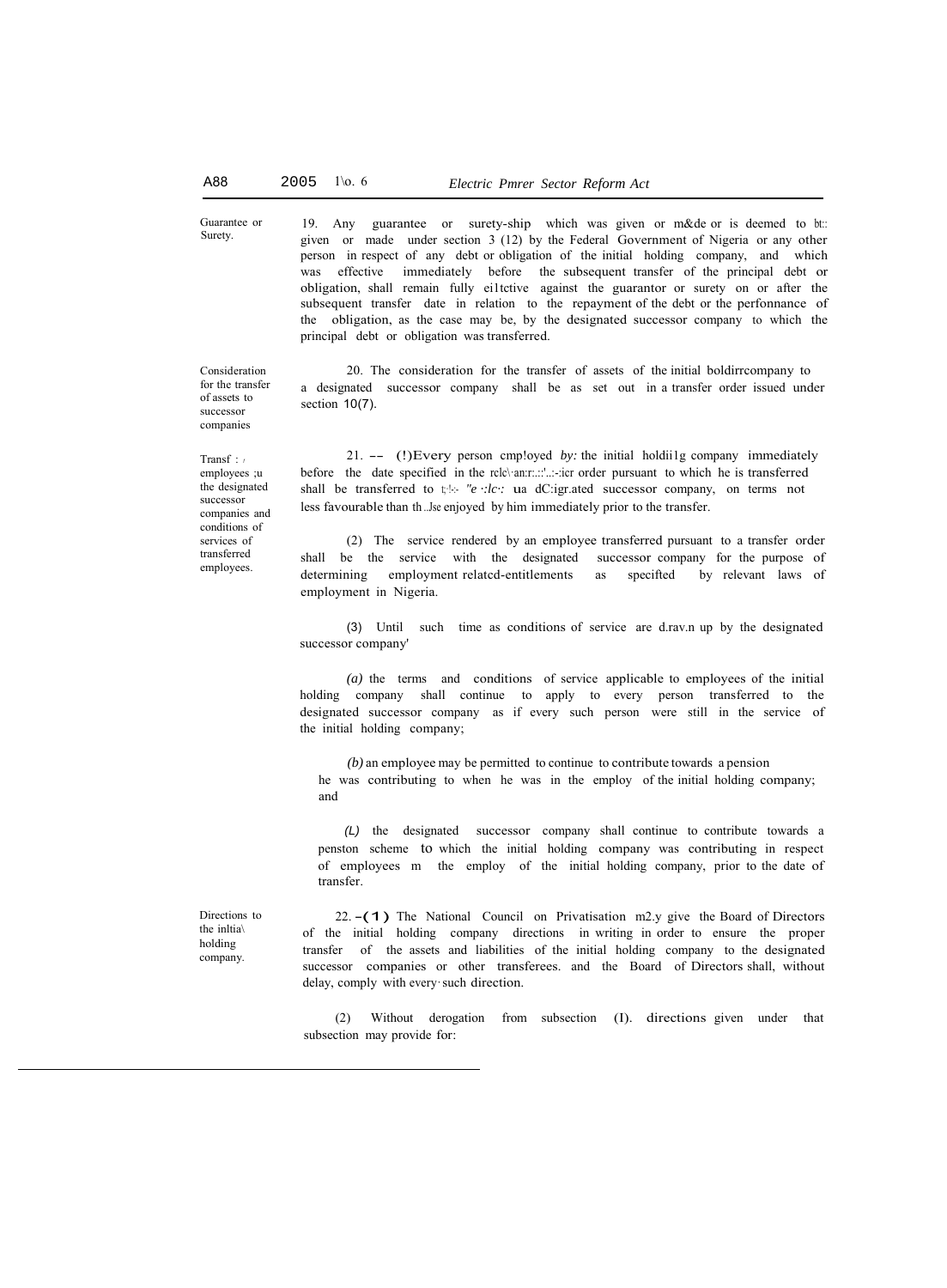*(a)* the cessation of any or all flillctions of the initial holding company and its voluntary liquidation;

*(b)* the termination of any contract entered into between the initial holding company and any person, provided that no such direction shall authorise the initial holding company to commit an unlawful breach of any such contract; and

*(c)* the production of any report and the provision of any information concerning the conduct of the initial holding company or the Board of Directors of the initial holding company or anything done by or on behalf of the initial holding company or the Board of Directors of the initial holding company.

23. - (1) On the transfer date specified in the relevant transfer order, the Commission shall issue an appropriate interim licence, to each successor company, which shall be valid for a periocl not exceeding one year.

(2) A successor company that has received an interim licence under subsection (1) shall, within six months thereafter, apply to the Commission for a regular licence in accordance with the provisions ofPart *N* ofthisAct.

24.- (1) The National Council on Privatization may, at any time and by such means as it deems appropriate, begin the process of privatisation of the successor companies that are holders of generation licences, distribution licences or a transmission licence, in accordance with the provisions of the Public Enterprises (Privatization and Cornmercialization)Act.

(2) Until such time the Minister has made a declaration in accordance with subsection (3) of this section, the Commission shall prepare, each year, a report for the Minister as to the potential for competition in the Nigerian electricity supply industry and these reports shall present the Commission's analysis and recomr:;:1endations as to whether the Nigerian electricity supply industry has developed to the point v.'here a more competitive market ought to be established under section 26, having regard to:

*(a)* the degree of privatisation that has occurred;

(b) the existence of a sufficiently large number of potential competitive entities, so as to avoid the likelihood of an abusive market power; and

*(c)* the existence of other preconditions, including the necessary metering and information technology infrastructures, required for the operation of a more competitive electricity market.

(3) The Minister shall present to the President and the National Council on privatization and National Assembly, each report submitted by the Commission under subsection (2) of this section and when the Minister, in consultation with the President and the National Council on Privatization is satisfied that the electricity market in Nigeria has developed to the point where a more competitive market ought to be established pursuant to section 26 of this Act, having regard to the criteria described in paragraphs *(a), (b)* and *(c)* of subsection 2 of this section, and the Minister shall issue a declaration that a more competitive electricity market is to be initiated.

Licensing of the successor companies

Processing of privatization of the successor comnanies.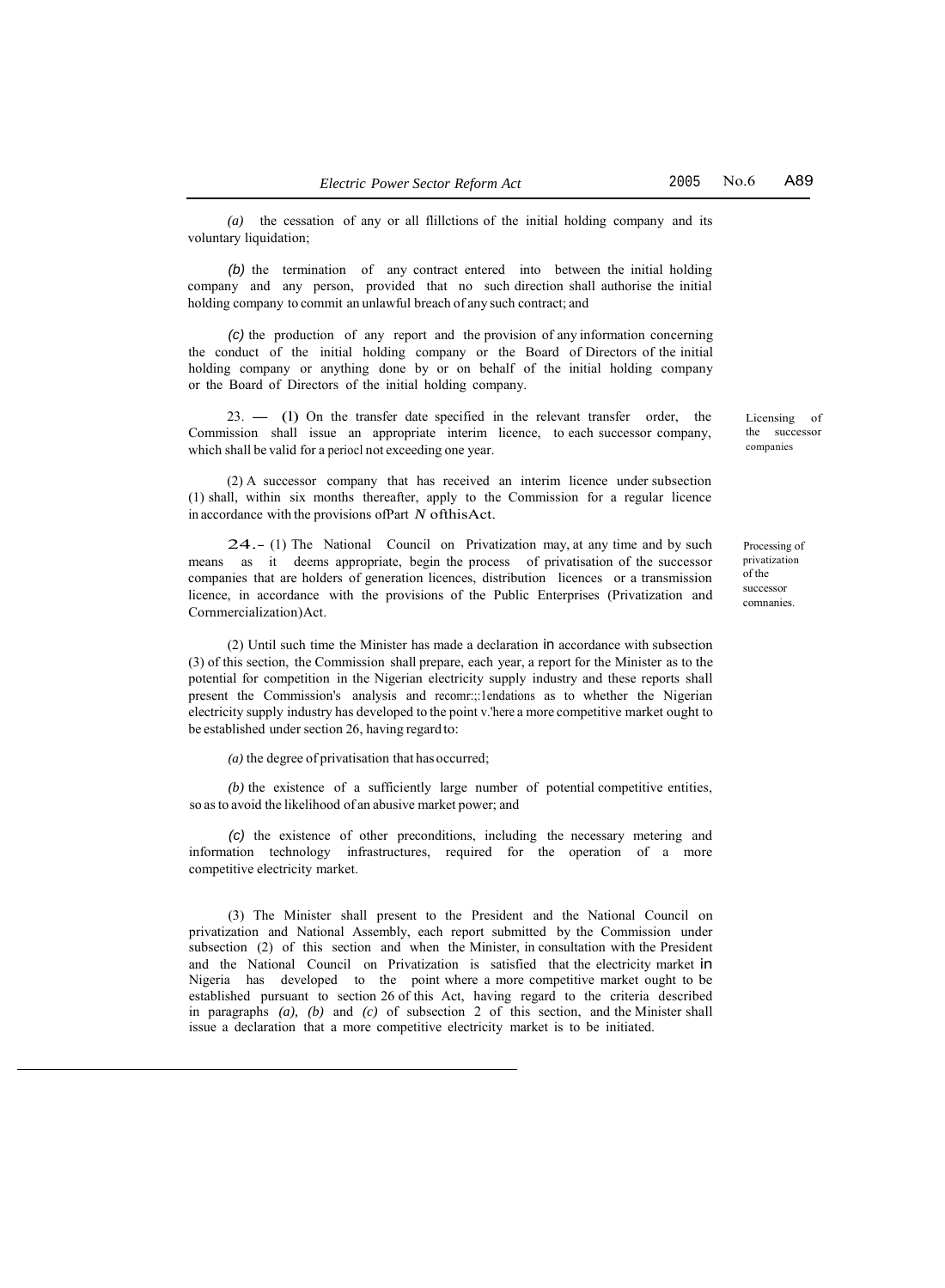#### PART II- DEVELOPME!\'T OF *A.* C0.\1PETITIVE ELECTRICITY MARKET

Competition during the preprivatisation stage

25. Immediately following the issuance of interim licences to the successor companies in accordance with section 23, and prior to the declaration by the Minister, under section 24 (3), that a more competitive market is to be initiated:

*(a)* the trading licensee holding a bulk purchase and resale licence Wider sectiou. 67(2), or an interim licence for this purpose, and to which the function of bulk procurement and bulk sale of power and ancillary services has been transferred pursuant to part I of this Act, shall engage in the purchase and resale of electrical power and ancillary services from independent power producers and from the successor generation companies, in accordance with its licence;

*(b)* the successor company that has been issued both a transmission licence and a system operation licence pursuant *to* section 65(2), or an interim licence for these purposes, shall engage in the transmission of electricity and in system operation, including the procurement of ancillary services, in accordance with its licence;

*(c)* successor generation companies shall, in accordance with their licences, sell electrical power to the trading licensee described in subsection *(a),*  distribution companies and eligible customers, pursuant to the terms of any contracts formed with such distribution companies and eligible customers;

*(d)* successor generation companies shall, in accordance with their licences, sell ancillary services to the trading licensee described in subsection *(a)* or the successor company identified in subsection *(b),* pursuant to contracts that allow for the novation of the rights and obligations of the successor company identified m subsection *(b)* to an independent system operator in the event of a transfer of the obligation of system operation by the successor company to an independent system operator under section 26(7);

*(e)* independent power producers shall, in accordance with their licences, sell electrical power to either:

*(z)* the trading licensee described in subsection *(a)* pursuant to contracts that allow for the novation of the rights and obligations of the trading licensee described in subsection *(a)* to one or more other licensees, as specified in the , contract, following the declaration of a substantially privatised market under section 24; or

(ii) distribution companies and eligible customers, pursuant to the terms of any contracts formed with such distribution companies and eligihle customers.

*(j)* independent power producers shall, in accordance with their licenses, sell ancillary services to either:

*(i)* the trading licensee described in subsection *(a),* pursuant to contracts that allow for the novation of the rights and obligations of the trading licensee described in subsection *(a)* to one or more other licensees, as specified in the contract, following the declaration of a substantially privatised market under section 24 ; or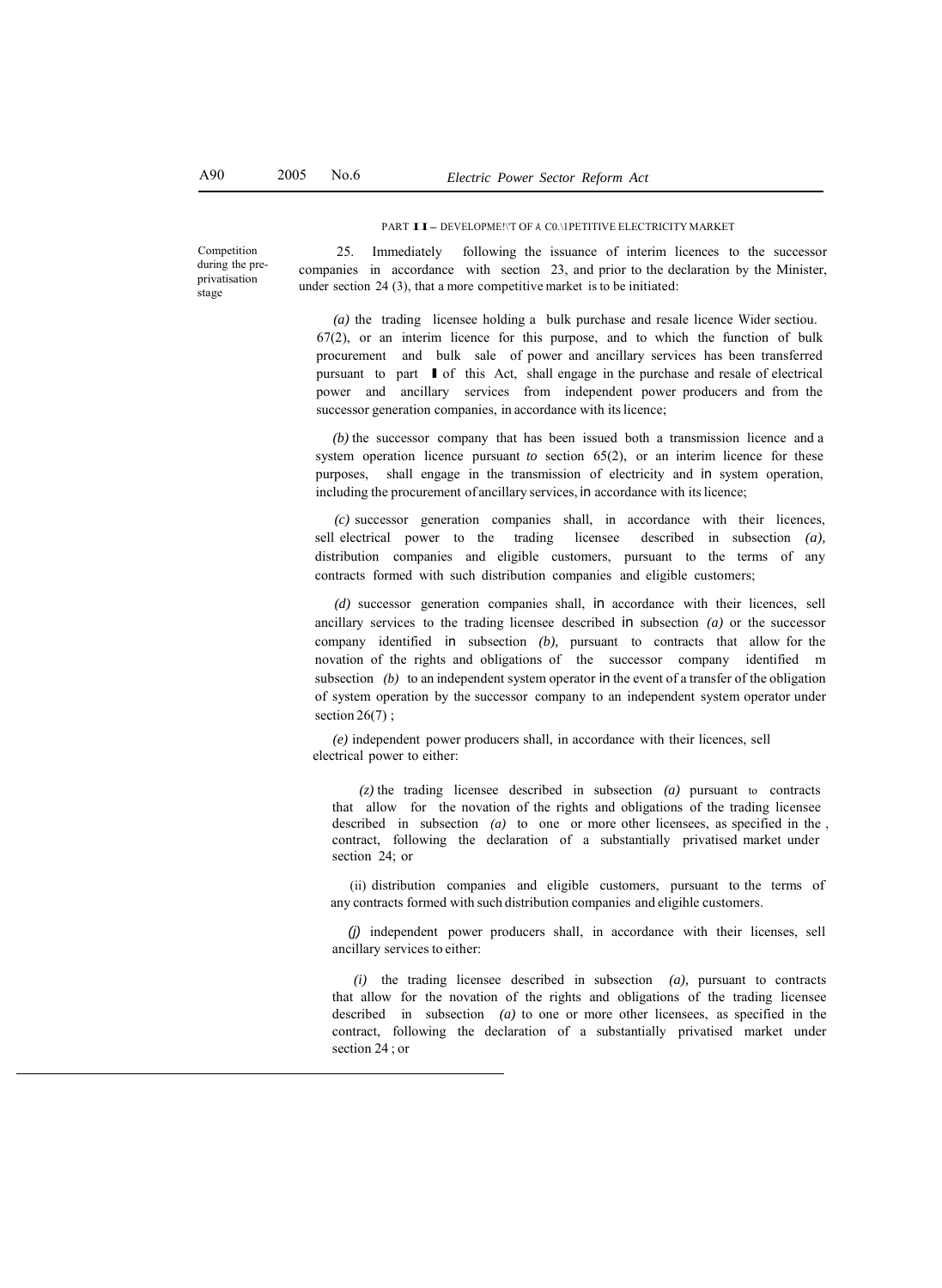*(ii)* the successor corripany identified in subsection *(b),* pursuant to contracts that allow for the novation of the rights and obligations of the successor company identified in subsection *(b)* to an independent system operator in the event of a transfer of the obligation of system operation by the successor company to an independent system operator under section 26 (7).

26.  $\left( \begin{array}{c} \bullet \\ \bullet \end{array} \right)$  Immediately following the declaration by the Minister, under section 24 (3), that a more competitive market isto be initiated:

*(a)* the trading licensee described in section 25 *(a)* shall not enter into any further contracts for the purchase of electrical power or ancillary services and it shall, in accordance with its licence, begin the process of novating its existing rights and obligations to purchase electrical power and ancillary services to other licensees ;

*(b)* successor generation companies shall, in accordance with their licences, sell electrical power to distribution companies and eligible customers, under the terms of any contracts existing prior to the declaration by the Minister, pursuant to section 24 (3), or under the terms of any new contracts with distribution companies and eligible customer;

*(c)* successor generation companies shall, in accordance with their licences, sell ancillary services either to:

*(i)* the successor company identified in section 25 (b), under the terms of the contracts entered into prior to the declaration by the Minister, m1der section 24 (3), until such contracts are novated to an independent system operator, or under the terms of any new contracts with such successor company; provided that such contracts should allow for novation to the independent system operator in the same manner as specified in section25 (d); or

*(ii)* the independent system operator, once it has been established under section 25 *(d);*

*(d)* independent power producers shall, in accordance with their licences, sell electrical power:

*(i)* to the trading licensee described in section 25 *(a),* under the terms of the contracts formed with that trading licensee prior to a declaration by the Minister, under section 24 (3), until such contracts are novated to distribution companies or eligible customers; and, following such novations;

*(ii)* to distribution companies and eligible customers, under the terms of any contracts formed with such distribution companies and eligible customers;

*(e)* independent power producers shall, in accordance with their licences, sell ancillary services:

*(z)* to the trading licensee described in section 25 *(a),* under the terms of the contracts fanned with that trading licensee prior to the declaration by the Minister under section  $24$  (3), until such contracts are novated to distribution companies or eligible customers; and, following such novations;

Competition during the post privatisation stage.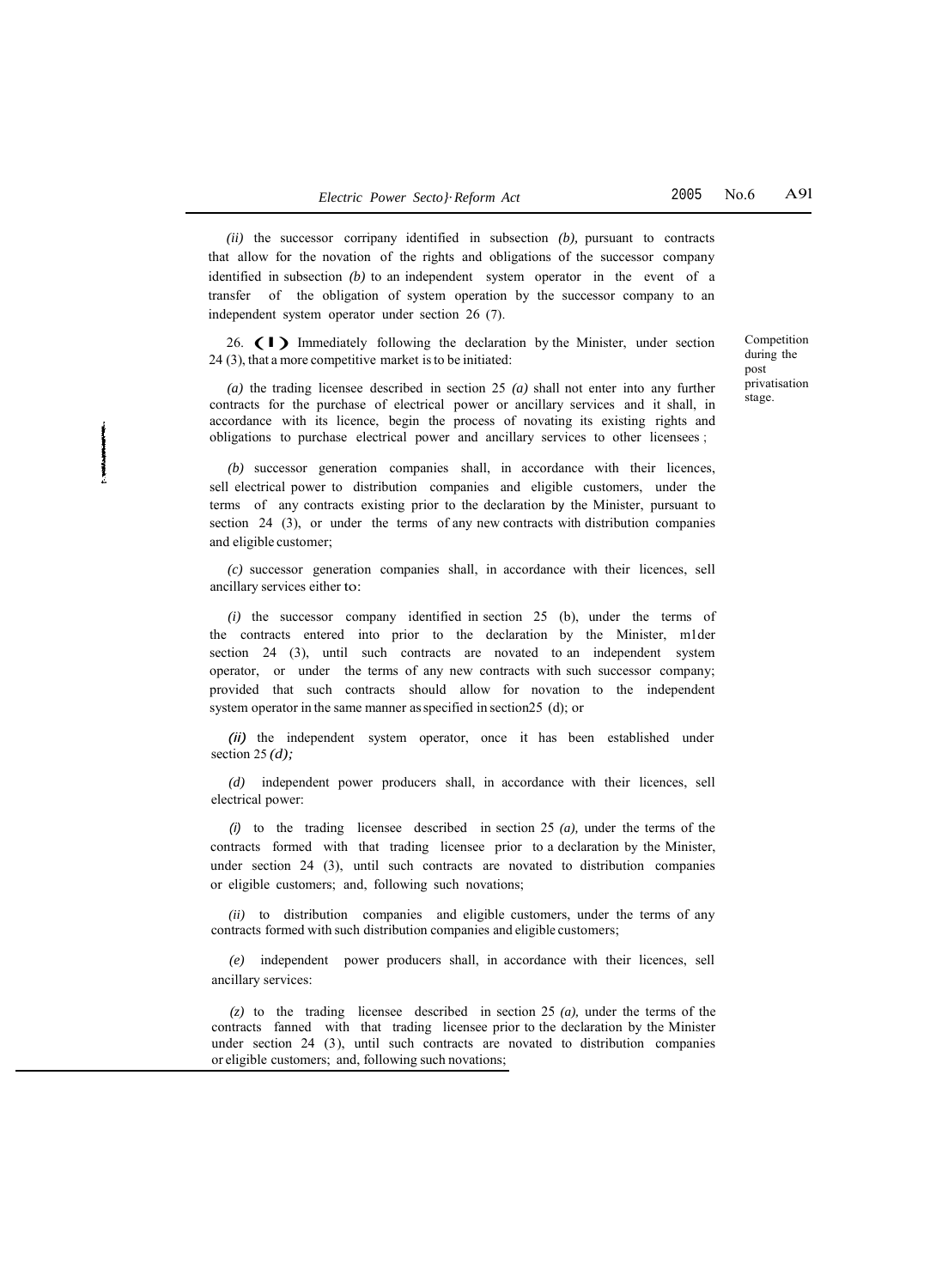*(ii)* to the successor company identified in section *25(b),* under the terms of the contracts entered into prior to the declaration by the Minister under section 24 (3), until such contracts are novated to an independent system operator, or under the terms of any new contracts with such successor company; provided that such contracts should allow for novation to the independent system operator in the same manner as specified in section 25(d); or

*(iii)* the independent system operator, once it has been established under subsection (7) of this section;

*(f)* the successor company identified in subsection I *(b)* of this section shall, in accordance with its licence purchase ancillary services pursuant to the tcnns of the contracts for ancillary services that it has entered into with successor generating companies and with the trading licensees described in subsection I *(a)* of this section and with independent power producers prior to the declaration under section 24 and it may also purchased ancillary services under the tem1s of contracts novated to it under section 25 (d) *(i),* until. all such eontr-acts -are novated to an independent system operator established pursuant to subsection (7) of this section;

*(g)* distribution licensees shall purchase electrical power in accordance with their obligations to purchase under subsection (I) *(b)* and *(d)* of this section and pursuant to those obligations that have been novated to them under subsection (l) *(a)* of this section, and may also purchase other supplies of power from generation licensees and trading licensees, all in accordance with the terms of their respective distribution licences; and

*(h)* eligible customers shall purchase power in accoradance with their obligations to purchase under subsections (I) *(b)* and *(d)* of this section and pursuant to those obligations that have been novated to them under subsection (I) *(a)* of this section, and may also purchase other supplies and powers from generation licensees or from trading licensees.

(2) The Minister shall recommend to the President for approval of market rules, to be developed by the system operator:

*(a)* for the operation of the national grid by the system operator; and

*(b)* for the establishment and governance of markets related to electricity and ancillary services.

(3) In respect of markets for electricity and ancillary services, the market rules may include provisions:

- *(a)* governing the making and publication of market rules;
- *(b)* settlement of payments among different participants;

*(c)* authorizing and governing the making of orders by the system operator, including orders:

*(i)* imposing financial penalties on market participants;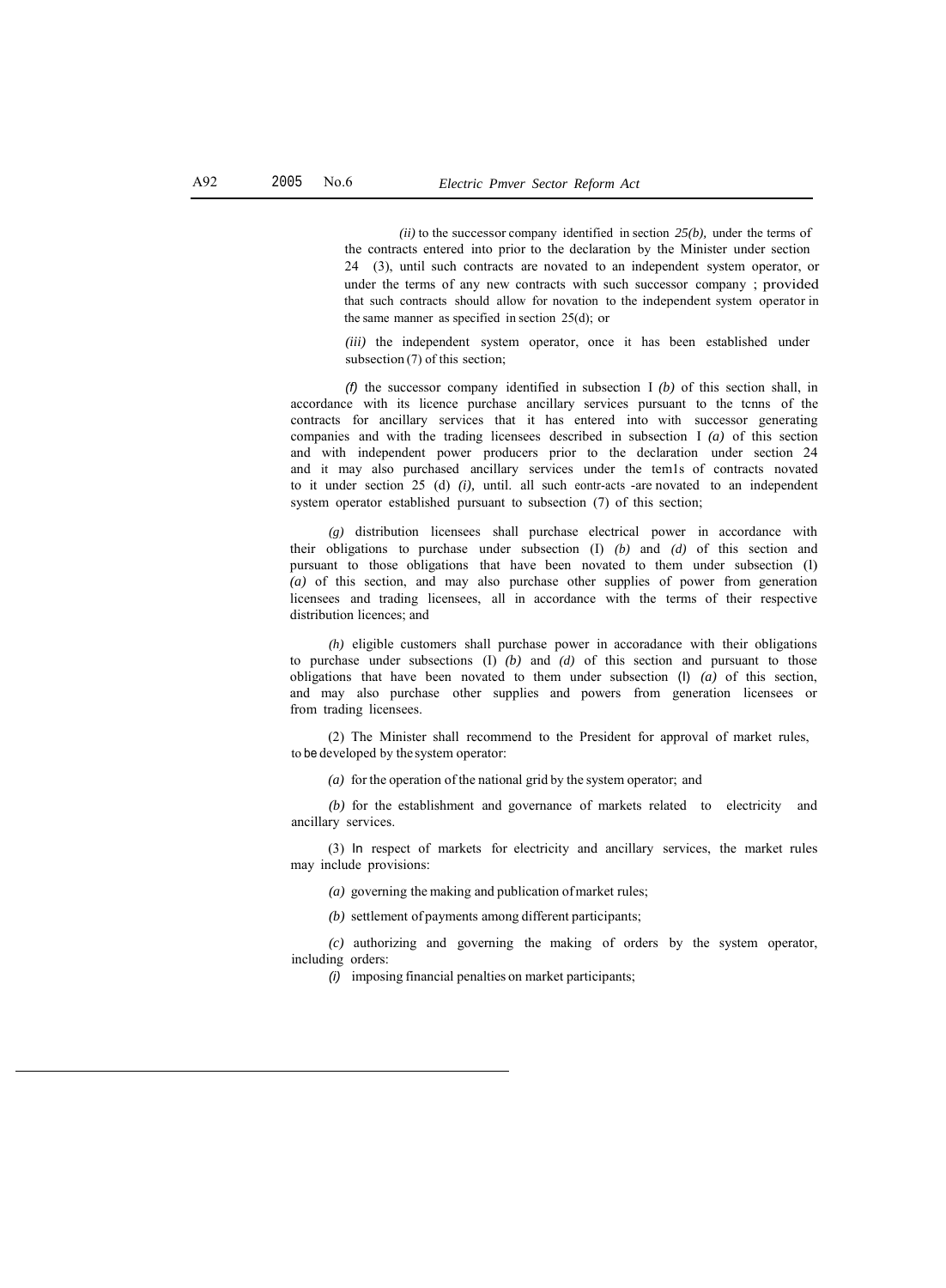*(ii)* authorising a person to participate in the markets:or

*(iii)* terminating, suspending or restricting a person's rights to participate in the markets; and

*(d)* concerning the administration and enforcement of the market rules, including proVISions for market rule amendments, dispute resolution, penalties and market surveillance.

(4) A market rule may be general or particular in its application.

(5) The system operator shall publish the market rules in accordance with the Publication provisions within the market rules and shall make the markeLrulcs available for public inspeCtion during normal business hours at the offices of the system operator.

(6) Amendments to the market rules shall be developed by the system operator m accordance with the amendment provisions in the market rules, provided that all amendments shall be approved by the Conl..'Tiission before they come into force and provided that the system operator shall, in accordance with the market rules, publish any proposed amendment to the market rules at least 22 days before the proposed amendment comes into force.

(7) At any time following the declaration of a substantially privatised market under section 24, the successor company identified in section 25 *(b)* may transfer the function of system operation to an independent system operator on such terms and condi ions as the Commission may direct and on such transfer, the independent system operator shall be subject to the same po\vers and duties as have been imposed on the transferring successor company under this Act in relation to system operation.

27. The Minister may issue a directive to the Commission specifying the class or classes of end-use customers that, from time to time, shall constitute eligible customers underthisAct.

28. If the Minister determines, following consultation with the President, that a directive given under section 27 will result in decreasing electricity prices to such an extent that a trading licensee or a distribution licensee would have inadequate revenue to enable payment for its committed expendihtres or is unable to earn permitted rates of return on its assets, despite its efficient management, the Minister may issue fl:..rfuer directives to the Commission on the collection cf a competition transition charges from consumers and eligible customers, the distribution of the funds collected to the trading licensee described in section 25 *(a)* and to distribution licensees, and the duration of the competition transition charge.

29. The Commission shall establish the amount of the competition transition charge and the arrangements for the collection and distribution of the competition transition charge, all in accordance with the Minister's directive or directives issued under section 28.

Ministerial directives respecting eligible customers.

Ministerial directives respecting competition transition charges.

. transition .Charges----------Commission's determinations respecting competition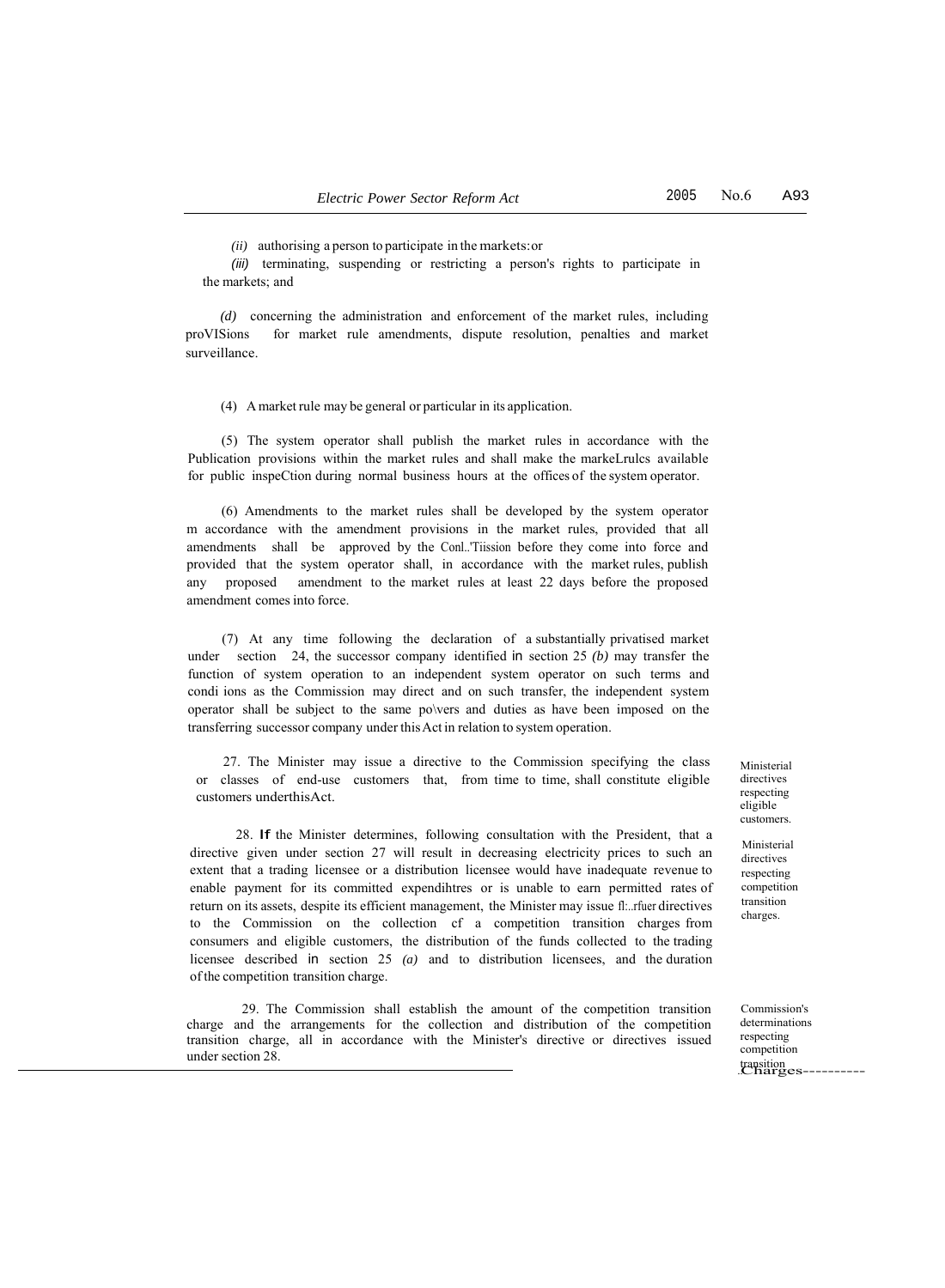Public hearing respecting competition transition charges.

# PART I11- ESTABLISHMEI'-: T, FUNCTIOKS AKD POWERS OF THE

30. Prior to the making of the determinations set om in section 29, the Commission

# 1\IGERJ,\K ELECTRlC!TY REGULATORY COMM!SS!OK

Establishment of the commission.

 $31. - (1)$  There is established a commission to be- known as the Nigerian Electricity Regulatory Commission, which shall be a body corporate with perpetual succession which can sue or be sued in its corporate name ancl subject to this Act, perform all acts that bodies corporate may by law perform.

(2) The headquarters of the Commission shall be atAbuja.

Shall hold a public hearing to obtain the views of any interested parties.

Objects and functions of the Commission.

32.-(1) Subject to this Act, the Commission shall have the following principal objects:

*(a)* to create, promote, and preserve efficient industry and market structures, and to ensure the optimal utilisation of resources for the provision of electricity services;

*(b)* to maximise access to electricity services, by promoting and facilitat!ng consumer connections to distribution systems in both rural and urban areas;

(c) to ensure that an adequate supply of electricity is ayailable to consumers;

*(d)* to ensure that the prices charged by licensees are fair to consumers and are sufficient to allow the licensees to finance their activities and to allow for reasonable earnings for efficient operation;

*(e)* to ensure the safety, security, reliability, and quality of service in the production and delivery of electricity to consumers;

*(f)* to ensure that regulation is fair and balanced for licensees, consumers, investors, and other stakeholders; and

*(g)* to present quarterly reports to the President and National Assembly on its activities.

(2) For the furtherance of the objects referred to in subsection (1) of this section, the Commission shall perform the following functions:

*(a)* promote competition and private sector participation, when and where feasible;

*(b)* establish or, as the case may be, approve appropriate operating codes and safety, security, reliability, and quality standards;

*(c)* establish appropriate consumer rights and obligations regarding the provision and use of electricity services;

*(d)* license and regulate persons engaged in the generation, transmission, system

 $\mathbf{``o''p''er, }, a,t,$  ,  $\mathbf{io:cn2}$ -'d"'is:ctn, , bution, and trading ?f l:\_ t?city;-- ---- \_ \_ \_ \_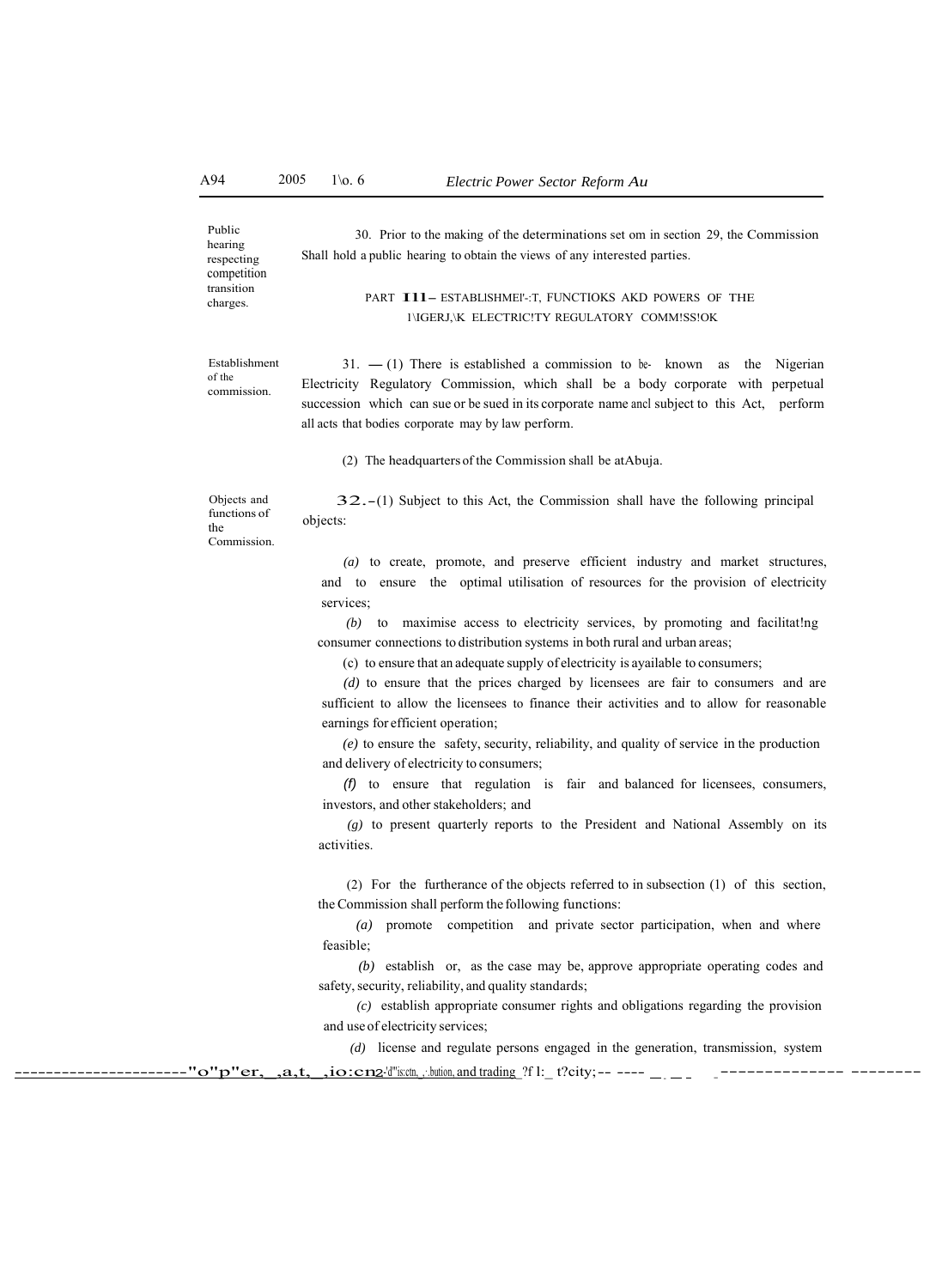(/)monitor the operation of the electricity market; and

*(gJ* undertake such other activities v.'hich are necessary or convenient for the better can)·ing out of or giving effect to the objects of the Commissioi1.

(3) In the discharge of its functions, the Commission shall consult. from time to time, and to the extent the Commission considers appropriate. such persons or groups of persons who may or are likely· to be affected by the decisions or orders of the Commission including. but not limited to licensees. consumers. potential investors. and other interested parties.

33. *--(* 1) The Minister may issue general policy directions to the commission on matters concerning electricity. including directions on overall system planning and co-ordination, which the commission shall take into consideration in discharging its functions under section 32 {2), provided that such directions are not in conflict with this Act or the Constitution of the Federal Republic of Nigeria

34.- ( 1) Subject to subsections (2) and (3) of this section. the Commission shall consist of seven full time Commissioners appointed by the President subject to confinnation by the Senate.

*(2>* In selecting potential nominees, the President shall ensure that individuals are chosen, from bOth the public and priYate sectors, for their experience or professional qualifications in the following fields or areas of competence :

*(u)* generation, transmission, system operation. distribution or marketing of electricity : and

*(h)* law. accountancy. economics. finance or administration.

(3) The seven Commissioners shall be appointed to rcllect one Commissioner per geo-political zone and a chainnan from any zone.

35.-(1) Su bjecl to this Part. a Commissioner shall hold otTice for a period of fi\ e years. prO\ ided that. to ensure continuity in the Commission. the period of appointment of the first sc\·en Commissioners shall be as follows :

*(a)* the Chairman shall be appointed for five years;

*(h)* the Vice Chaim1an and other Commissioners shall be appointed for fOur years.

(2) A Commissioner shall not continue in office after the expiry of his tcnn.

(3) Suhjcc1 to section 36. a Commissioner shall hold office on such tcnns and conditions as the Pr<.: "....ident may fix in J·elatlon to commissioners generally.

(4) A Commi :-,Joncr "'hose term OI office has expired is cl:gible for reappointment for another lerm and no mo1·c

Tt:rms of oft'icc and condtttons ol" service of Commis ioncrs

C:icncral policy directions.

Appointment of Commissioners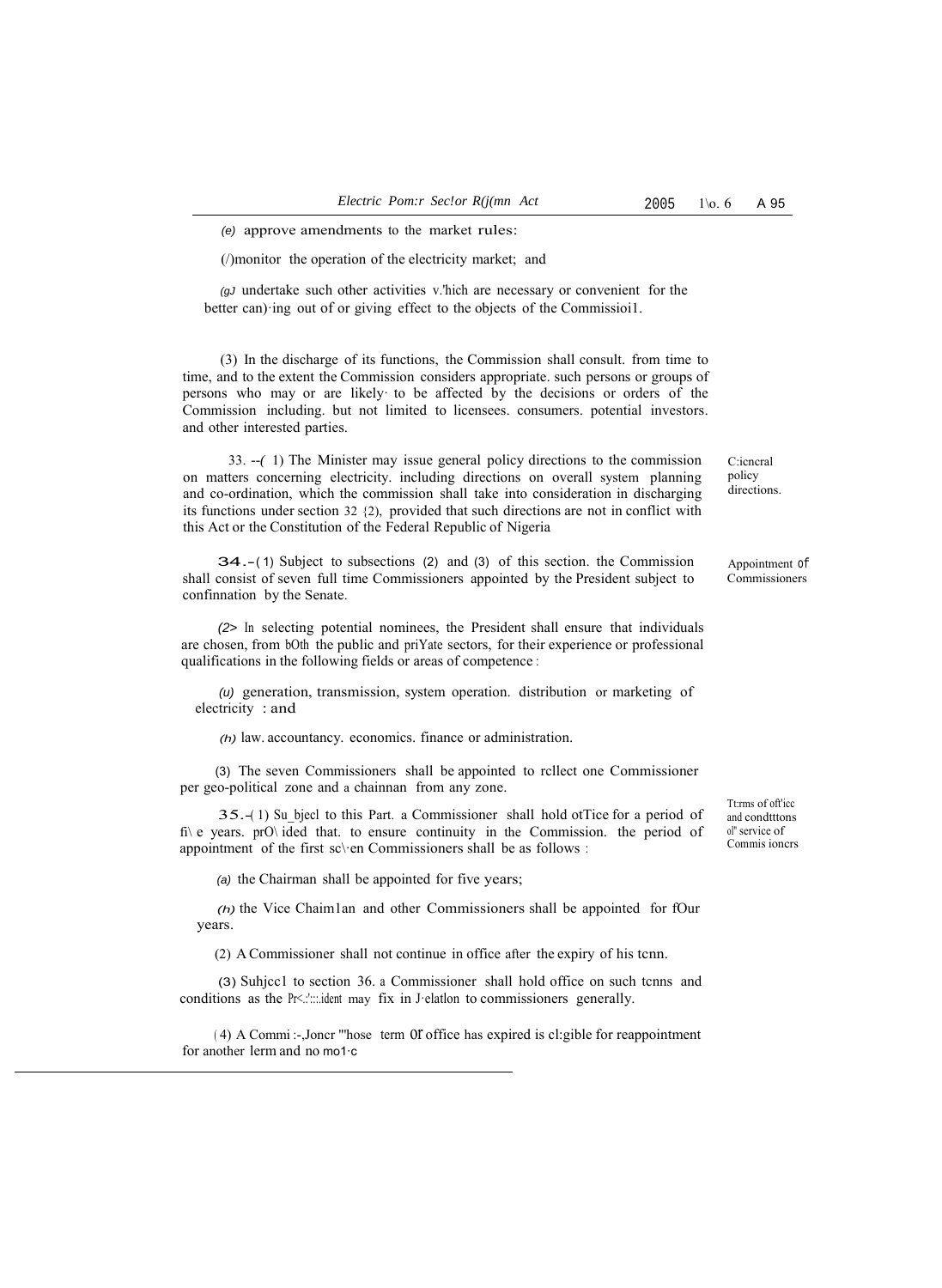(5) All appointments or re-appointments of Commissioners shall be made before expiry of their tenn of office in accordance with section 34 of this Act.

36.-(I) A person shall not be appointed as a Commissioner who:

Conditions for appointment as Commissioner.

*(a)* is neither a citizen of Nigeria nor pennanently resident in Nigeria: or

*(b)* has a financial interest in any business connected, either directly or indirectly, with generation, transmission, system operation, distribution or trading of electricity in Nigeria, or is engaged in any activity (whether for remuneration or othef\vise) connected with any such service or system, or is a relative of a person who has such an interest or is engaged in such an activity, unless the President is satisfied that the interest or activity is in effect passive and will not interfere with the person's impartial discharge of his duties as a Commissioner, or unless the financial interest is terminated prior to the appointment taking effect, or

*(c)* has, in terms of a law in force in any country:

*(i)* been adjudged or otherwise declared insolvent or bankrupt and has not been rehabilitated or discharged, or

*(ii)* made an assignment to, or arrangement or composition with, his creditors which has not been rescinded or set aside, or

*(d)* has, in terms of a law in force in any country :

*(i)* been adjudged, by a court of competent jurisdiction, to be of unsound mind.

*(ii)* been banned from practicing his profession, or

*(iii)* been convicted of an offence and sentenced to a term of imprisonment imposed with or without the option of a fine, \vhether or not any portion has been suspended, and has not received a free pardon.

(2) A person who holds. the office of Commissioner, and for a period oft\VO years after he ceases to be a Commissioner for any reason whatsoever. shall not acquire. hold or maintain, directly or indirectly, any interest, office. employment or Consultancy . arrangements, either for remuneration or othenvise. connected w.ith the generation. transmission. system operation, distribution or trading of electricity in Nigeria or any activity connected with any such service or system and if such person acquires any such interest involuntarily or by way of succession or testamentary disposition, he shall divest himself from such interest within a period of three months of s1•ch interest being acquired.

37. A Commissioner shall vacate his office and his office shall become vacant:

*(uj* three months after the date upon which he givenotice in writing to the Presidcnl of his intention to resign.

*(b)* on the date he is convicted :

Vacation of office by Commissioncr.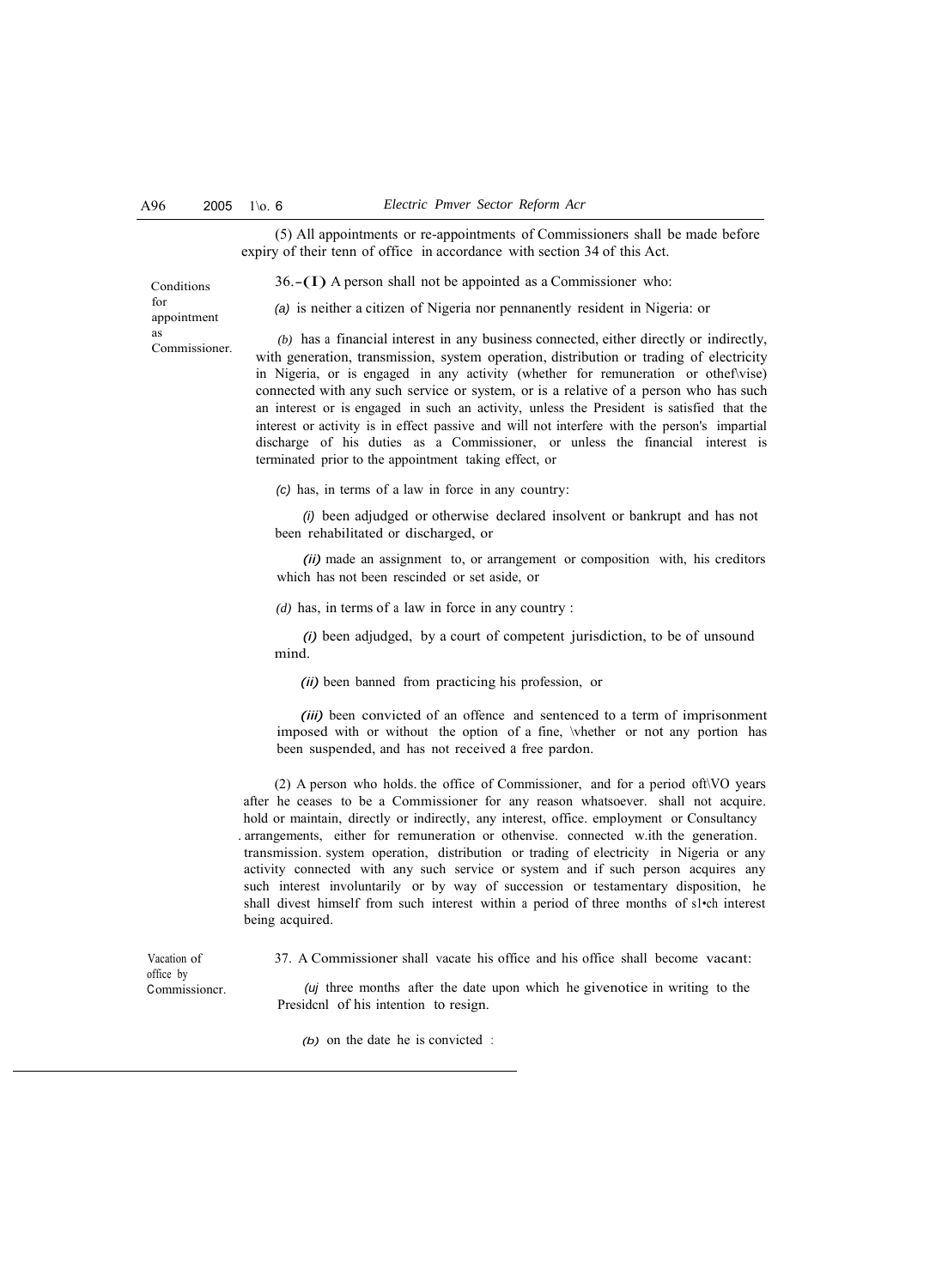*(i)* in Nigeria, in respect of an offence; or

*(ii)* outside Nigeria, in respect of an offence involving financial impropriety or any conduct which, if committed inN igeria, would constitute an offence; or

*(c)* if he becomes disqualified under sections 36 (I) *(a),* (b), (c) or (d), to hold office as a Commissioner; or

*(d)* ifhe is required under section 38 to vacate his office; or

*(e)* when he attains the age of70 years, whichever is earlier,

3-:-- (1) The President shall require a Commissioner to vacate his office if the comrmsswner;

*(a)* has, subject to section 36 (2), been found to have conducted himself in a manner that renders him unsuitable as a Commissioner, including a contravention of section 43 or section 57 (2); or

*(b)* bas failed to comply with any term or condition of his office fixed by the President under section 35 $(3)$ ; or

*(c)* is mentally or physically incapable of efficiently carrying out his functions as a Commissioner; or

*(d)* the Commissioner is convicted of an offence in respect of which a sentence of imprisonment without the option of a fine has been imposed, whether in Nigeria or outside.

(2) A commissioner shall not be removed unless the request is supported by a simple majority vote of the Senate.

39, Subject to section 40 (6), on the death of, or vacation of office by a Commissioner, the President shall nominate a candidate to fill that vacancy, and submit that nomination to the Senate, within one month, in accordance with section 34.

10. - (1) The President shall designate one of the Commissioners as Chairman who shall be the Chief Executive and Accounting Officer of the Commission and another Commissioner as Vice-Chairman.

(2) A Commissioner whose term of office has expired is eligible for reappointment for another term and no more.

(3) The Vice-Chairman shall retain his position as Vice-Chairrnan until his term of office as a Commissioner is expired,

(4) The Vice-Chairman shall perform the Chairman's functions whenever the Chairman is for any reason unable to perform them.

(5) The Chairman or Vice-Chainnan may at any time resign his office as such by one month's notice in writing to the President.

Filling of vacancies in the Conunission.

Chairman and Vice-Chairman of the Commission

No.6 A97

Dismissal or suspension of Commissioners.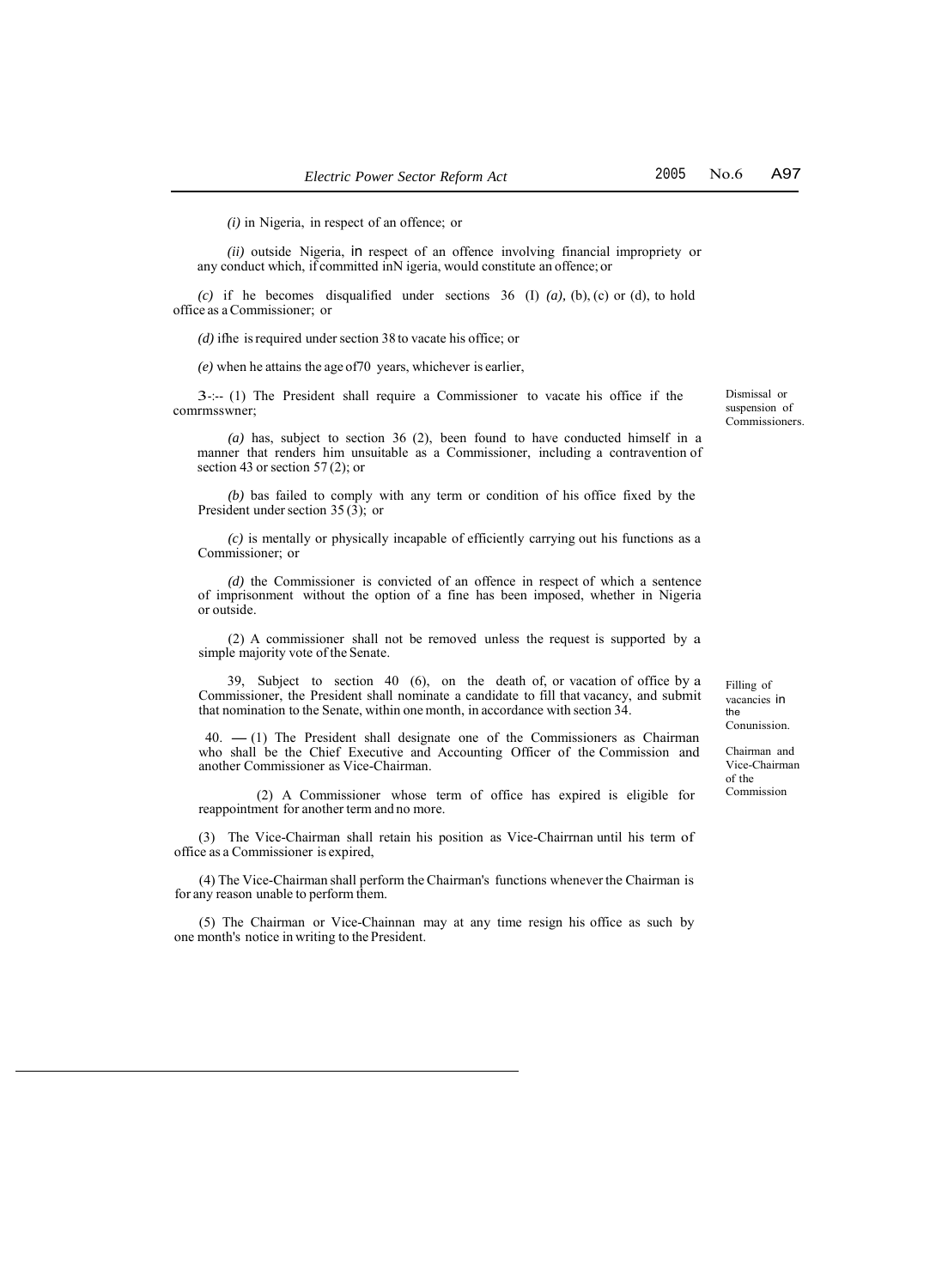(6) Whenever the office of Chairman or Vice-Chairman falls vacant, or on the death of the Chairman or VicepChairman, the President shall, within three weeks, select another Commissioner to fill the vacancy under section39.

Meetingw and procedure of the **Commission** 

 $41. -$ {|) The Commission shall meet for the dispatch of business as often as IS necessary or expedient and, subject to this section, may adjourn, close and otherv..'ise regulate its meetings and procedure as it thinks fit.

(2) The chairman or, in his absence, the Vice-Chariman shall preside at all meetings of the Commission.

(3) All decisions of the Commission shall be on the basis of majority of the members present and voting.

(4) The quorum for the meeting of the Commission shall be four and subject to section 43, at all meetings of the Commission each Commissioner present shall have one vote on each question before the Commission and, in the event of an equality of votes, the Chairman shall have a casting vote.

(5) For a meeting of the Commission to review any previous decision or order taken by the Commission, the quorum shall be no less than the Commissioners present when the decision was taken or order was made.

(6) Without derogation from subsection (I) of this section, the Commission may conduct its business by means of v.rritten resolutions signed by all the Commissioners, provided that, if any Commissioner requires that a matter be placed before all the Commissioners for discussion, this subsection shall not apply to such matter.

42.-(1)Commissioners shall be paid from the funds of the Commission:

Remuneration and expenses of Commissioners.

*(a)* such remuneration, if any, as the Commission may from time to time determine, having regard to the recommendations of the National Salaries, Incomes and Wages Commission; and

*(b)* such allowances, if any, as the Commission, may from time to time determine, having regard to the recommendations 0f the National Salaries; Incomes and Wages Commission, to meet any reasonable expenses incurred by such Commissioners in connection with the business of the Commission.

(2) While making recommendations, the National Salaries, Incomes and Wages Commission shall have due regard to the following principles:

*(a)* the specialised nature of work to be performed by the Commission;

*(b)* the need to ensure the financial self-sufficiency of the Commissioners;

*(c)* the salaries paid in the private sector to individuals with equivalent responsibilities, expertise and\_skills; and

*(d)* the nature of the expenses incurred by the Commissioners, including national and international travel expenses.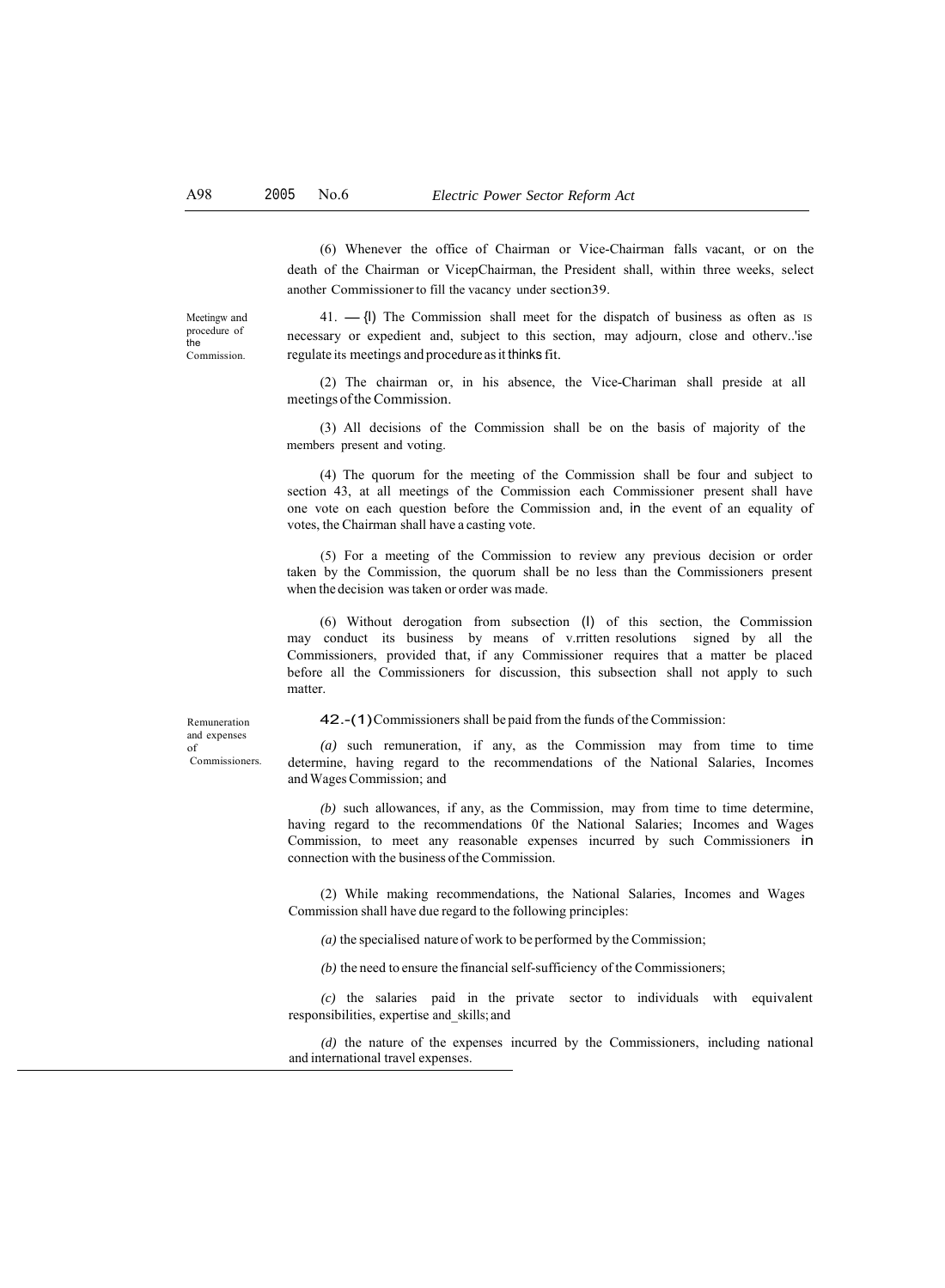43.- (l)ifaCommissioner:

Corrnnissioners to disclose certain connections and interests.

*(a)* acquires or holds a direct or indirect pecuniary interest in any matter that is under consideration by the Commission;

*(b)* owns any property or has a right in property or a direct or indirect pecuniary interest in a company or association of persons which results in the Commissioner's private interests coming or appearing to come into conflict with his functions as a Commissioner;

*(c)* knows or hasreason to believe that a relative oflhe Commissioner:

*(i)* has acquired or holds a direct or Indirect pecW1iary interest in any matter that is under consideration by the Commission; or

*(il)* ov.ms any property or has a right in property or a direct or indirect pecuniary interest in a company or association of persons which results in the Commissioner's private interests co•11ing or appearing to come into conflict with his functions as a Commissioner; or

*(d)* If for any reason the private interests of a Commissioner come into conflict with his functions as a Commissioner, the Commissioner shall forthwith disclose the fact to the Commission.

(2) A Commissioner referred to in subsection (I) of this section shall take no part in the consideration or discussion of, or vote on, any question before the Commission which relates to any contract, right, immovable property or interest referred to in that subsection.

(3) A Commissioner shall, prior to accepting his appointment to the Commission, make a declaration of assets in accordance with paragraph 11 of the Fifth schedule to the Constitution of the Federal Republic of Nigeria, 1999 and shall terminate all other engagements for gain, including appointment to any office in the Public Senice

(4) A Commissioner who contravenes subsection (1), (2) or (3) of this section commits an offence and is liable on conviction to a fine not exceeding fifty thousand Naira or imprisonment for a period not exQeeding three months or to both such fine and imprisonment.

44. ---(I) No decision or act of the Commission or act done under the direction of the Commission shall be invalid on the ground that:

No invalidity of decisions and acts of the Commission.

*(a)* there existed a vacancy or vacancies among the Commissioners ; or *(b)* there existed some defect in the constitution of the Conunission at the time the decision was taken or act was done or authorised.

(2) If a Commissioner referred to in section 43 takes part in the consideration of a matter in which his private interests are in conflict with his functions as Commissioner, the other Commissioners may subsequently ratify any such decision or action.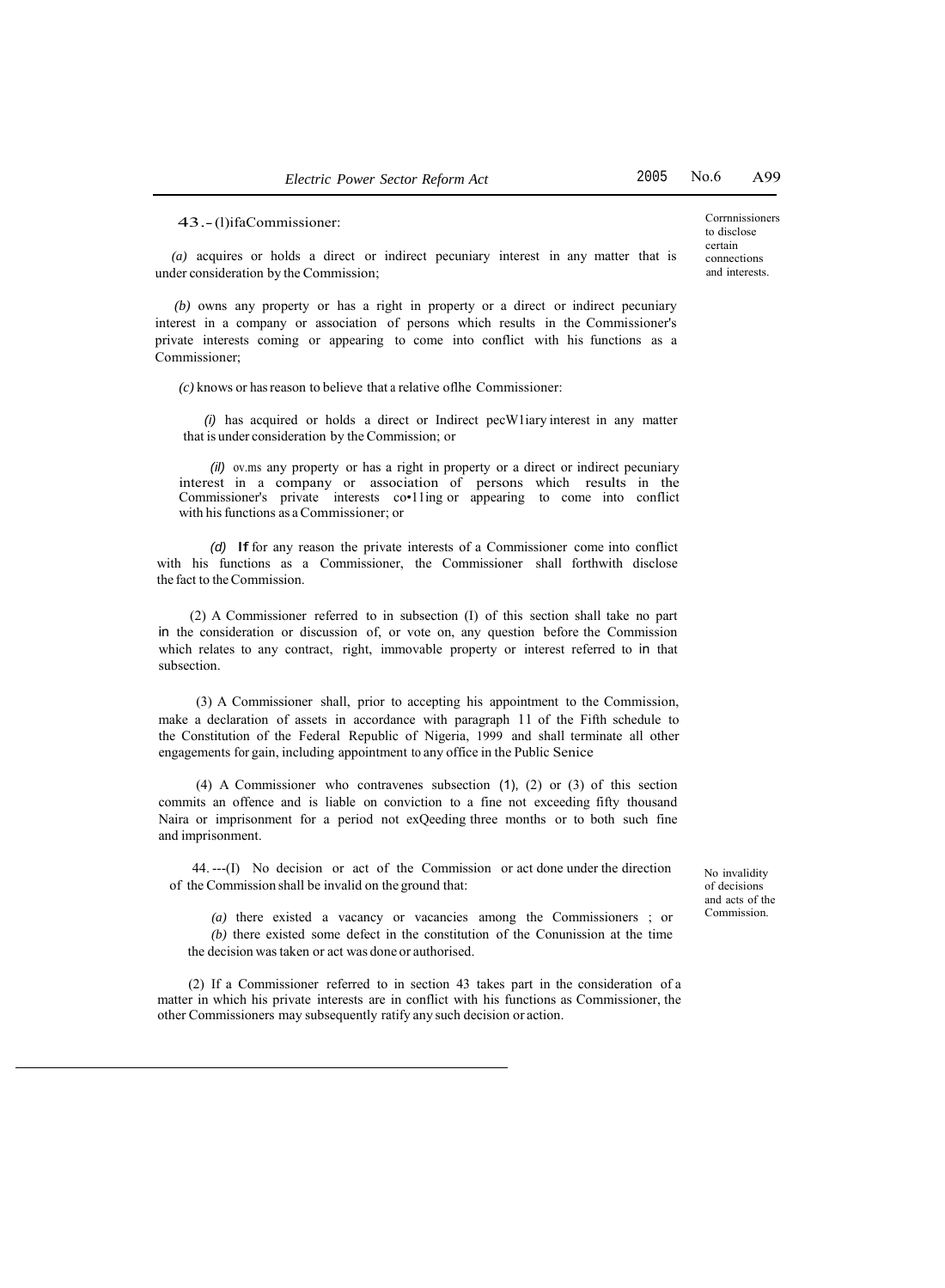Proceedings of the Conunission.

 $45. - (1)$  The Commission shall be entitled to conduct its proceedings, consultations and hearings at its headquarters or at any other place in Nigeria.

(2) The Commission shall make regulations for the discharge of its functions and for the conduct of its proceedings, consultations and hearings, including procedures for the participation of licensees, consumers, eligible customers and other persons.

Decisions and orders of the Commission.

46. - (1) The Chairman shall ensure that all Commission decisions and orders;

*(a)* contain the basis for the decision or order;

*(b)* are properly recorded in v.Titing; and

*(c)* are accessible to the public at reasonable times and places.

(2) The CommissirJn shall issue written reasons in respect of any decisions or orders affecting the existing rights of any person, if the affected person requests such v.rritten reasons.

(3) The Commission may issue written reasons in respect of any other decision or order as the Commission deems necessary.

(4) Every recommendation, dcdaration, decision or order of the Com.fl1ission, if pli.Iporting to be signed by' a person describing himself as the Chairman of the Commission, or by a person describing himself as the Vice- Chairman acting in the capacity of the Chairman, shalL unless the contrary is shov-.'11, be deemed to the made by the Commission and to have been so signed and may be proved by the production of a copy thereof purporting to have been so signed.

(5) The Commission may make interim orders pending the final disposition of a matter before it.

 $47. - (1)$  The Conm1ission may hold a hearing of any matter, which under this Act or any other enactment is required or permitted to conduct or on which is required or permitted to take any action and the Commission shall hold public hearing on matters which the Conunission determine to be of significant interest to the general public.

(2) \Vhere the Commission is required to, or otherv.·isc decides to, hold a hearing, all persons having an interest in such matter shall, as far as reasonably practicable, be notified of the questions at issue and given opportunities for making representations if they so wish.

48. \Vhen any matter arises which entails the consideration of any professional or tedmical question, the Commission may consult such persons as may be qualified to advise thereon,

49.-(1) If any question of law arises from an order or decision, of the Commission, the Commission may, on its own initiative or at the request of any person

-mm.,,n-o-:rrfm""H-""""".,.chh--no"lte,-,,e,s,ene·lhat --question·--rot 1he decision ofltle·Hi·gn----Court.

to give notice to interested parties.

Commission

Commission to consult experts on technical questions.

Questions of law maybe referred to the High Court.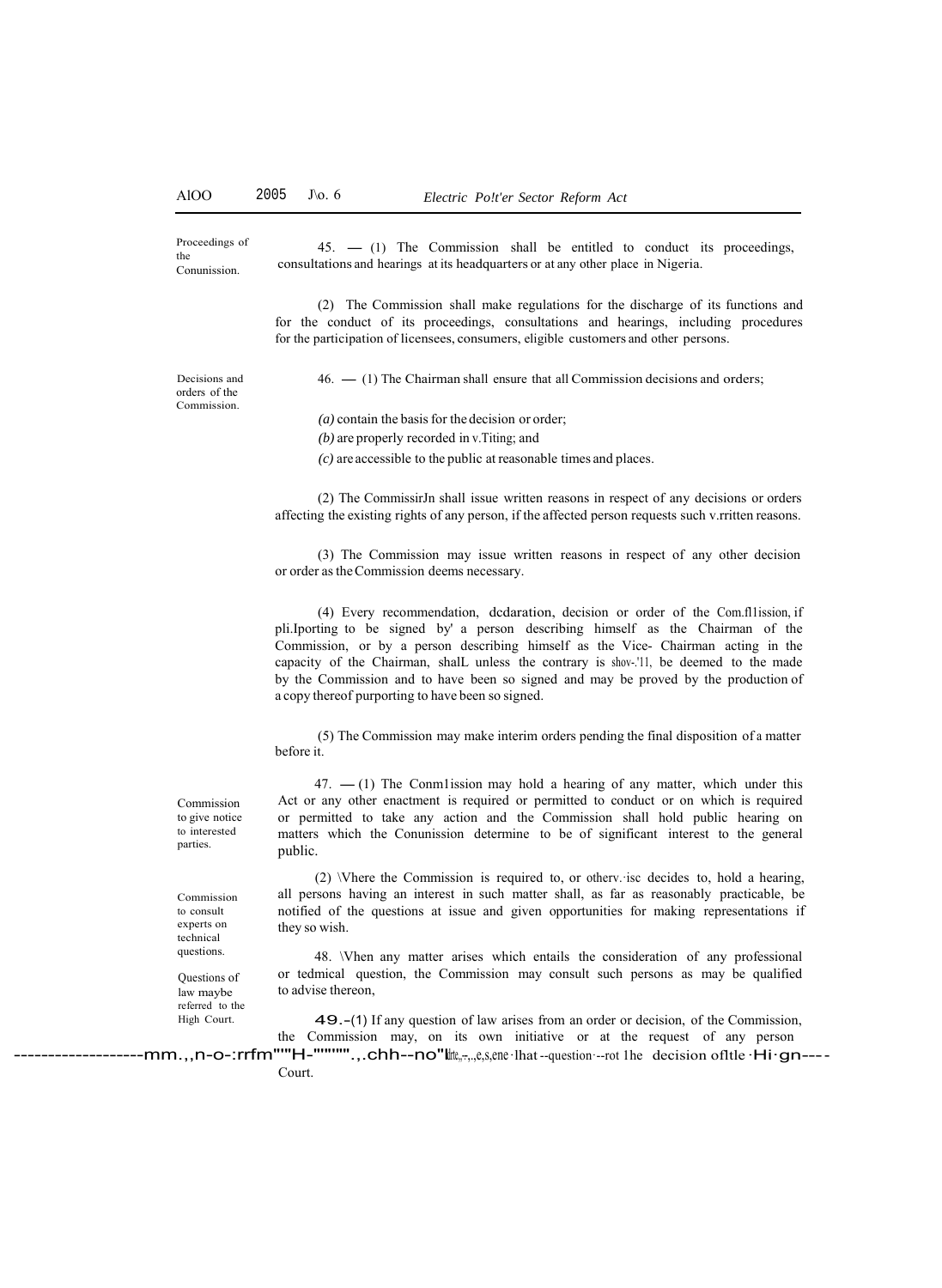Rehearing and Appeals.

(2) Where a question has been reserved under subsection (I) of this section, the Commission shall state the question in the fonn of a special case and file it with the Registrar of the High Court.

s-o.-(1) Subject to this section, any person who is aggrieved by:

*(a)* a decision of the Commission not to issue a licence;

*(b)* any term or condition of a licenct: issued to him or a refusal by the Commission to specify a term or condition in a licence:

*(c)* a refusal by the Commission to renew a licence

*(d)* any amendment of a licence or a refusal by the Commission to amend a licence;

*(e)* the cancellation of a licence;

*(f)* the grant or refusal by the Commission to grant any approval or authority in terms of this Act,

*{g)* the outcome of any arbi!, ation or mediation by the Commission of a dispute between licensees;

*(h)* a decision of the Commission with respect to prices or tariffs;

*(i)* any other decision of the Commission; may apply to the Commission for review of the decision, order or refusal.

(2) The Conunission may, reconsider, vary or rescind its decisions beiore issuing a final decision, in accordance with such procedures as the Commission may establish ; provided that such review or reconsideration shall be completed within sixty days of the date it is requested.

51.-(1) On or before such date as the Minister may specify before the begt.TITI.ing of every financial year, the Commission shall prepare and submit to the minister a budget showing the expenditures which the Commission proposes to incur in respect of that financial year in order to carry out the functions of the Commission.

(2) During any fmancial year, the Conunission may prepare and submit to the Minister a supplementary budget relating to expenditures which where inadequately provided for in the annual budget due to unforeseen circumstances.

(3) A supplementary budget shall be deemed to form part of the annual budget of the Commission for the financial year to which itrelates.

(4) The Commission may vary a budget prepared under this section, provided that no variation may be made which has the effect of increasing the total amount of expenditure provided for inthe budget.

52. The funds of the Commission shall consist of:

*(a)* fees, charges and other income accruing to the Commission from licensees and other things done by it in tem1s of this Act, excluding any fmes or penalties recovered pursuant to this Act;

*(b)* funds allocated lo the Commission by the National Assembly, pursuant to a

Annual Programmes and budgets of the Commission.

Funds of the Commission.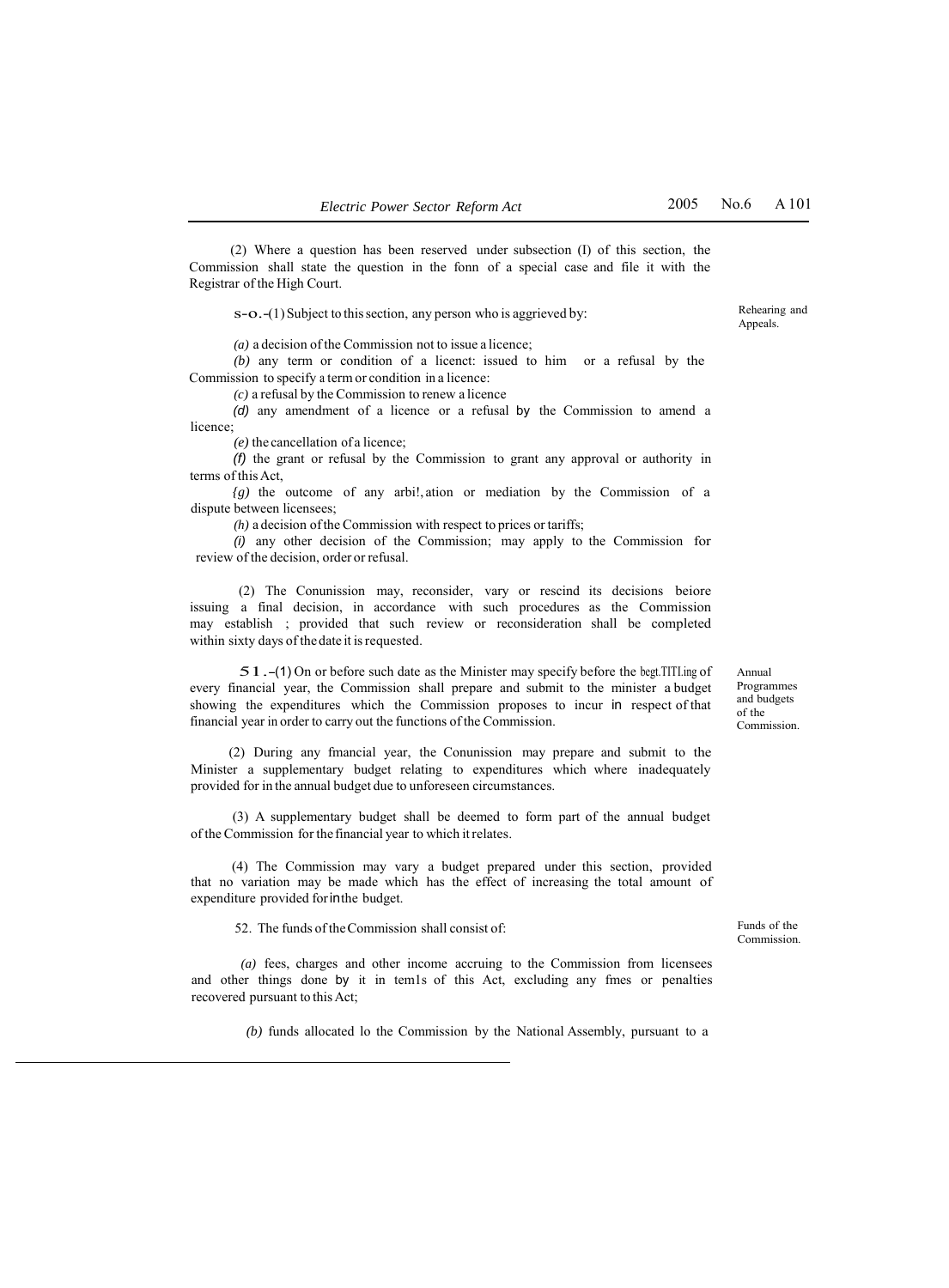request by the Commission for additional funds required to meet its reasonable expenditures; and

(c) such other moneys as may vest in or accrue to the Commission, whether in the course of its operations or otherwise.

Surplus Funds of the Commission.

53. If, following an audit of the Commission's accounts under section 56, the auditors determine that a ponion of the funds received pursuant to section 52 are surplus to the b udgeted requirements of the Commission, such surplus funds shall be paid by the Commission to the Rural Electrification F Wld established under Part IX of this Act, subject to approval by the National Assembly.

54. The financial year of the Commission shall be the period of twelve months ending on the 31st December in each year or such other period as the Minister may,

Financial year of the Commission.

determine.

Accounts of the Commission.

 $55. - (1)$  The Corrunission shall ensure that proper accounts and other records relating to such accounts are kept in respect of all the Commission's activities, funds and property, including such particular accounts and records as the Minister may require.

(2) The Cemmission shall, not later than three months, after the end of the fmancial year, prepare and submit to the Auditor General of the Federation and National Assembly a statement of accounts in respect of that financial year.

(3) The Commission shall present quarterly reports on all its activities to the president and National A-ssembly.

Au.dit of the Commissions accounts.

 $56. - (1)$  The Commission shall appoint an auditor in accordance with the guidelines for the appointment of auditors issued by the Auditor-General of the Federation.

(2) The accmmts kept by the Commission under section 55 (I) shall be examined by the auditor.

(3) The auditor shall within six months after the end of each financial year, make a report to the Commission and the Minister on the statement of accounts prepared under section 55 (2) and such report shall state whether or not, in the opinion of the auditor, the statertient of accounts gives a true and fair view of the Commission's affairs.

(4) The Minister may require the Commission to obtain from its auditor such other reports, statements or explanations in connection with the Commission's operations, funds and property as the Minister may consider necessary, and the Commission shall forthwith comply with any such requirement.

(5) Nornrithstanding the provision of subsections (4) of this section, the Minister shall authorise the Commission to publish its audited statement of accounts in *rnro*  national newspapers within one month following the receipt of the auditor's report under subsection (3) of this section, and the Commission shall thereafter publish the statement of accounts in the manner that has been authorised.

------------,.,.,------.,.-.,-5"-7'-'.-:' (1'-')'oT"h"'e au.,.d i to r shaltl>e entitled atall reasonable limes to require-to l>e ---- produced to him all accounts and other records relating to each accounts which are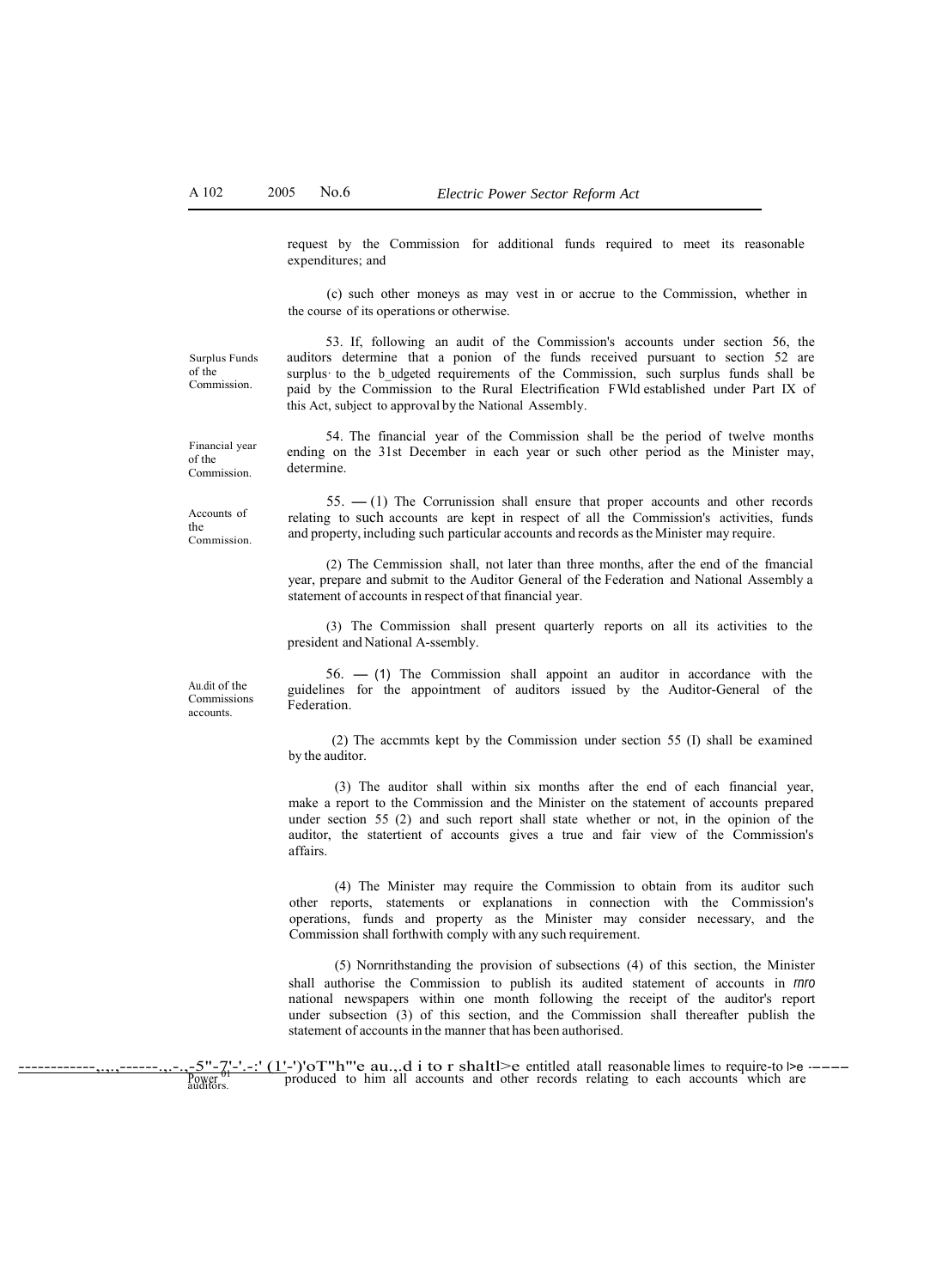kept by the Commission or its agents and to require from any Commissioner or employee or agent of the Commission such information and explanations as in the auditor's opinion are necessary for the purposes oftheir audil

(2) Any Commissioner or employee or agent of the Commission who fails without just cause to comply with a requirement of an auditor in terms of subsection (1) of this section commits an offence and is liable on conviction to a fine not exceeding twenty thousand Naira or to imprisonment for a period not exceeding months or to both such fine and imprisonment

58. Any agreement, contract or inStrument approved by the Commission may be entered into or executed on behalf of the Commission by any persons generally or specially authorised by the Commission for that purpose.

 $59. - (1)$  In addition to any report which the Commission is required by this Act to submit to the Minister, the Commission:

*(a)* shall submit to the Mini.ster such other reports as the Minister may require; and

*(b)* may submit to the Minister such other reports as the Commission considers advisable.

(2) The Minster shall publicly release any reports submitted pursuant to subsection (1) of this section, within two months following the receipt of such a report.

60.-(1) The Commission shall employ such persons as it considers expedient for the better exercise of the functions of the Commission.

(2) The terms and conditions of service, including reD!uneration, allowances and pension benefits, of the staff of the Commission shall be as determined by the Commission.

(3) Subject to subsection (5) of this section, the Commission may assign to its staff such functions of the Commission as the Commission deems fit.

(4) Any assignment of functions under subsection (3) of this section may be made either generally or specially and subject to such reservations, restrictions and exceptions as the Commission may determine, and may be revoked by the Commission at anytime.

(5) Anything authorised or required by or under this Act to be done by the Commission, other than the making of final orders, may be done by any member f)f the Commission staff who has been authorised either generally or specifically by the Commission to do so.

61. No liability shall attach to the Commission or to any employee of the Commission or to a Commissioner for any loss or damage sustained by any person as a result of the *bona fide* exercise or performance of any function which, by or in terms of this Act, is conferred or imposed upon the ComrnissionortheComm.issioners.

ExecutiOn of contracts and instruments by th< c:om.m.ission.

Reports of th' commission.

Staff of the Commission

Exceotion fromliability for the Commission.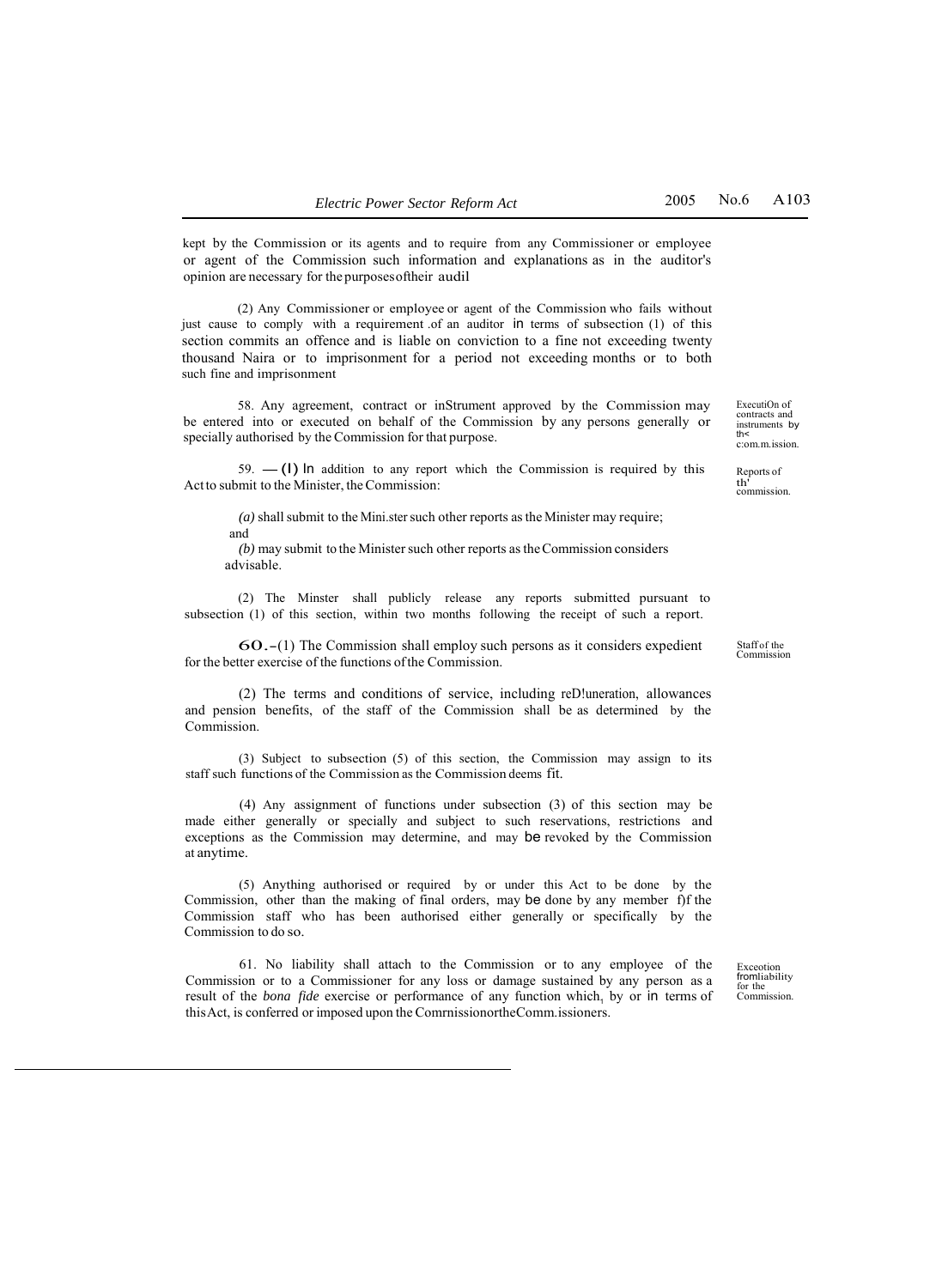#### PART IV- LICENCES &'ID TARIFFS

Licensing requirement: fines and penalties.

 $62. - (1)$  No person, except .in accordance with a licence issued pursuant to this Act or deemed to have been issued under section 98 (2), shaH construct, own or operate an undertaking other than an undertaking specified in subsection (2) of this section, or in anyway engage in the business of:

*(a)* electricity generation, excluding captive generation;

- *(b)* electricity transmission;
- *(c)* system operation;
- *(d)* electricity distribution; or
- *(e)* trading in electricity.

(2) Notwithstanding subsection (l) of this section, a person may construct, own or operate an undertaking for generating electricity not exceeding I megawatt (MW) in aggregate at a site or an undertaking for distribution for electricity with a capacity not exceeding 100 kilowatts (K\V) in aggregate at a site, or such other capacity as the Commission may determine from time to time, without a licence.

(3) The Commission may issue an interim licence for any or all of the activities specified in subsection (I) of this section to any person as specified under the Act for a period not exceeding eighteen months, or such shorter period as may be specified in this Act, if it determines that it is necessary in the public interest to do so.

(4) The Commission shall have the power to resolve disputes as to -whether a person is engaging, or is about to engage in a busil;less for which a licence is required under subsection (1) of this section.

(5) Ally person who contravenes subsection (I) of this section co:rilmits an offence and is liable on conviction to a fme not exCeeding five hundred thousand Naira 'Or to imprisonment for a period not exceeding two years or to both suCh fine and imprisonment.

(6) The Commission shall have the authority to order any person who contravenes subsection (1) of this section to cease his operations, and to make such other orders including an order to another licensee to disconnect facilities, as may be necessary to prevent the continuation or reoccurrence ofthe contravention.

(7) The Commission shall have the authority to penalise a licensee for violations of his licence terms and conditions or to cancel such licence in accordance with the provisions ofthisAct.

63.-(I) A licensee shall comply with the provisions of his licence, regulations, codes, and other requirements issued by the Commission from time to time.

General duties of licensees.

(2) Unless stayed by a court of competent jurisdiction, each licensee shall duly implement or follow, as the case may be, Commission orders and written notices, notwithstanding that the licensee has or may intend to take legal action cha1lenging any such order or notice.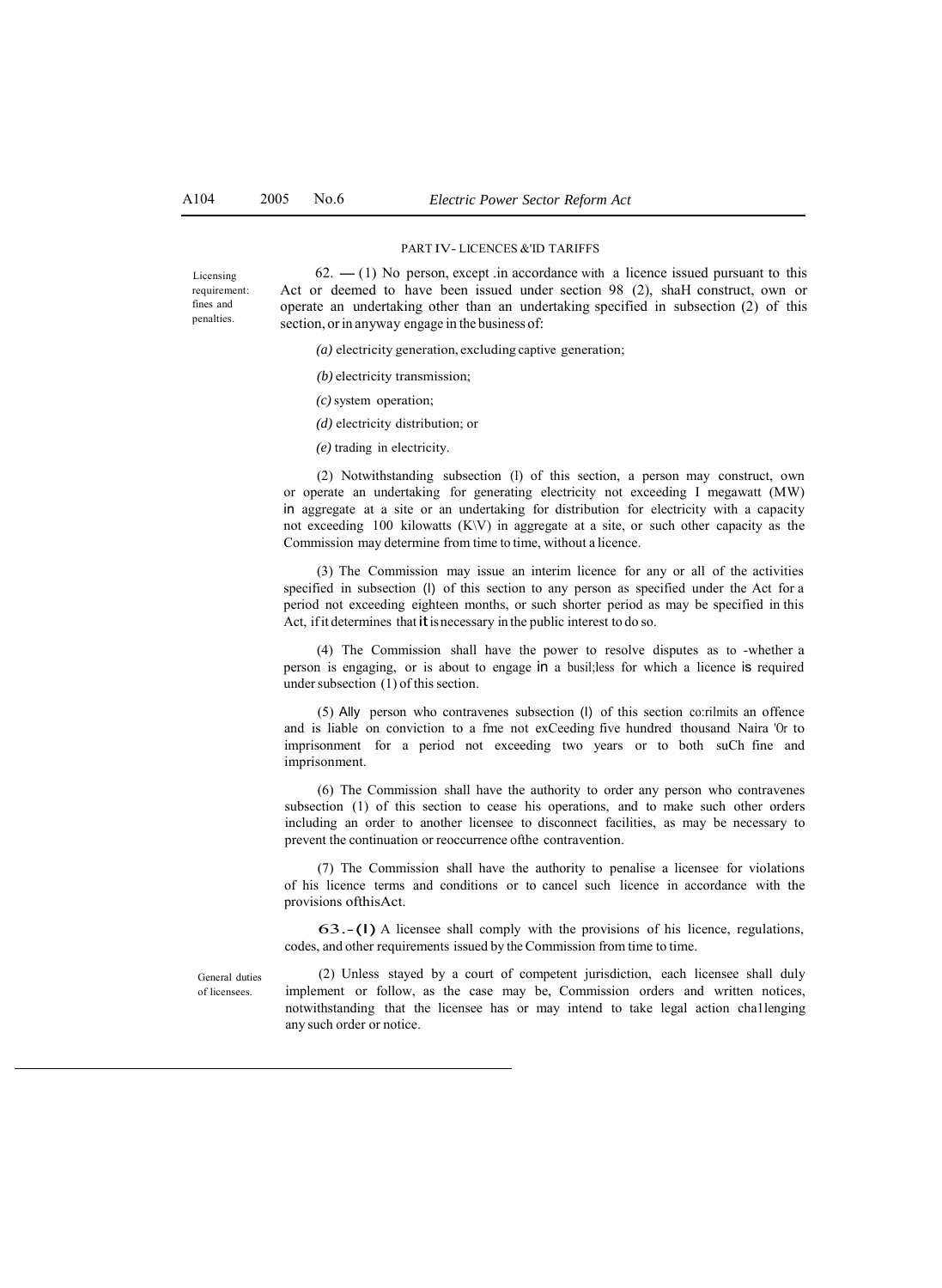**64.-**(1) Subject to such terms and conditions as the Coffimission may fix in the licence, a generation licence shall, as the circumstances may require, authorise the licensee to construct, ovro, operate and maintain a generation station for purposes of generation and supply of electricity in accordance with this Act.

(2) Subject to this Act, the holder of a generation licence may sell power or ancillary services to any of the classes of persons specified in the licence.

(3) The Commission may issue generation licences to:

*(a)* one or more of the successor companies formed under section 8, herein described as a "successor generation company"; or

*(b)* one or more entities that are not successor companies formed under section 8, herein described as an."independent power producer."

 $65.$  -(1) Subject to such terms and conditions as the Commission may fix in the licence, a transmission licence shall authorise the **liccmec** to cany on grid construction, operation, and maintenance of transmission system within Nigeria, or that connect Nigeria with a neighbouringjurisdiction.

(2) The transmission licensee that is a successor company formed under section 8 may also have obligation to cany out system operation, including the procurement of ancillary services, pursuant to the terms of a system operation licence issued by the Commission to such licensee.

 $66. - (1)$  Subject to such terms and conditions as the Commission may fix in the licence, a system operation licence shall authorise the licensee to carry on system operation, including, but not limited to, the following activities as may be specified in the licence:

*(a)* generation scheduling, commitment and dispatch;

*(b)* transmission scheduling and generation outage co-ordination;

*(c)* transmission congestion management;

*(d)* international transmission co-Ordination;

*(e)* procurement and scheduling of ancillary services and system planning for long term capacity;

 $(j)$  administration of the wholesale electricity market, including the actiVi Or administration of settlement payments, in accordance with he market rules; and

*(g)* such other activities as may be required for reliable and efficient system operation.

(2) All contracts for procming ancillary services shall be awarded according to an open transparent and competitive manner, pursuant to a procedure established by the Commission, unless the circumstances require oth rwise and the Commission allows or requires an alternative method.

licences..

Generation

Transmission licences.

System operation licence.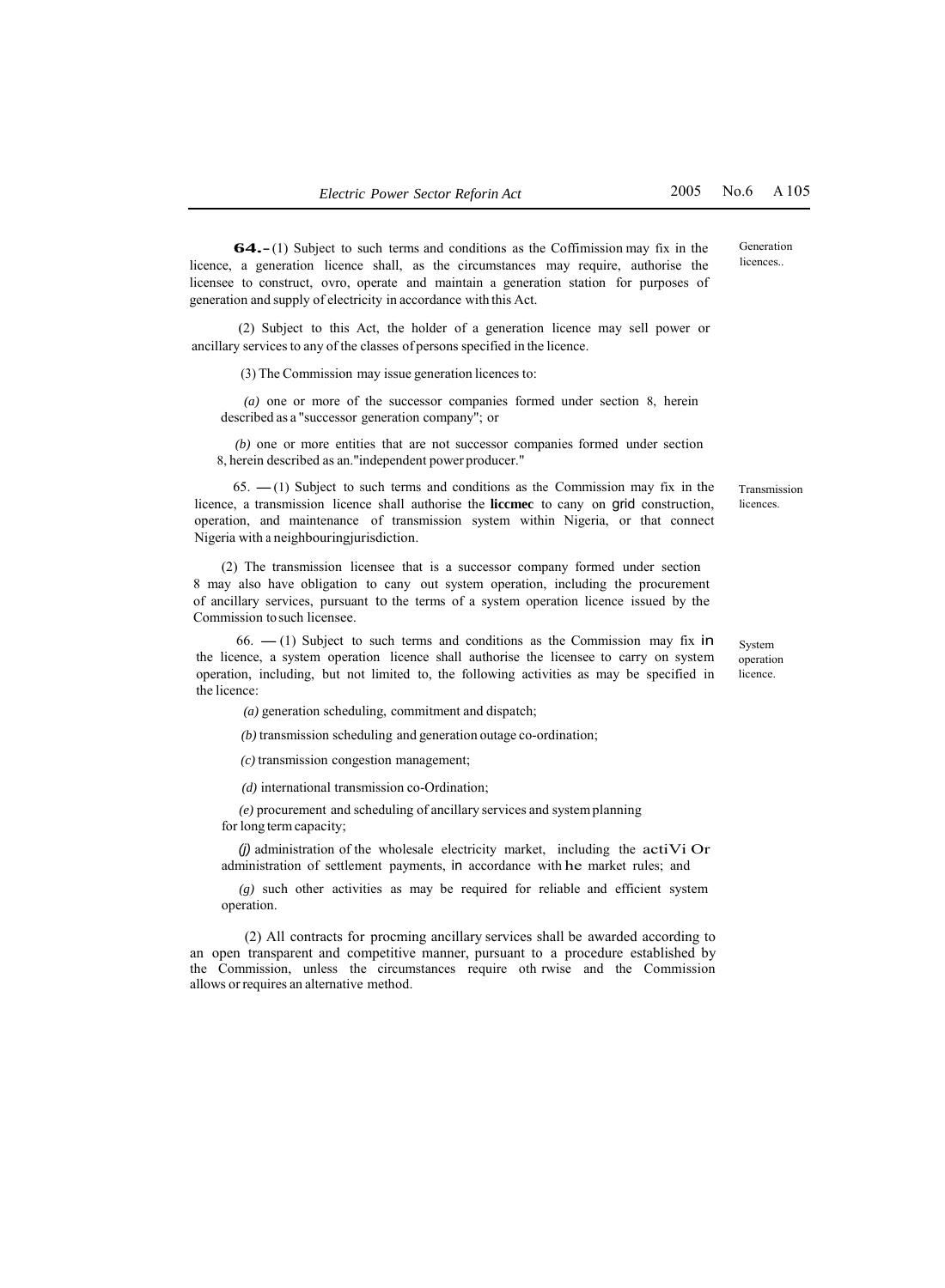Distribution licences

67.-(1) Subject to such terms and conditions as the Commission may fix in the licence, a distribution licence shall authorise the licensee to construct, operate and maintain a. distribution system and facilities, including, but not limited to, the following activities as may be specified in the licence:

*(a)* the connection of customers for the purpose of receiving a supply of electricity;

*(b)* the installation, maintenance and reading of meters, billing and collection; and

*(c)* such other distribution service .as may be prescribed for the purposes of this section

(2) A distribution licensee may also have the obligation to provide electricity to its distribution costumers, pursuant to the terms of a trading licence issued by the Commission to the distribution licensee.

(3) A distribution licensee that has a trading licence issued under subsection (2) of this section may purchase power for resale from another trading licensee and may, with the prior approval of the Commission, purchase power from other sources except for the rights and obligations of the trading licence described in section 25 *(a)* novated to a distribution licensee under seCtion 26, all contracts for bulk purchase of power by a distribution licensee shall be awarded according to an open, transparent, and competitive manner, pursuant to a procedure established by the Commission, unless the circumstances require otherwise and the Commission allows or requires an alternative method.

Trading licences.

 $68. -$ (1) A trading licensee shall be permitted to engage in the purchasing, selling, and trading of electricity and the Commission shall have the authority to determine the terms and conditions of trading licences as may be appropriate in the circumstances, and having due regard to the nature of the activities in which the licensee intends to engage.

(2) The Commission may also issue temporary bulk purchase and resale licence, giving the licensee, the ability to purchase electrical power and ancillary services from independent power producers and successor generation companies for the purpose -------------------"'.Ie=S\_ale\_sto\_oue\_onnon:\_Qthe\_rli\_c\_ense\_ s \_prto\_aru:llgible\_customer. ------------------------ \_

> (3) All contracts for purchase of electrical power and ancillary services by the holder of such temporary licence shall be awarded according to an open, transparent, and competitive manner, pursuant to a procedure established by the Commission, unless the circumstances require otherv.rise and the Conunission allows or requires an alternative method.

Restriction on licences.

69.  $-(1)$  A licensee shall not, except as provided in section 26 (7), assign or cede his licence or transfer his undertaking, or any part thereof, by way of sale, mortgage, lease, exchange or otherwise without the prior consent of the Commission provided that, should the Commission determine that in any instance the circumstances so require, it may establish licence terms and conditions providing its specific or general consent for any or all ofthe foregoing.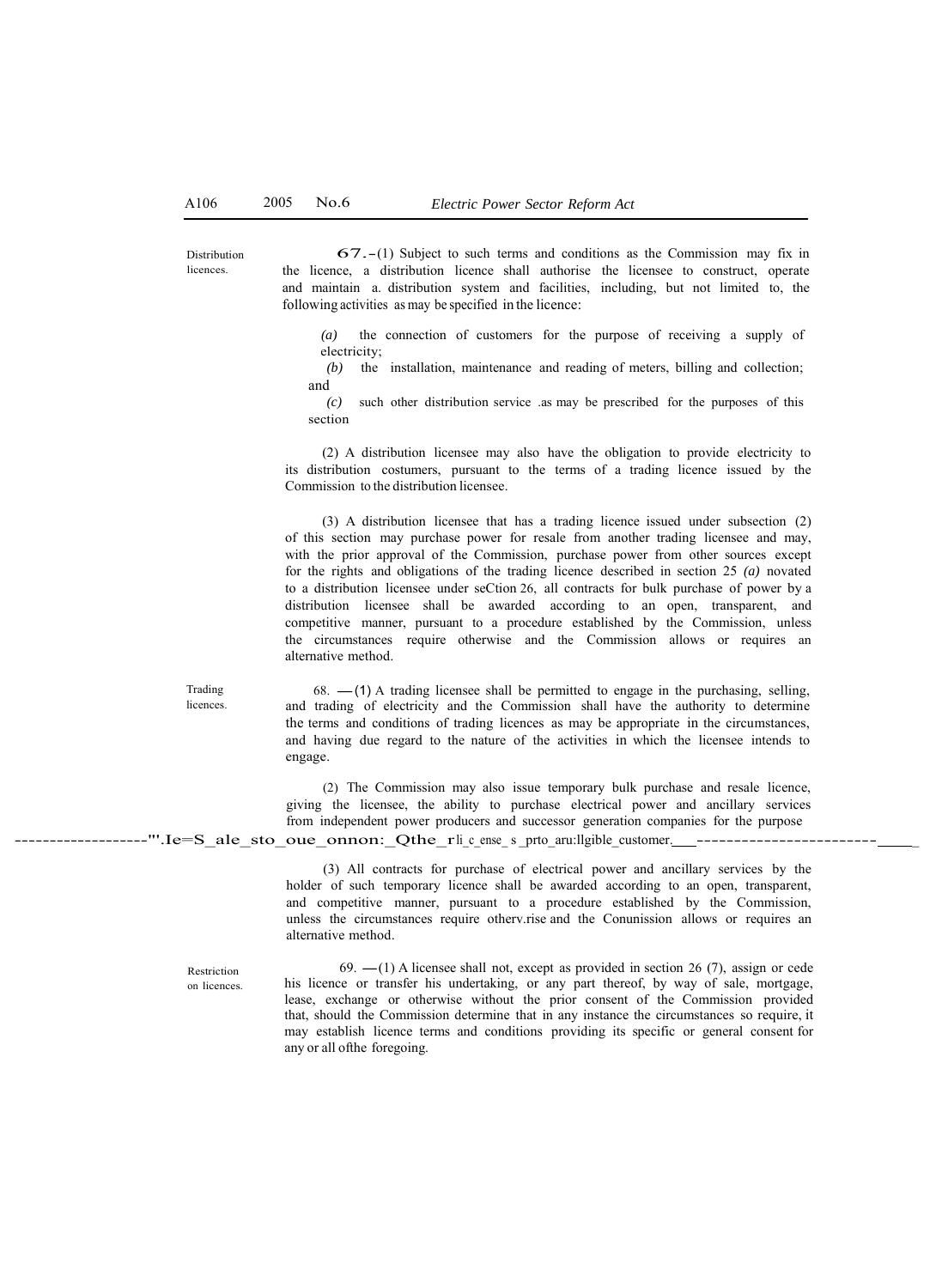(2) No licensee shall, without the prior written consent of the Commission, acquire by purchase or otherwise, or affiliate with, the licence or undertaking of any other licensee or person that is in the business of electricity generation, transmission, system operation, distribution, or trading, other than as provided for in sections  $65(2)$ ,  $67(2)$  and 68, provided that the Commission may, as part of .its consent, impose conditions such as, but not limited to, adherence to codes of conduct approved by the Commission.

 $70. - (1)$  An application for a licence shall be made to the Commission in the form and manner prescribed and be accompanied by the prescribed fee and such information or documents as may be prescribed or as the Commission may require.

An application for a licence.

(2) Within thirty days after applying for a licence under subsectiott (1) of this section, the applicant shall, at his own expense, cause a notice of the application to be published in a newspaper circulating in the area in v.rhich he intends to operate as a licensee, and in a separate, national circulation, newspaper in accordance with such directions as may be given by the Sommission, stating the period, prescribed by the Commission, within which objections or representation in connection with the application may be made to the Commission, and the Commission shall not issue any licence until all objections or representations received by the Commission have been considered and determined.

(3) An applicant for a licence who owns, or a licensee who acquires, more than ten per cent or such other percentage as the Commission may specify, of the shares in a body corporate which has applied for or holds another licence issued by the Commission shall disclose such interest to the Commission.

(4) Subject to subsection (5) of this section, if on consideration of an application that satisfies the requirements of subsection (I) of this section, the Commission is also satisfied that

*(a)* the applicant is likely to comply with such provisions of this Act, including, without limitation, all codes of conduct, standards, regulations and licence terms and conditions, as apply to the service or system it intends to provide or operate and

 $\frac{'''(kv,i'--"th e.$  licence is in the public interthe Commission shall issue<br>the appropriate licence, as the case may be, to the applicant.

(5) If on consideration of an application that satisfies the requirements of subsection (l) of this section, the Commission is not satisfied as to the addirional matters referred to in subsection (4), it shall refuse to issue a licence to the applicant, but before refusing to issue the licence on the ground that it is not satisfied as to the matters referred to in subsection (4) of this section, the Commission shall notify the applicant in writing that it proposes to refuse the application and of its reasons for doing so, and shall afford the applicant an adequate opportunity to make representations in the matter.

(6) The period between the Commission's receipt of an application under subsection (1) of this section and all documents and information submitted in support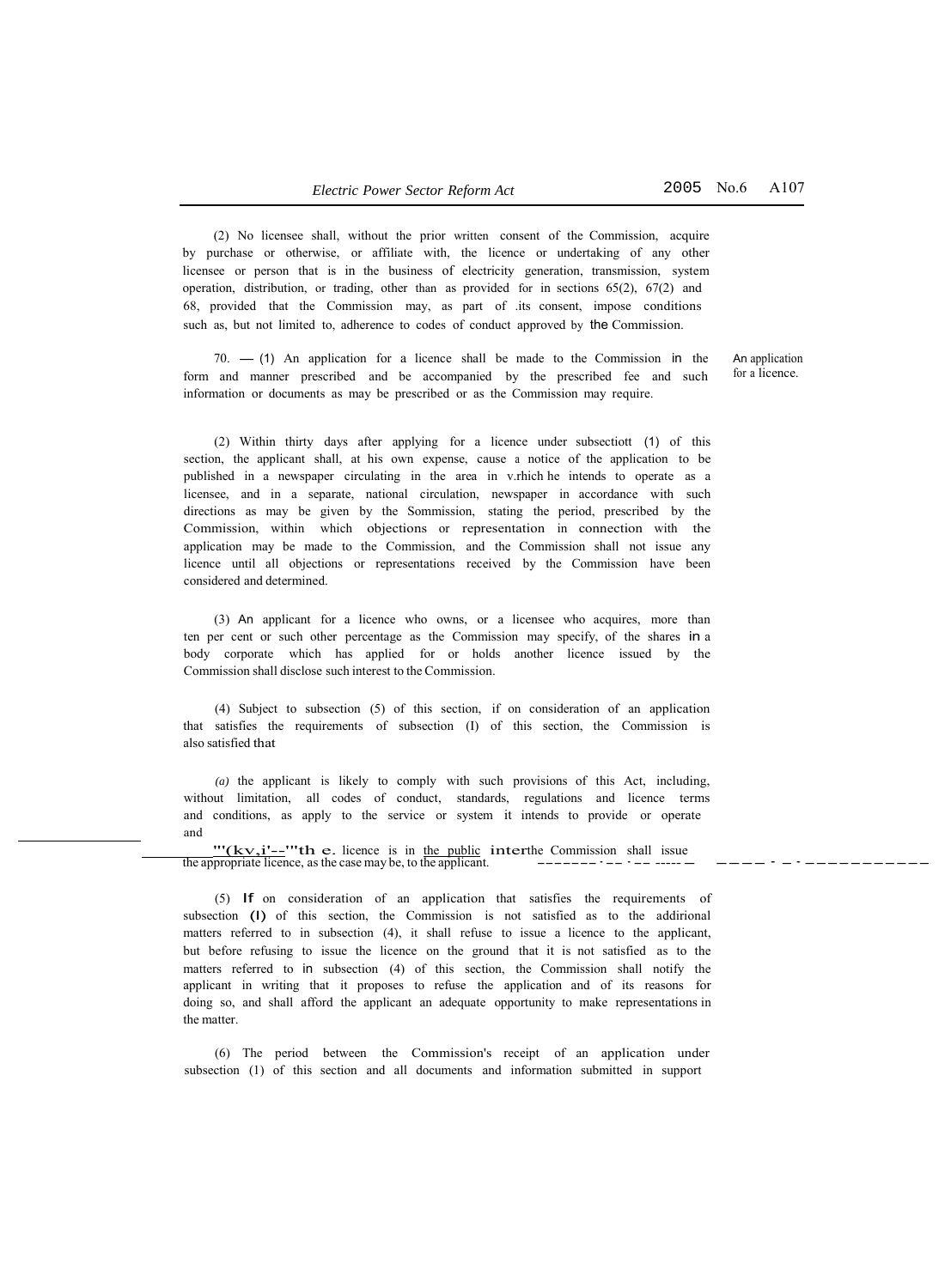of it, and the date on which it notifies the applicant of the adequacy of the documents and information, shall not exceed one month.

(7) The period bet\veen the Commission's receipt of an application that satisfies the requirements of subsection ( l) of this section, and the date on which the Commission notifies the applicant of its decision or proposed decision in accordance with subsection  $(4)$  or subsection $(5)$ , as the case may be, shall not exceed six months.

(8) Notwithstanding subsections (1) to (7) of this section, the Commission may establish simplified procedures for undertakings and businesses that are limi\_ in size and scope so as to expedite the application and licensing process.

Terms and conditions of licences.

71.-(1) <sup>A</sup>licence shall be issued subject to such tenns, and conditions as may be prescribed, or as the Commission may reasonably detennine, including terms and conditions prescribing the use of a tariff methodology approved by the Commission under section 76.

(2) \Vithout derogation from subjection (1) of this section, the terms and conditions of a licence may require the licensee to:

*(a)* enter into agreements on specified terms with other persons for the provision of or use of electric lines and associated equipment operated by the licensee;

*(b)* purchase power and other resources in an economical and transparent manner;

*(c)* refer disputes for arbitration, mediation, or determination by the Commission.

(3) In the case of a licence issued to an applicant referred to in section 70 (3), the licence may be issued subject to the condition that the licensee shall divest itself within a specified time of any holding of shares in another licensee or such other conditions, including adherence to codes of conduct, that the Commission determines to be in the public interest.

(4) In issuing or renewing a distribution licence, the Commission inay impoSe a condition requiring the licensee to make such reasonable provision as may be specified by the Commission in the licence for the facilitation of rural electrification in the proximity of the service, having due regard to the tariff methodology established by ---------theCommissi-Gn.under section *:}6.* --·- ----------- -----------------------

> (5) *A* licence may require the licensee to prO\iide information to the Commission on a periodic basis, in such fonn and detail as the Commission may detennine.

> (6) Unless expressly indicated in the licence, the grant of a licence shall not hinder or restrict the b'Tant of a licence to another person for a like purpose and, in the absence of such an express indication, the licensee shall not claim any exclusivity, provided that the Commission may allow a licensed activity to be exclusive for all or part of the period of the licence, for a specific pmpose, for a geographical area, or for some combination of the forgoing

> (7) A licence ma) contain terms and conditions for the licence to cease to have affect or to be modified or amended by· the Commission in such circumstances a'> may be specified in the licence or as may be determined b)-' the Commission.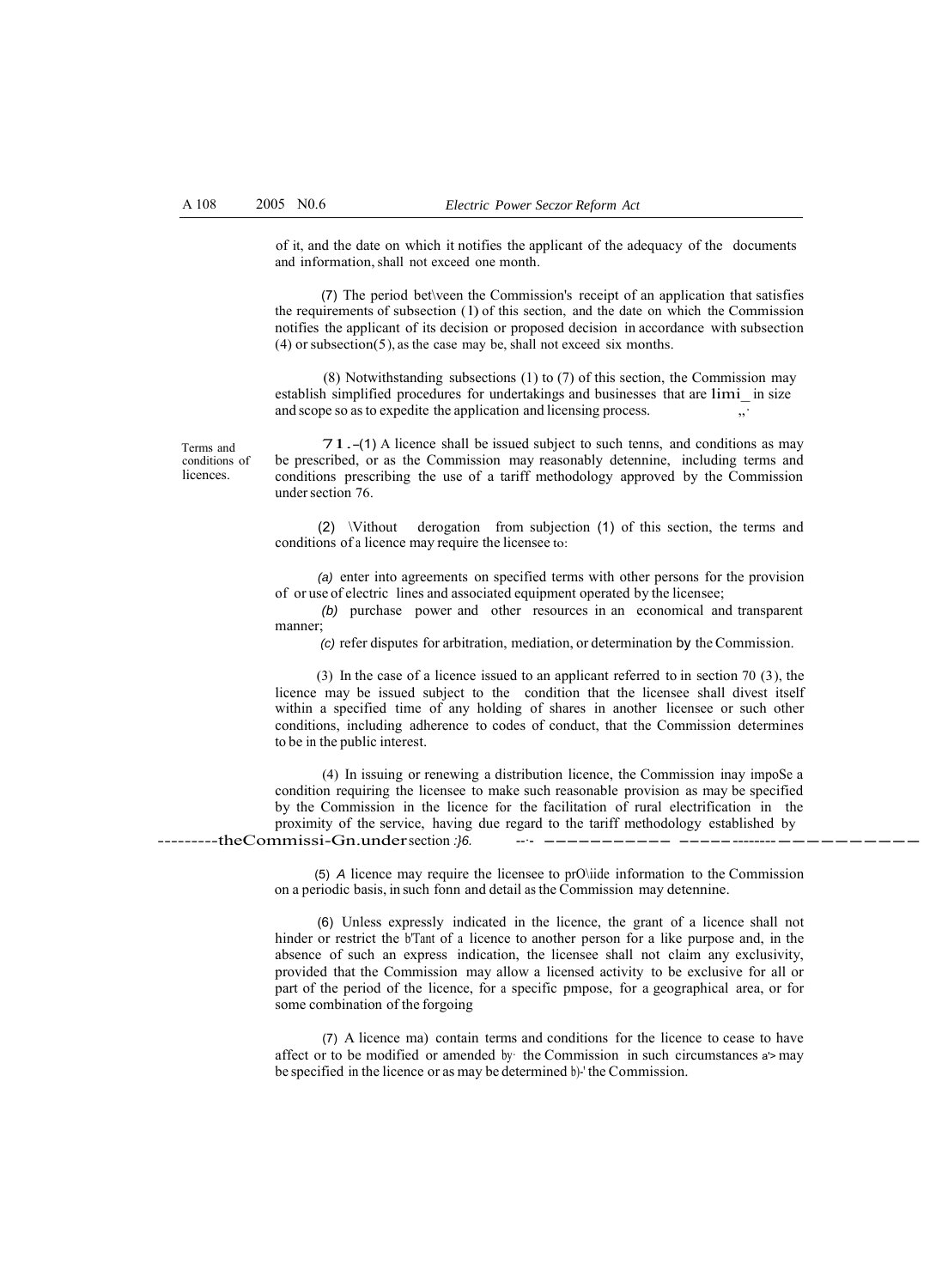(8) As a condition of its licence, every licensee shall. unless expressly exempted by its licence, prepare and submit to the Commission each year such accounting information as the Commission may require.

(9) The Commission shall include in each licence such details as it determines or are required regarding the rights and obligations of the licensee, and procedures to be followed, at the end of its licencetenn.

( l0) A licence shall be valid for a period of up to, but not exceeding ten years, provided that the Commission may extend the period of a licence taking into account the nature of the undertaking or business, for an additional period not exceeding five years at a time it determines that it is in the public interest to do so.

(II) Every licence shall be deemed to contain a provision that the licensee comply with the market rules to the extent applicable to the licensee.

72.-( l) Subject to the provisions of this Act, the holder of <sup>a</sup>licence may apply for a renewal ofthe licence before it expires.

(2) An application for renev..-a] of a licence shall be made to the Commission in the fom1 and manner and v.'ithin the period prescribed by the commission, and it shall be accompanied by the prescribed fee, if any.

(3) Section 71 applies, mutatis mutandis, to the renewal oflicences.

73.( 1) Subject to this section. the Commission may, at any time, amend a licence or any tenn or condition of a licence:

*(a}* ifthe licensee requests the amendment: or

*(b)* if the amendment is pursuant to a condition of the licence imposed under section 71 $\{7\}$  or

*(c)* upon receiving a complaint from any consumer, eligible customer, consumer association. association of eligible customers, or other licensee; or

*(d)* on its own initiative.

(2) Vv'here a licensee makes an application for the amendment of a licence, the licensee shall publish a notice of the proposed amendments to the licence in accordance  $---with$ -such directions as may be given by the-c-ommission, stating -the period,-prescribed by the Commission, within which objections or representations in connection with the amendments may· be made to the Commission, and the Commission shall not amend any licence umil all objections or representations received by the Commission have been considered and determined.

> *(* 3) In the case of an application proposing amendments to a licence of a licensee who p1m·ides sen-ices to an area CO\'ering a building or place occupied by the Federal Ministry of Defence for defence pu1voses, the Commission shall obtain the consent of the FederalMinistry of Defence before making the amendment to the licence.

> ( 4) Before making amendments in a licence othen\·ise than on the application of the licensee. the Commission shall publish the proposed amendments, stating the

Renewal of licences

Amendment of licences.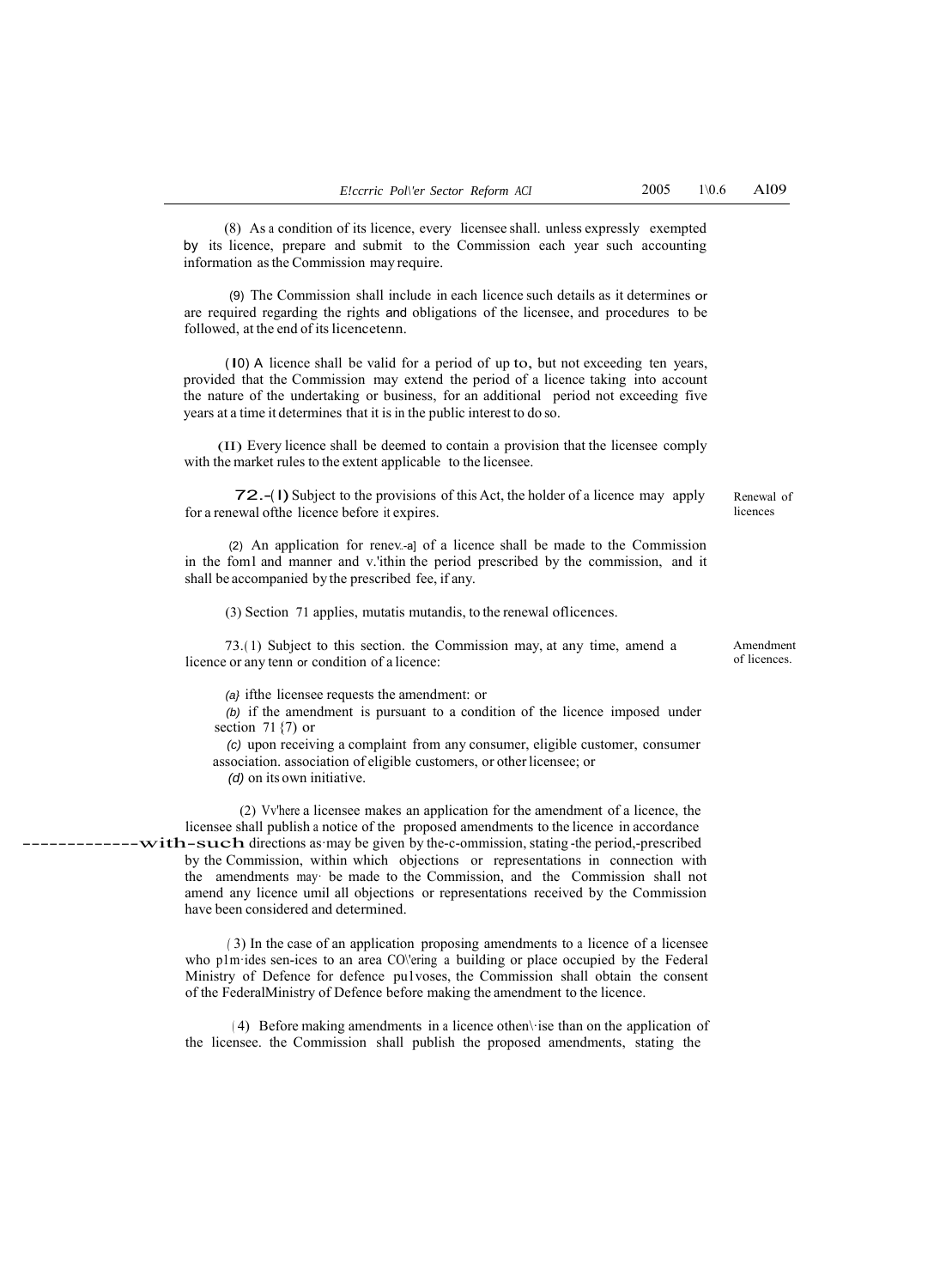Period within which objections or representations may be made to the Commiss10n, and the Commission shall not amend any such licence until all such objections or representations received by the Commission have been considered and determined.

Cancellation of licences.

# 74.-(l)Upon:

*(a)* receiving a complaint from any consumer, eligible customer, consumer association, association of eligible customers or other licensee, or

*(b)* on its own initiative, the Commission may inquire into the conduct or functioning of any licensee in carrying out the licensee's obligations under this Act, rules or regulations, codes of conduct, or the terms and conditions of the licence.

(2) Subject to this section, and after an inquiry, including an opportunity for the licensee to show cause as to why the licence should not be cancelled, the Commission may cancel any licence if, in its opinion:

*(a)* the licence was issued through fraud or the misrepresentation or nondisclosure of a material fact by the licensee; or

*(b)* the licensee has willfully or unreasonably contravened any provision of this Act that is applicable to the licensee; or

*(c)* the licensee has failed to comply with any term or condition of the licence, the breach of which is expressly declared by such licence to render it liable to cancellation; or

*(d)* the financial position of the licensee is such that he is unable to fully and efficiently discharge the duties and obligations imposed by the licence.

(3) Before cancelling a licence under subsection (2) of this sect10n, the Corrunission shall notify the licensee in writing of its intention to cancel the licence concerned and the reasons for doing so, and shall allm:v the licensee an opportunity to demonstrate, within 60 days following the delivery of such a notification , that circumstances have changed such that cancellation may no longer be warranted.

(4) If, at. the expiry of the inquiry and any further opportunity to be heard, l\_lnder subsections (2) and  $(3)$  of this section, the Cmmnission is satisfied for any reason specified in subsection (2) of this section that it is in the public interest that the licence concerned should be cancelled, the Commission may, by notice in writing to the licensee, cancel the licence or take such other action as it considers appropriate.

( 5) Notwithstanding subsections (2) to (4) of this section, instead of cancelling a licence, the Commission may allov..r the licence to remain in force, subject to such further tenns and conditions as it may deem necessary to impose, and such terms and conditions shall form part of the licence.

(6) In the event that the Commission decides to cancel licence. it shall serve oji the licensee a notice of cancellation fixing the date on which the cancellation shall take effect and the Commission may make orders in regard to the under taking of the licencee, including an order for thsale of the undertaking of the licensee, as are, in the opinion of the Commi:-;siop  $1$ ! $($ . T sary for maintaining continuity in the provision of electricity service.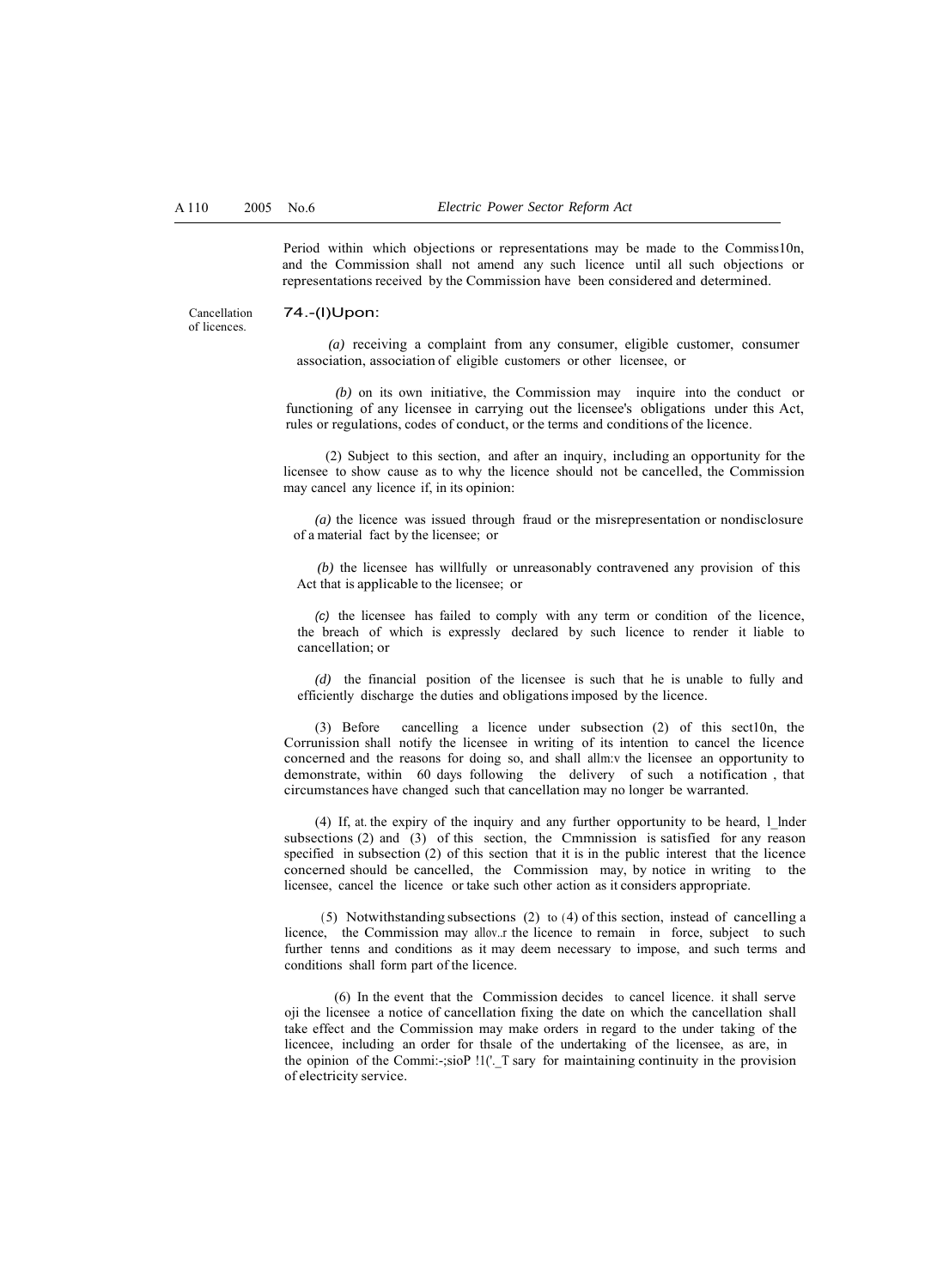Enforcement ..of licences.

 $75$  - (1) \: \'ithout derogation from its pav:ers uncic section 7, where the Commission is satisfied that a licensee is contravening, has corJ <: veued or is likely to contravene any of the conditions of the licence, the Commission may· serve upon the licensee an order:

*(a)* requirir,g the iicensee to do, or not to do, sucii lhir:g5 as a:-e specified in the order for the purpcse. of rectifying or avoiding any contra · D.!ion or threatened contravention of::ny condition of the licence; and

*(h)* Stipul::ting; the period within which any requireru.cn:  $\therefore$  rrcd  $w \in$  subsec-:.ion. (1) *(a)* of this section shall be commenced and com letec:i: *c.c'i* notice of the order shall be publisl-:ed by the Commission in such manner 2- it c::Lr5· dcrs "-PP opriate to draw the attention of other persons affected  $\sigma$ L hh.d) <sup>1</sup> be dE;::tcd by the contravention or threatened contravention of the licenct:,

(2) Before serving an order ir, terms of subsr:, tl.:,, Commission shall se:-ve a notice upon the licensee concerned: c*:·* t':li section, the

*(a)* specifying the grounds upon which the order ite- l-r ssuf;d 2.nd what the Commission considers reasonably necessary for the pt:r-: -K.:-ss **d**; Gcrifyiut\_ or avoiding any contravent!oP orth:eatened contravention of any condition c;f1; *e"* licenc-F·

(b) stipulating the maximum period that the Commisu, ;:onsH.ie-rc; reasom:ble for the implementation of any requirementitproposes to order, *Gnc'*

*(c)* allowing the licensee, to make representations to the Com\_Inission within such period from the date of service of the notice as it shali spe:=.:

(3) After considering any representations made unuc::  $3! \cdot c$ ,-xtio( $\cdot$ .) tc) of :his section, the Conmlission may sen'e, m refrair. from v; c:CT< ...-viq:; ,,order in terms of subsection (1 ), or sen'e an-or,deron different tenns.

(4) An order sen'ed under subsection (1) of thic: :::::::::: :rr ·"c;:;.y sp ·i:f'·y a penalty for each day that the licensee subjected to the order is in  $d$ :..., o7 crm:pliance v,ith the order, not to exceed ten thousand Naira for each such day.

76. $-(I)$  The fol<sup>1</sup>)Wing activities arc subject to tariff rcgul.::1<sub>\_</sub>, Ta..-ifis

*(a)* generatim: and trading, in respect of which licer\-Ce. ar(- required pur';uar.t to this Act, and where the Commission considers regulG::c-:- ,. · c: ,-c:-c-cst:2.:Y :0 prevent abuses ofrr:arket power; and

*(b)* transmis ,ion, distribution and system operatioi-, of which Fearnes are required under thiAct.

(2) Prices *fo:* the activities referred to in subscrtio:; (' ':f.\_i5' .;;.c: iarc sf:all b(; regulated according to one or more methodologies adopte.: b:-' tle Cor:Lrrlission for regulating electricity priceand such tariff methodologies shall:

*(a)* allowlicensee that operates efficiently to reco·vt:r he: hJ: C'):-;t:, Gf its business activities, including a reasor.able return on the capital invested ir: fh" c,c:cmc'""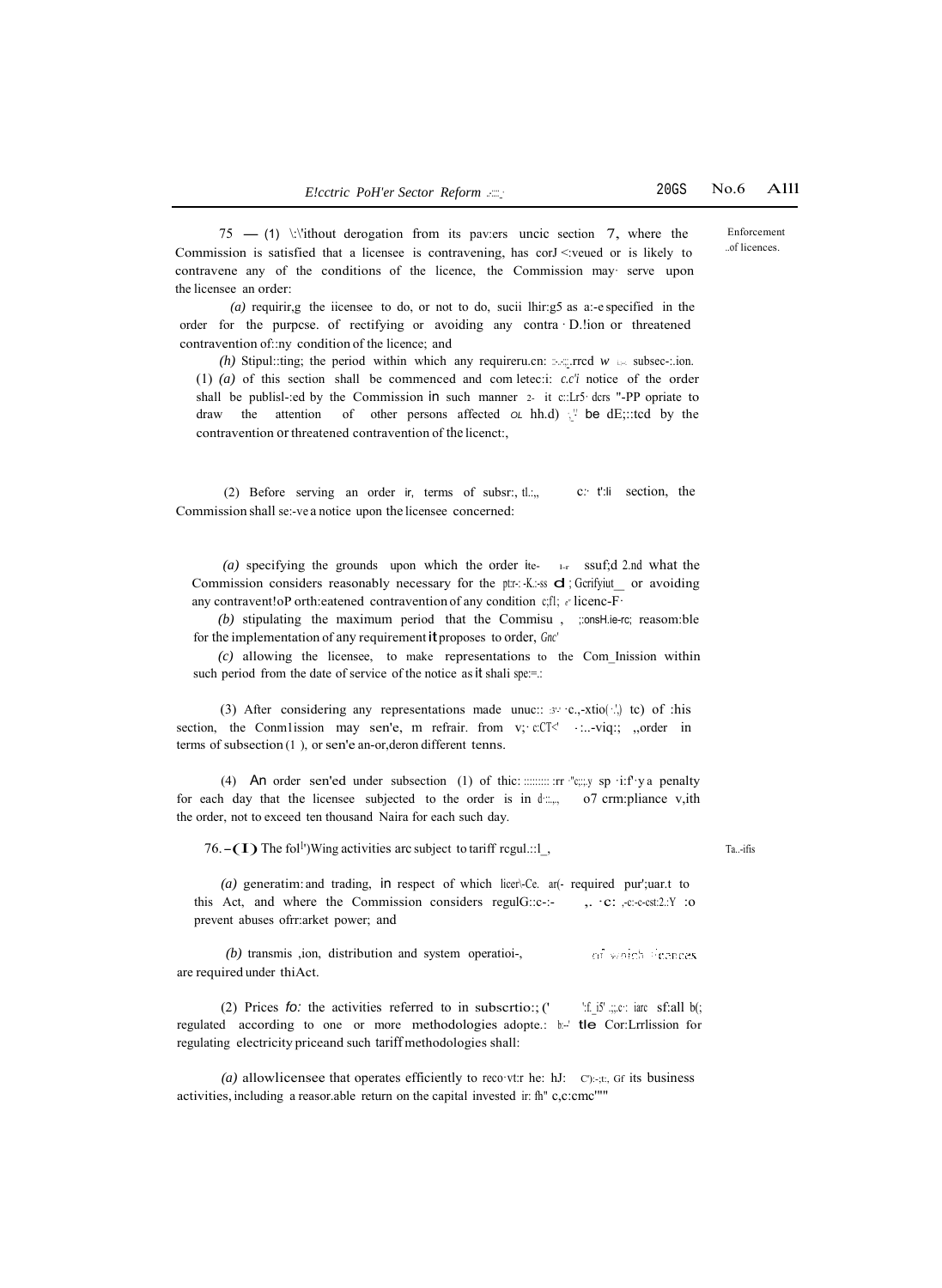*(b)* provide incentiYcs for the co:1ti.nued improvement of the technical and economic efficiency with whJch the services arc pnn'ided;

*(c)* provide incentives for the continued improvement of quality of services;

*(d)* give to consume;f, economically efficient signals regarding the costs that their consumption imposes on the licensee's business ;

*(e)* avoid undue discrimination between consumers and consumer categories; and

*(j)* phase out or substantially reduce cross subsiGies.

(3) The Commission shall take into account any subsidy provided by the power Consumer Assistance Fund under this Act or from any other source, whether direct or by way of favourable financing tenns, or in any other manner, in establishing its tariff methodologies.

(4) Notwithst:inding subsection (2) of this section, the Commission shall have the authority to establish tariff methodologies that rei1ect the terms and conditions of a contract between licensees or between a licensee and one or more eligible customers.

(5) Notwithstanding subsection (2) (e) of this section, in establishing tariff methodologies the Conunission may differentiate among consumers on the basis of differences in total electricity consumption, the time periods on which electricity is consumed, load factors, power factors, voltage levels, location within the country and other such criteria as may affect the cost of providing a service and may allow a lifeline tariff for some consumers.

(6) Prior to approving a tariff methodology, the Commission shall give notice in the Official Gazette, and in one  $c$  more newspapers with wide circulation, of the proposed establishment of a tariff met.' -wdob. :-. indicating the period within which objections or representations in connection with the same may be made *to* the Commission.

(7) In preparing a tariffmetbodology, !he Commission shall:

*(a)* consider any representations made by licence applicants, other licensees, consumers, eligible customers, consumer associations, associations of eligible customers and such other persons as it cGnsiders necessary or desirable;

*(b)* obtain evidence, information or advice from any person who, m the Commission's opinion, possesses expert knowledge which is relevant m the preparation of the methodology.

(8) The Commission shall fix the date on which the tariff methodology shall come into operation and it shall cause notice to be given in the official gazette of that date.

(9) If it appears to the Commission that a tariff methodology should be change the Commission shall give notice in the Official Gazette, and in one or more newspapers with wide circulation. of the proposal to change the methodology, indicating the period within which representations in connection v.rith the proposal may be made.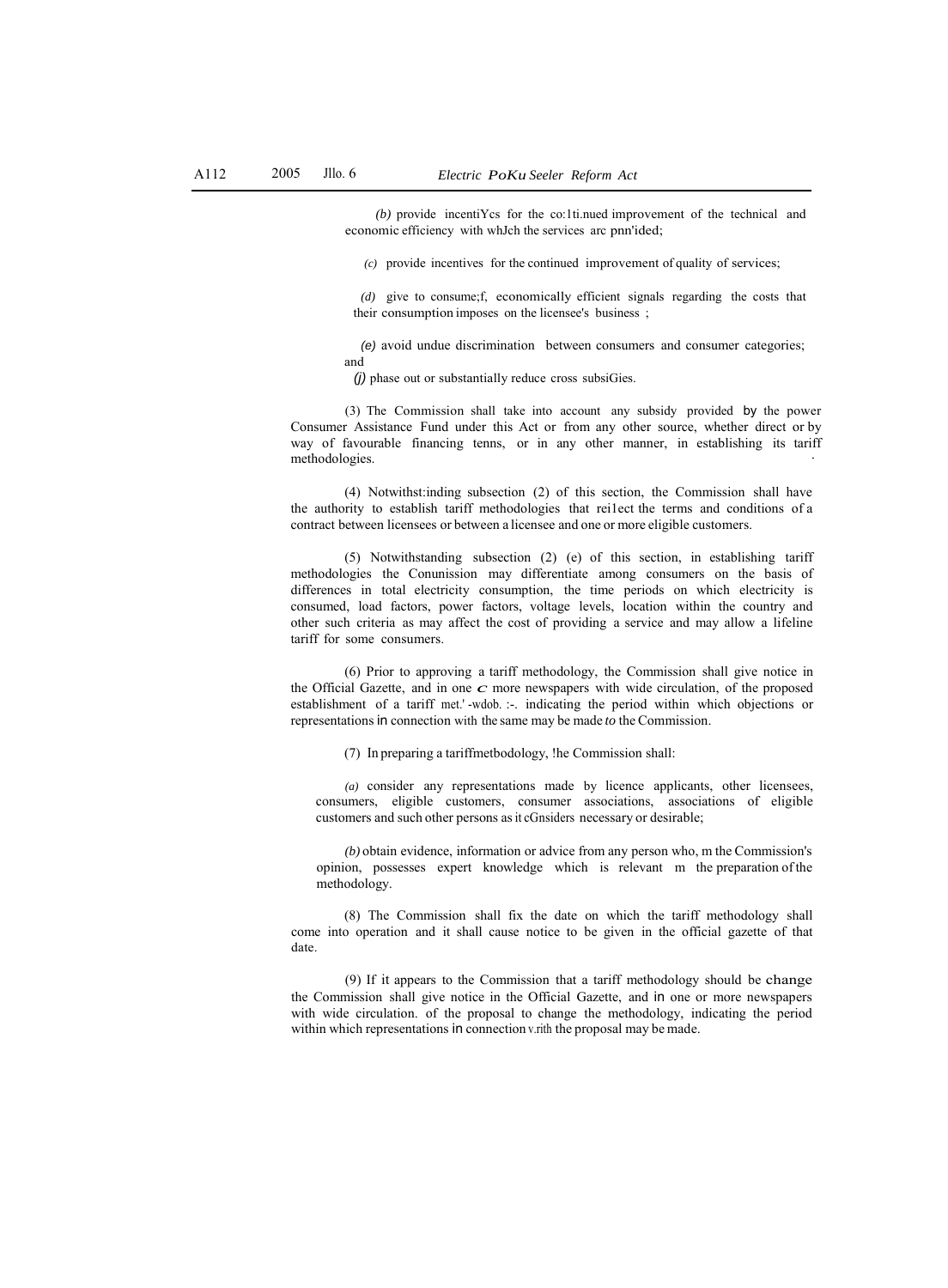(10) After taking into account any objections or representations received in response to a notice issued under subsection (9) of this section, the Commission may confirm the proposed changes to the tariff methodology and the provisions of subsection (8) shall apply *mutatis mutandis.*

(11) Every person upon whom any function has been conferred or imposed in connection with setting tariffs, shall be bound by a tariff methodology that has come into operation under subsection(8)or subsection (I 0) ofthis section.

(12) Every licensee shall keep at his office a current copy of the tariff methodology applicable to that licensee and shall make a copy available for inspection on request by any person free of any charge dlLTing the liceniee's normal working hours.

(13) Any fines or penalties levied again!'!: a liensee in terms of this Act or any other law or regulation shall not be rechargeable to fb.e licensee's tJ.JtoMm.

(14) Any person or licensee wl":o contravenes or condones the contravention of the provision of subsection (13) of tl1is section shall be liable to a fine two times the charge to the licensee's customers or to imprisonment of not more than one year or to both such fine and imprisonment.

#### PART V-ACQUIS!TIO!' OF LA!'D AND ACCESS RIGHTS

77.- (1) Where a generation licensee. transmission licensee or a distribution licensee, or a proposed licensee for generation, transmission or distribution services, requires any land in connection v.rith its obligations under its licence or a proposed licence, such licensee may apply to the Commission, in such fortn as the Commission may prescribe, for a declaration that the land is required for purposes of generation, transmission or distribution of electricity.

(2) The Commission may call for such further information as the Commission may deem necessary  $M'$  connection with an application submitted wder subsection (!)of this section and in considering the application made under subsection(!) of this section, the Commission may invite and consider submissions from the Commissioner ofLands of the State where the concerned land is situated.

(3) After holding such enquiry as the Commission may consider necessary, the Commission may, subject to such exceptions as it may have included in ·the relevant licence and subject to such further conditions as it may specify, declare that the land identified by the licensee, with such modifications to its boundaries as the Commission may &pecify, is ·required for the purposes of generation, transmission or distribution cf electricity. o:•

(4) No suCh declaration shall be given without granting to the person having an interest in the land under consideration an adequate opportunity to make representatio;:"'. against such declaration.

(5) The Commission shall not act under subsection (3) of this section unless it is satisfied, upon representations made by the licensee or proposed licensee concerped, that th€i electricity generation, transmission or distribution concaned is not oth ise practicable.

**Special** pr-ovisions relating to generation, transmission and distriblltion companies.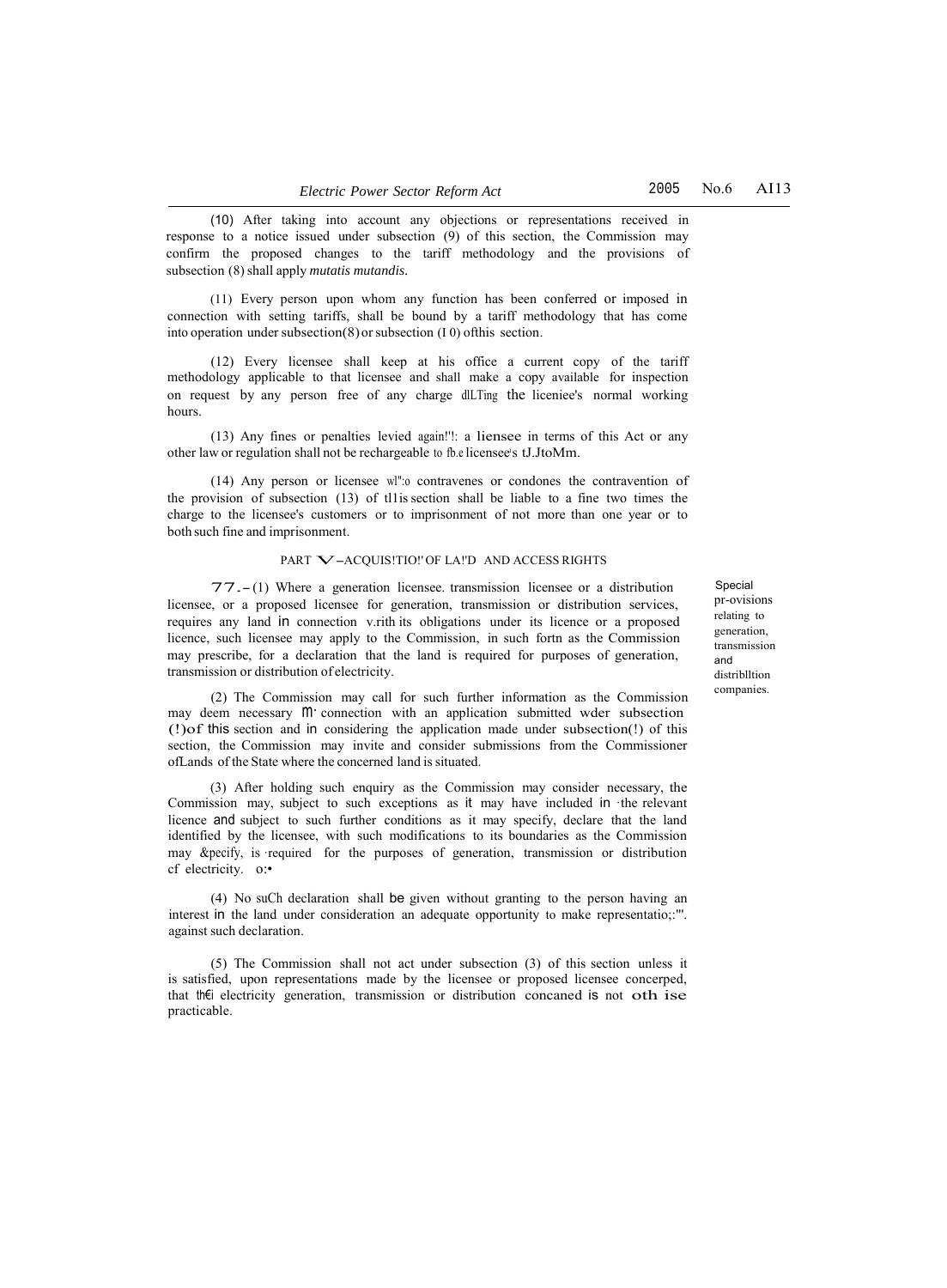(6) Following a declaration by the Commission u.1.der subs.ecti.:m (3) *rJ* thi;, Section, the President, shall issue a notice in the Gazenc- to Ihe effe.;.t Lk:t tt.: k\!.:i 1' required by the Government of the Federation for the public piLtpJS( of the f· $(\geq, \therefore, \& \text{ior}, \)$ 

(7) Notwithstanding the provisions of subsection (3) of this se- 'L(,l,. th exceptions and conditions mentioned therein shall include such exceplior,::' an:.i conditions as appear to the Commission to be necessary or expedient for tbf: purpose of ensuring:

*(a)* that the physical environment is protected;

*(b)* that there is no greater damage to streets or interference with traffic than is reasonably necessary; and

(c) that funds are available for meeting any liabilitiev. hich  $\pi$ J :, aris(; Lcn:1 th(") exercise of any rights or powers under subsection {I) of this section.

(8) Any person who is aggrieved by any decision of the Commission maci.c under subsection {3) of this section may appeal against such decision in accordance with this Act

Cap. 202 LFN (9) "Where the President issues a notice under subsection (6), the Governor shall, in accordance with the provisions of section 28 (4) of the Land Use Act. revoke. the existing right of occupancy respecting the land and grant a certificate of occupancy in favour of the concerned licensee in respect of the land identified by the Commission in such notice and the grant of such certificate, the right of occupancy over the land shall vest in such licensee to the exclusion of the previous holder of the right of occupancy respecting the land, who shall be entitled to claim compensati::m in accordance with the provisions of the Land Use Act.

> (10) A generation licensee, transmission licensee and distribution licer...see shall be entitled to access rights over lands, buildings and streets for discharging its obligations under its licence to the extent and in the manner prescribed in regulations issued by the Commission.

> (11) If a licensee, who has been given a right of occupancy ovr land unde;: subsection {8) of this section, ceases to require the land for the purposes of thf licensed activity, then the licensee shall offer the land to the previous holder of the- right of occupancy, for repurchase at an amount equivalent to the amount of compensation paid to the previous bolder under subsection (9) and the provisions of the Land U e Act and if the previous holder declines the offer t9 repurchase, :be licensee may offer the right of occupancy to any other person on such terms and conditions as the Commission may direct.

Use of certain conduits for electricity purpose.

1990

78.-(I)in this section:

"authority" includes a local authority and a statutory body; "conduit" includes a tunnel or subway;

'relevant conduit" means: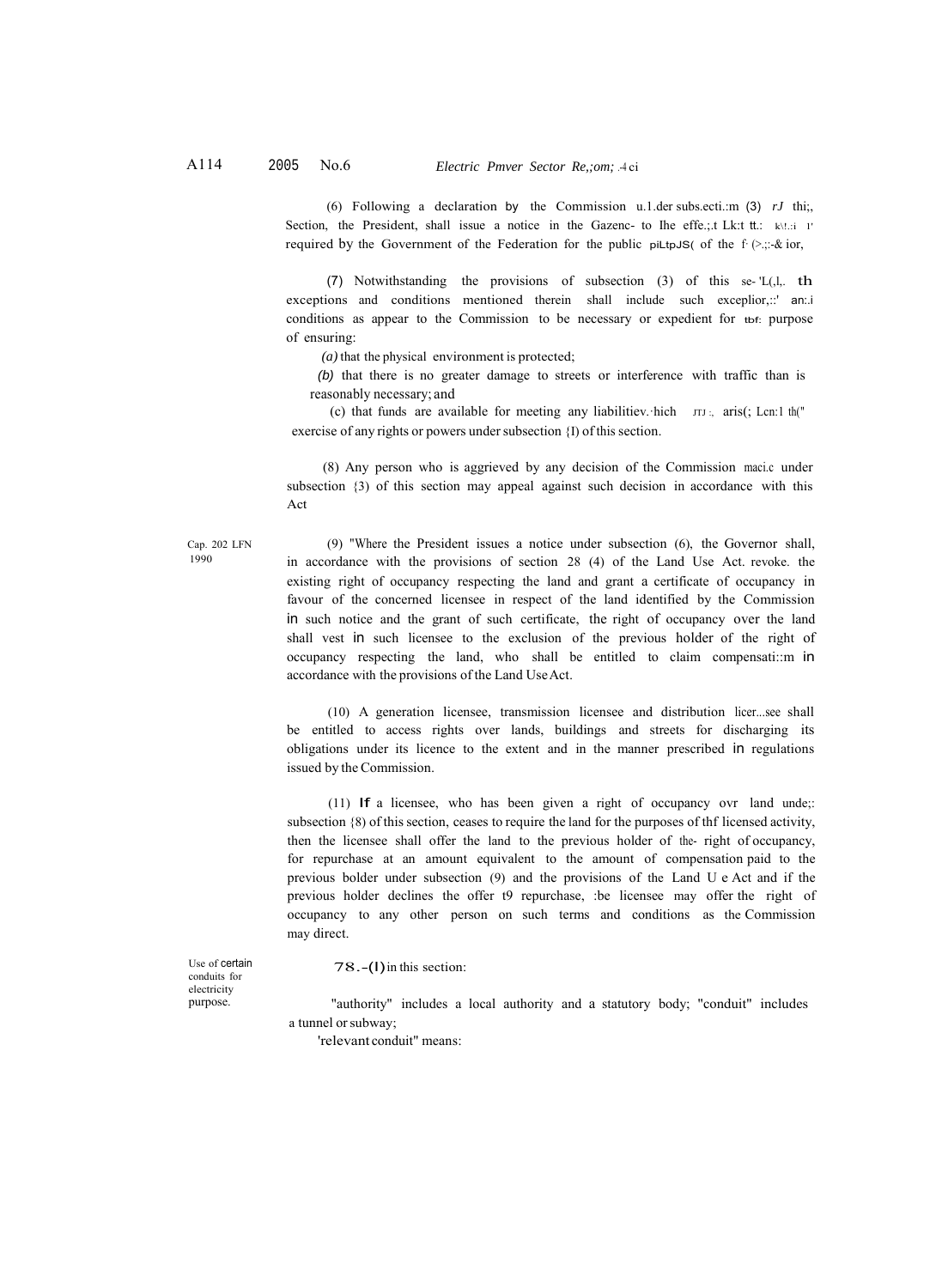*(a)* a water main or any other conduit maintained by a water authority for the purpose of conveying water from one place to another; or

*(b)* a public sewer.

(2) The functions of an authority with control of a relevant conduit shall include the power to:

*(a)* cany out, or to authorise any person to carry out, any works in relation to that conduit for or in connection with the installation. maintenance, adjustment, repair or alteration of apparatus for purposes connected with the transmission or distribution of electricity;

*(b)* keep the electricity apparatus installed in that conduit or to authorise any other person to keep that apparatus so installed;

*(c)* authorise any pe:-son to enter that conduit to inspect electricity apparatus kept installed there;

*(d)* enter into agreements on such terms, including terms as to the payments to be made to the authority, as it deems fit, in com1ection with the doing of anything authorised by or under this section; and

*(e)* carry on an associated business consisting of the making and carrying out of such agreements.

(3) where any enactment expressly or impliedly imposes any limitation on the use to which a relevant conduit may be put, that limitation shall not have effect so as to prohibit the doing of anything authorised by or under this section.

(4) \Vhere the doing by an authority with control of a public sewer of anything authorised by this section would, apart from this subsection, constitute a contravention of any obligation imposed (whether by virtue of any conveyance or agreement or otherwise) on a licensee, the doing of that thing shall not constitute such a contravention to the extent that it consists in, or in authorising, the canying out of works or inspections, or keepingofapparahls, wholly inside a public sewer.

(5) Subject to subsection (3) and (4) of this section, subsection (2) of this section is without pr judice to the rights of any person with an interest in land on, under or over which a relevant conduit issituated.

79.  $- (1)$  Any person who desires to construct or extend any railway, road or any works for telecommunications shall :

*(a)* give one mouth's notice in v-Titing to the Commission of his intentwn to commence such construction or extension; and

*(b)* furnish the commission with a plan of the proposed railway, road or telecommunication works. together with the particulars showing the manner and position in which the railway, road or telecommunication works are intended to be constructed or extended and carried on and such further information as the Commission may require; PROVIDED that this subsection shall not apply to the construction or extension of works or telecommunication works as may be prescribed by the Commission.

Notice 0.i. construchon of railways roads and telecommunication works and control of other works.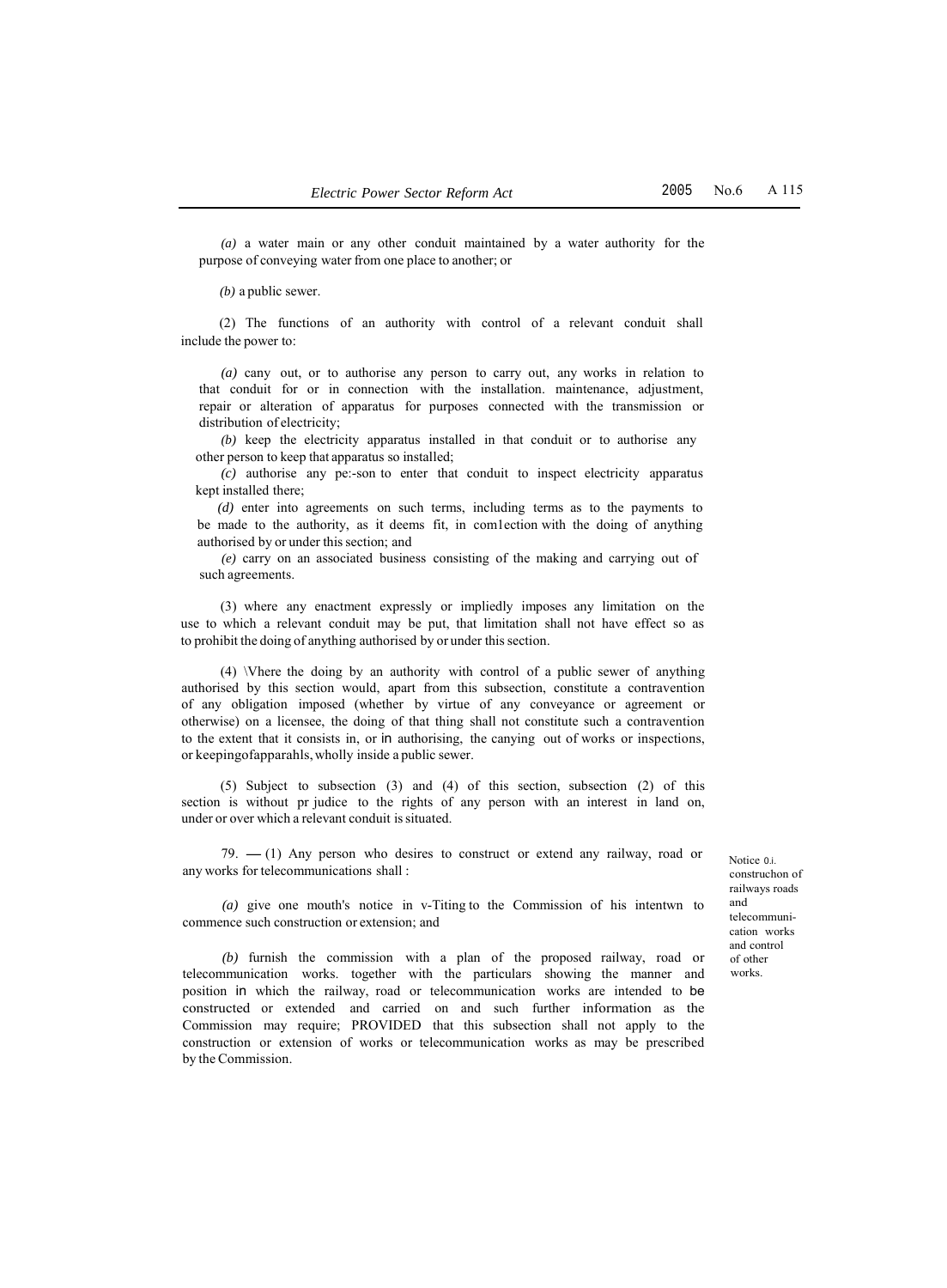(2) If it appears to the COITuT, i sien that:

*(a)* the operation of or the equipment to be used in connection with railway, road or telecommunication \Vorks rcfcr,cd to In subsection (I) of this section is likely to affect injuriously or interfere witb the v, ork cr maintenance of electricity lines or the carrying on by a licensee of a system; o:

*(b)* any electricity line is being affected injuriously or interfered with by the construction or operation of or the equipment used in connection with;

*(i)* a railway, road or telecommunication work referred to in subsection (1), or

(ii) any railway, road or telecommunication work or other operation whatsoever; the Commission sh3ll notify in writing the person constructing or operating the railway or works of the action which that person is required to make in order to remedy o·preYent the injUT)' or interference.

(3) A person referred to in subsection (3) of this section who, after receipt of a notice in terms of that subsection, pro::eeds with the construction or operation of the equipment concerned or continues to operate the railway, road or teleconununication works without complying with the tem1s of that notice shall be liable to any licensee for all loss and damage caused to the licensee by the person 's failure to comply with the terms of that notice.

PART **VI-COJ\St:. 1ER PROTECTIO!\ A..l\'D LICE".\" SEE PERFORMA::\CE STA..'\DARDS** 

80.  $-$ (1) The Corrunis: o., v:shall develop, it t consultation with the licensees, the

Consumer protection standards

following materials:

*(a)* customer services stand<:?C *(b)* customer complaint llandling stanci3.rds and procedures;

*(c)* codes of practice for the provision of assistance to special needs customers,

such as the blind or disabled, the elderly or snerely ill;

*(d)* procedures for dealing \vith, and assisting where necessary, customers who have difficulty in paying bills;

*(ej* procedures for applying for electricity service;

*(/)* procedures for disconnecting non paying customers or for those breach of other terms and conditions of an applicable tariff or contract; and

*(g)* the information to be provided to consumers and the manner of its dissemination;

(2) Standards and procedures developed by the Commission shall be adhered to by the applicable licensees and shall be published by the applicable licensees in such manner and by such means as the Corr.u. ission may direct.

(3) The Commiss  $s'$  ..:: e::<zt:is;, staw:lards for compensati\m to consumers who do rlot enjoy regular pc>wcr SUfiply.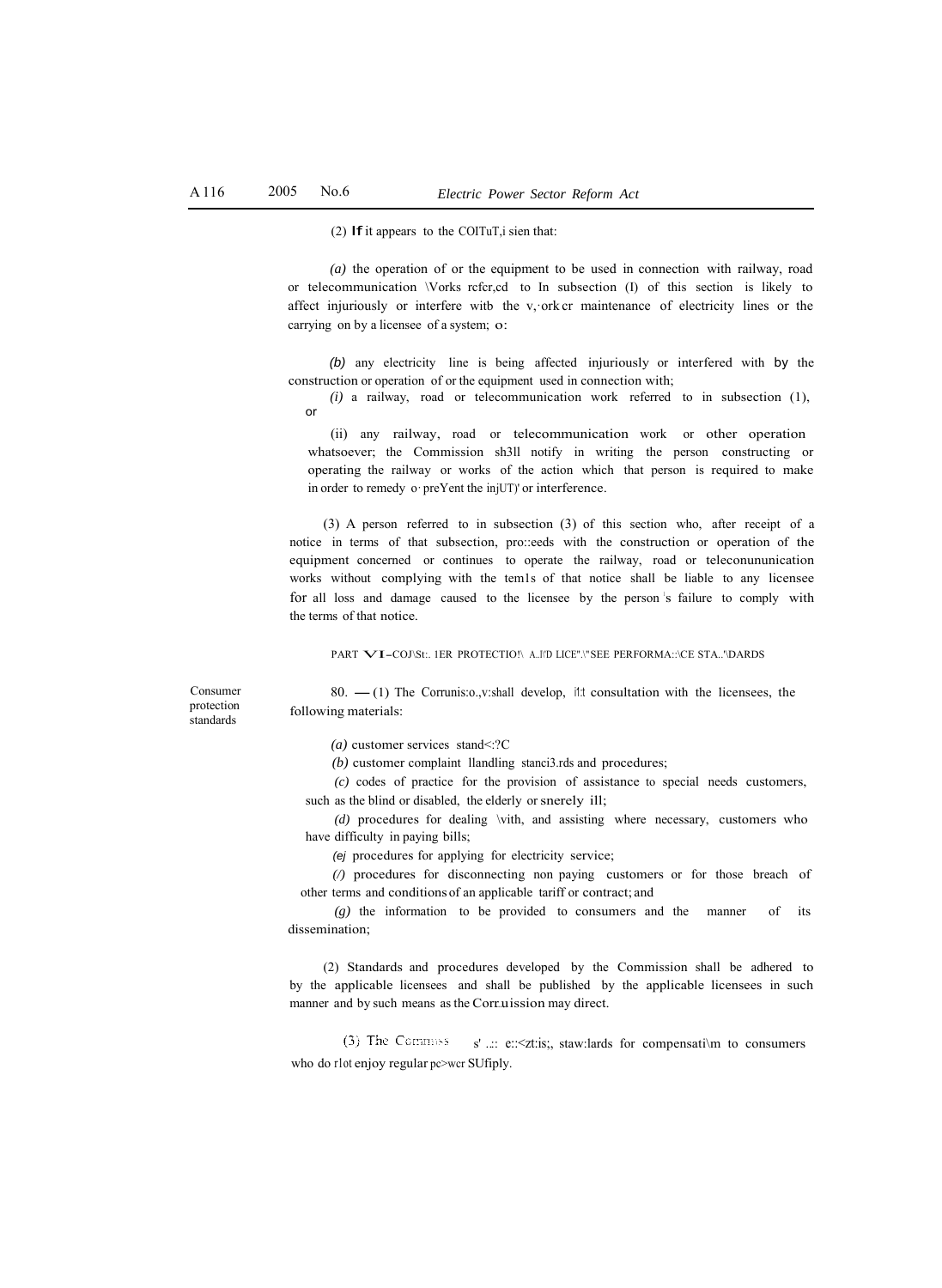Performance standard and codes.

81.-(1) The commission shall develop, in consultation with licensees and other interestedparties, the followingperfom1ance standards and codes:

*(a)* standards of overall performance in connection with the provision of electricity supply services and in connection with the promotion of the efficient use of electricity by consumers;

*(b)* such technical codes and manuals as many be required for the safe, reliable, and efficient operation of the system; and

*(c)* such other standards, codes, manuals as the Commission may require

(2) Standards, codes and manuals approved by the Commission pursuant to subsection (I) of this section shall be binding on the applicable licensees and shall be published by the applicable licensees insuch manner as the Commission may direct.

(3) Different standards may be determined for different licensees under this section.

#### PART VI!-CGMPETITIOK AKD MARKET POWER

82.  $-(1)$  The Commission shall have a continuing responsibility to monitor the Nigerian electricity supply industry in regard to its potential for additional competition and to report on this subject, each year to the Minister and until such time as the Minister has made a declaration under section 24 (3), the content of these reports shall be as prescribed by section 24 (2), thereafter, the content of these reports shall consider whether any of the regulated services in the Nigerian electricity supply industry ought to be exempted from tariff regulation.

(2) Upon a fmding by the Commission that it is in the public interest, the Commission, after consultation with the Minister, shall determine when, and under what conditions, a regulated service may be exempt from tariff regulation, provided that a licence from the Commission shall continue *to* be required.

(3) This section shall not be construed to limit the Commission's authority to determine such matters as whether to restrict the introduction of ..competition to certain geographical areas or to certain licensees or customers on a temporary or permanent basis.

(4) The Commission shall determine the pre-conditions and any transitional arrangements required for a service to be offered competitively, including, codes of conduct, rules regarding access to information, access to the electric system, and constraints against undue discrimination in the offering of services.

(5) The Corrunission shall also have an ongoing responsibility to consider, in respect of services in competitive markets, the prevention or mitigation of abuses of market power, in its decisions and orders regarding matters such as, but not limited to, licence applications and the grant of licences; licence terms and conditions; the setting of prices and tarriffs; and whether or not to approve a merger, acquisition or affiliation.

(6) In discharging its ongoing responsibility to monitor the electricity businesses and markets to determine whether there is, or may be, an abuse of market power, the Commission shall be entitled to:

Competition and market power.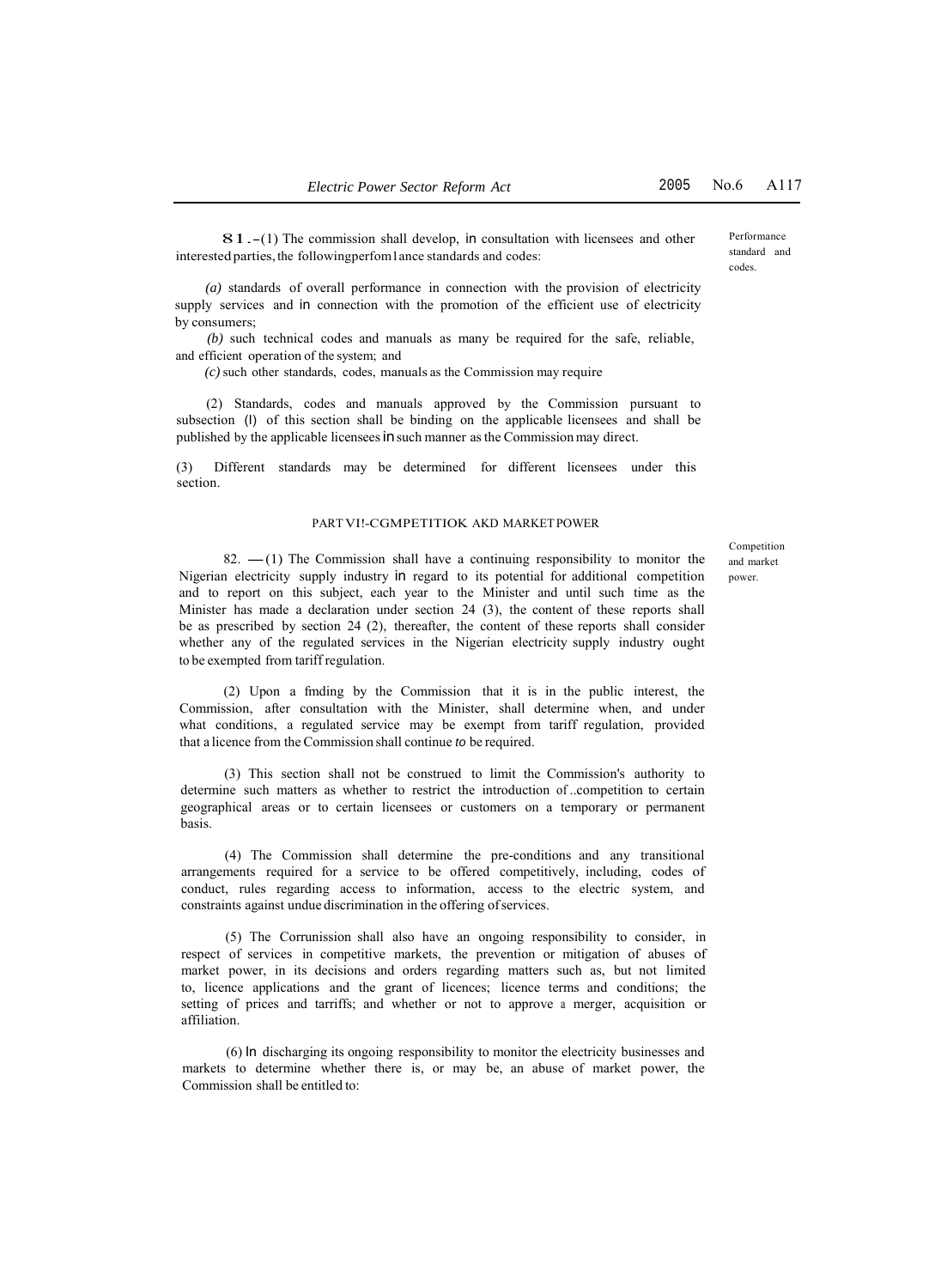*(a)* require information from licensees;

*(b)* undertake inquiries; and

services. *(c)* establish or contract with an independent entity to provide monitoring

(7) In the event that the Commission determines that there is an abuse of market power, it may:

*(a)* issue cease orders as may be required; and

*(b)* levy fines not exceeding fifty million Naira

### PART VIII-THE POWER CONSUMER ASSISTA:-JCE FUND

Establishment of the Power Consumer aisistance Fund.

83.- (1) The Conunission shall set up and administer a fund under the name "Power Consumer Assistance Fund" to be qaed for the purposes specified in subsection (4) ofthis section.

(2) The Commission shall keep and manage the money and assets of the Power Consumer Assistance Fund and shall handle the procedures for disbursement from the Power Consumer Assistance Fund under this Act.

(3) The Power Consumer Assistance Fund shall consist of the following capital and assets:

*(a)* the contributions delivered under S6ction 85; and

*(b)* any subsidies received from the Federal Government of Nigeria as appropriated by the National assembly.

(4) The Power Consumer Assistance Fund shall be used to subsidise underprivileged power consumers as specified by the Minister.

84.-(1) The Conunission shall determine the contribution rates to be sent by designated consumers and class of conslimers and eligible customers to the power Consumer Assistance Fund and the subsidies to be disbursed from the Power Consumer, Assistance Fund, in accordance with policy directions issued by the Minister, and subject to subsection (2) of this section.

(2) The Commission, while detethrlhing the contribution rates shall take into consideration the .impact of such rates on eligible customers and consumers who have to assume the burden of such contributions.

\*- --- -----SS \_\_\_;;(1) All consumers and eligible customers liable to make contributions under section 89 (I) shall make contributions to the Power Consumer Assistance Fund at the rates and for the duration specified by the Commission under section 84( I).

(2) In making contributions to the Power Consumer Assistance Fund under subsection (1), eligible customers shall pay contributions directly to the Commission. Consumers shall pay contributions to their distribution licensee and the distribution licensees shall compile such contributions and send them to the Commission. All collections and payments sh<!!! be .made in accordance with regulations established by the Commission.

Contribution rates for the Power Consumers Assistance Fund.

---contnOUiloD-

payments for the Power Consumers Assistance Fund.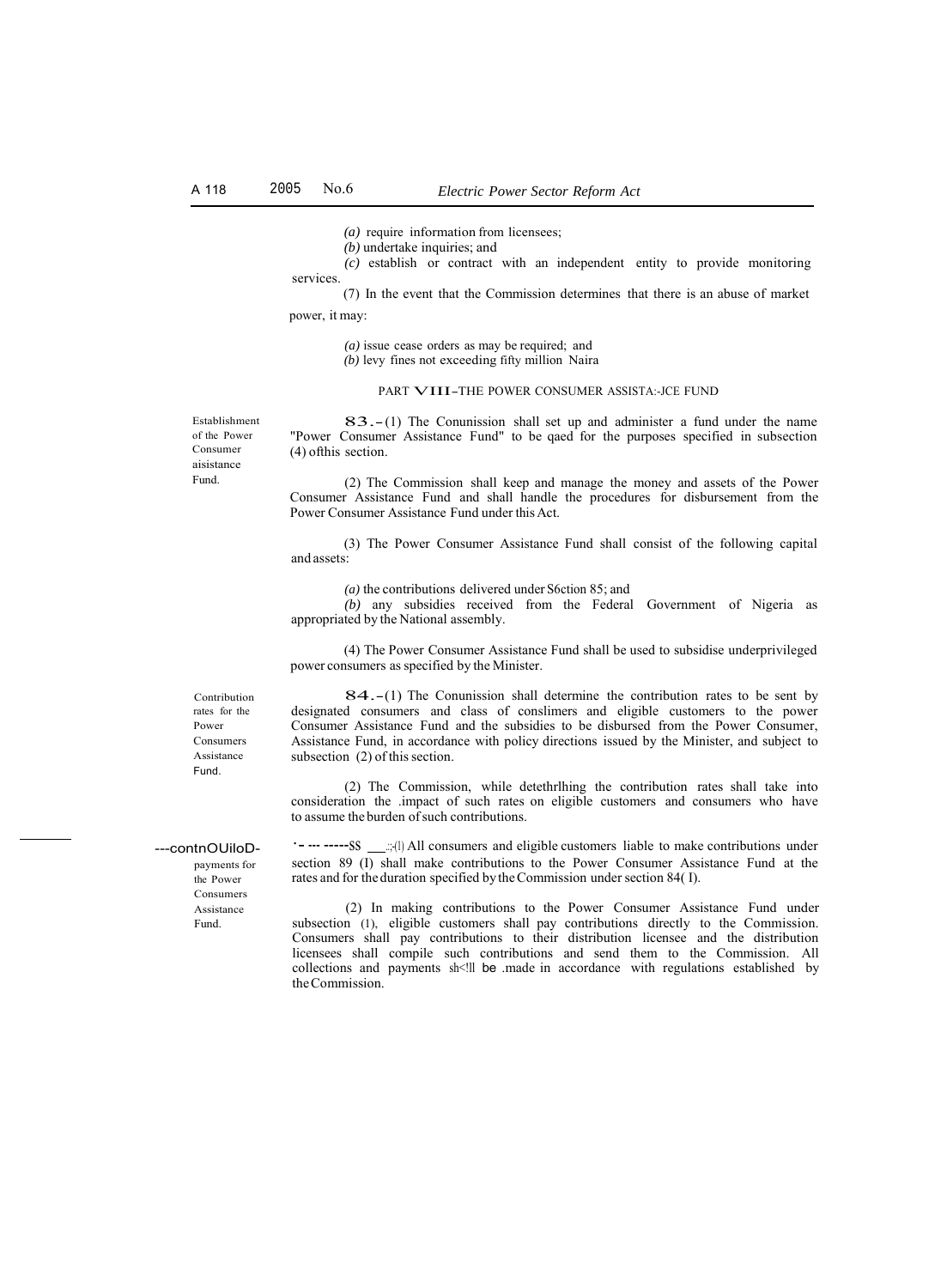86.-¥/here the minister has determined that subsidy payments from the power Consumer Assistance Fund should be disbursed to distribution companies for electricity supplied to designated consumers, or classes of consumers, the Commission shall disburse the subsidy to such distribution companies at the rates and for the durations specified by the Commission.

87.- Any person who fails to pay to the Commission or a distribution licensee, within the prescribed time period, any amount owing under this Part shall be liable to a fme not exceeding three times the amount owed.

#### PART IX-RURAL ELEGTRIFIGATIO"

88.-(1) There is established'clnAgency, to be known as the Rural Electrification Agency, which shall be a body corporate capable of suing and being sued in its corporate name and, subject to this Act, of performing all acts that bodies corporate may by law perform.

(2) *(a)* The Agency shall consist of seven members six whom shall be appointed from the six geo-political zones

*(b)* The Minister shall draw up the structure of the Agency; provided that in the composition of the membership due regard shall be given to professional competence, stakeholder's interest and geographical spread.

(3) The head quarters of the Agency shall be atAbuja.

(4) The Minister shall, not later than one year from the date of commencement of this Act, prepare and submit for the approval of the president a sustainable and coordinated Rural Electrification Strategy and Plan for Nigeria.

(5) In preparing the Rural Electrification Strategy and Plan, the Minister shall invite and consider the submissions of the Commission and the Rural Electrification Agency.

(6) The Rural Electrification Agency, on such date each year as may be specified by the Minister, shall submit to the Minister annual audited statement of accounts of the Rural Electrification Fund

(7) The accounts shall be audited by auditors appointed by the Rural Electrification Agency with the approval oftheAuditor- General of the Fedetation.

(8) The Agency shall not later than three months after the end of the financial year propose and\_submit to the Minister statement of accounts in respect of that financial year.

(9) The Minister shalL once in a quarter, submit to the Preside11t reports, prepared in consultation \Vith the Rural Electrification Agency and the commission, on the progress and achievement of the Rural Electrification Strategy and Plan, which shall include information relating to:

*(a)* the expansion of the main grid:

*(b)* the deYelopment of isolated and mini-grid system; and

Payments from the Power Consumers Assistance Funds.

Fine for non Payment of money owed.

Establishment and purpose of the Rural Electrification Agency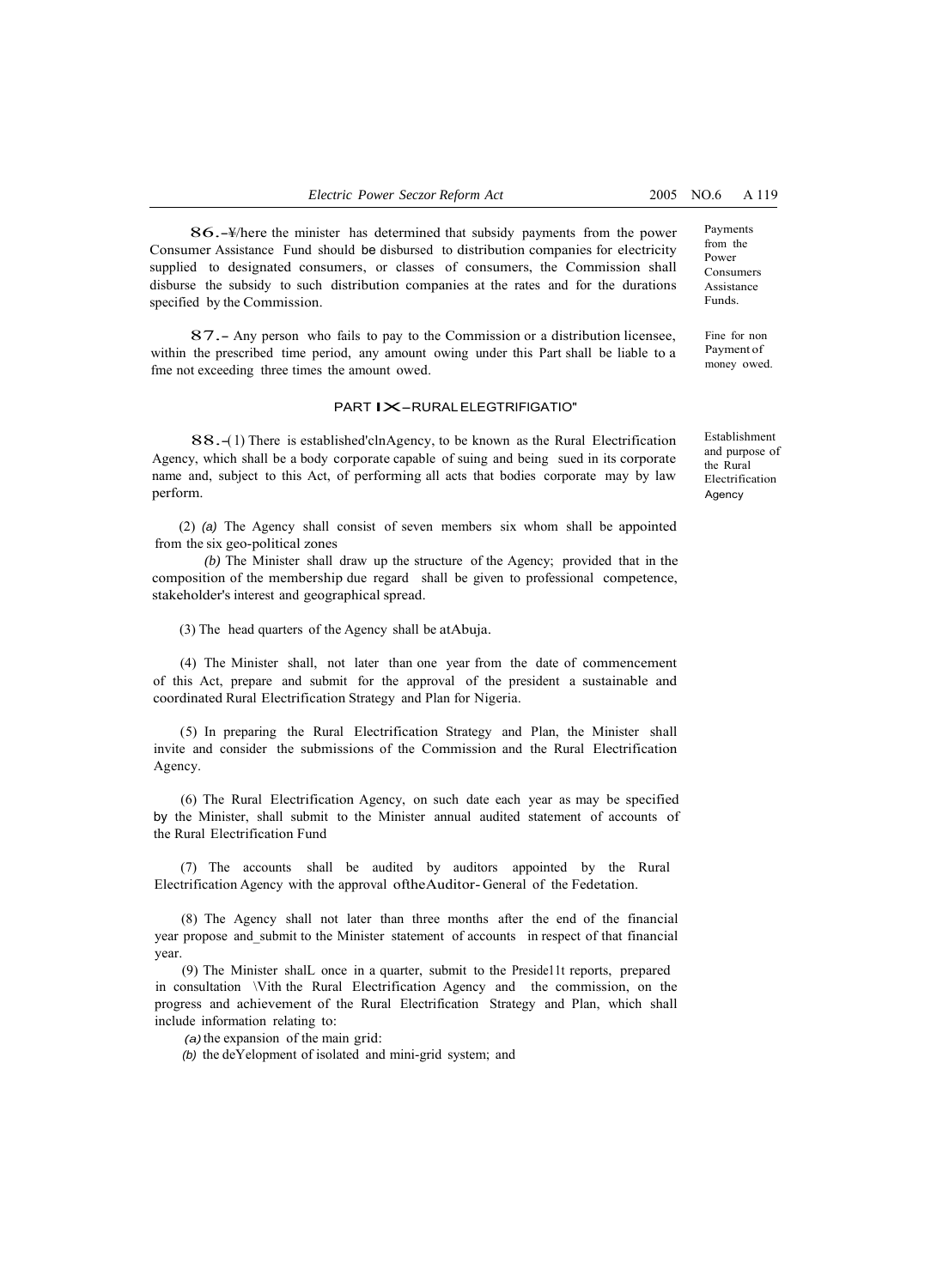*(c)* renewable energy power generation.

(10) The Minister shall periodically evaluate the impact of the rural electrification programme.

(11) The Rural Electrification Agency shall set up and administer a fund under the name Rural Electrification Fund to be used for the purposes specified in subsection (13) of this section.

(J 2) The Rural Electrification Fund shall consist of the following capital and assets:

*(a)* any surplus appropriated pursuant to section 53;

*(b)* any fines obtained by the Commission pursuant to this Act;

*(c)* any donations, gifts or loans made by international agencies, State Governments, the Federal Government, local communities, businesses or any other entity;

*(d)* the contribution that may be made pursuant to section 90; and interest and other benefits accrued to the Rural Electrification Fund;

*(e)* monies appropriated by the NationalAssembly; and

*(f)* such percentage of the annual turnover of the licensee's as may be determined by the Commission.

(13) The purpose of the Rural Electrification Fund shall be to promote. support and provide rural electrification programmes through public and private sector participation inorder to:

*(a)* achieve more equitable regional access to electricity;

*(b)* maximise the economic, social and environmental benefits of rural electrification subsidies;

*(c)* promote expansion of the grid and development of off grid electrification; and

*(d)* stimulate innovative approaches to rural electrification; provided that no part of the Rural Electrification Fund shall be used assubsidies for consumption.

Contribution rates for rural electrification.

89.  $-$  (1) To the extent required by the Rural Electrification Strategy and Pian -ruldlo cover any shortfall in the capital and assets of the Rural Electrification Fund, the Commission may determine the contribution rates to be sent to the Rural Electrification Fund by:

*(a)* eligible customers; and

*(b)* licensees as may be determined by the Commission.

(2) The Commission, while determining the contribution rates, shall takes into consideration the impact of such rates on eligible customers and licensees who have to assume the burden of such contributions.

Contribution payments for rural electrification.

90. (I) All licensees and eligible customers liable to make contributions under section 89 (1) shall make contributions to the Rural Electrification Fund at the rates and for the duration specified by the Commission under section 89 (I).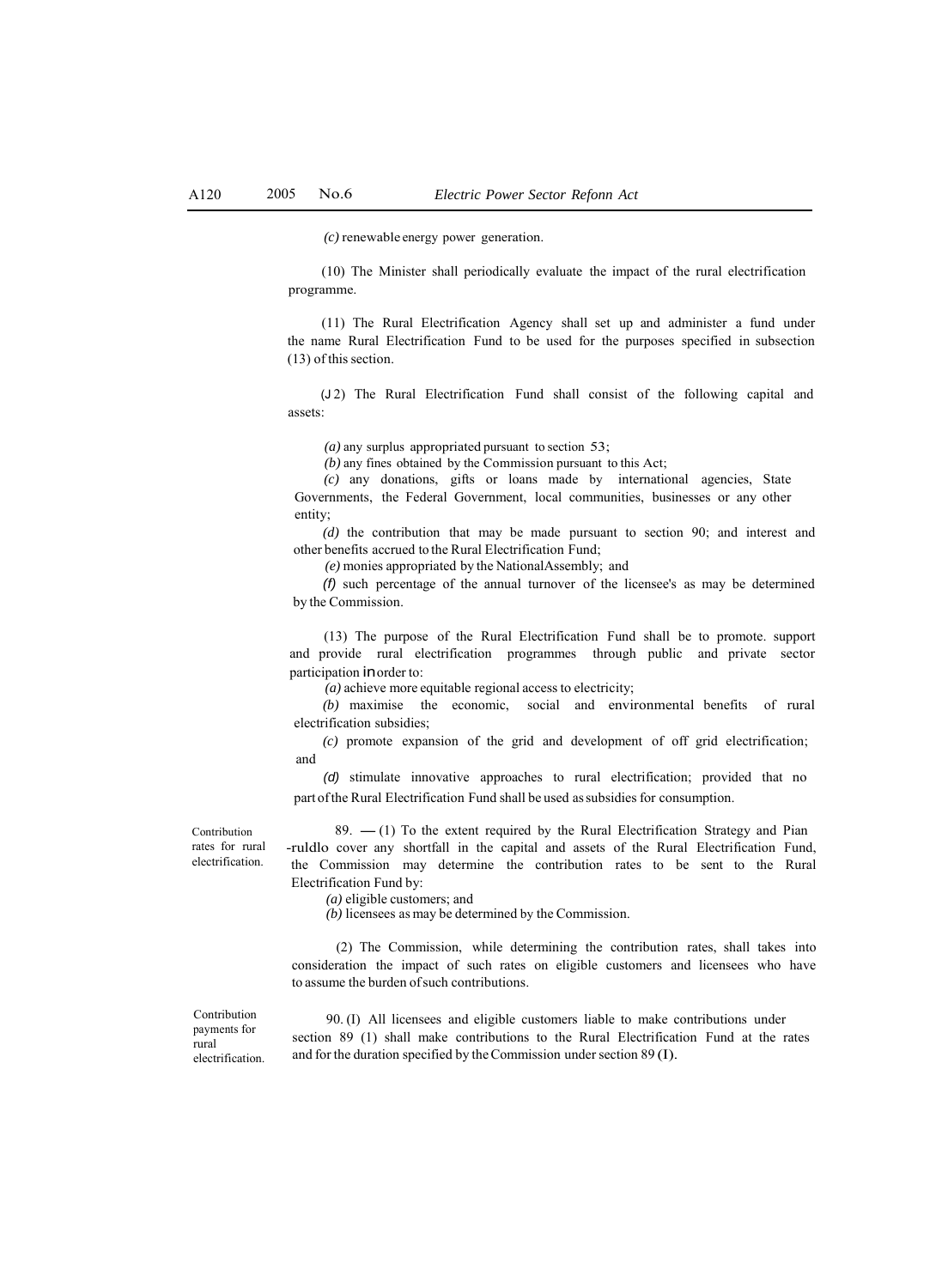(2) ln making contributions to the Rural Electrification Fund. licensees and eligible customers shall pa:;.' contributions directly to the Rural Electrification Agency.

(3) All collections and payments shall be made m accordance with procedures established by the Rural Electrification Agency.

 $91. - (I)$  The Rural Electrification Agency shall in consultation with the Minister:

*(a)* establish objective and transparent criteria for the geographical allocation of resources from the Rural Electrification Fund and such criteria shall be detem1ined taking into account:

*(i)* the need for financial support from the Fund

*(il)* progress in increasing rural electrification achieved through previous disbursements from the fund:

*(iii)* the existence oflocal matching funding; and

*(b)* develop an open, competitive and transparent procedure for making disbursements from the Rural Electrification Fund to individual projects. including the establishment of eligibility and selection criteria.

(2) The eligibility criteria for the purposes of subjection (I) *(b)* of this section shall be determined taking into account:

*(a)* the extent to which the proposed activity can demonstrate technical, economic and financial viability for a sustained period;

*(b)* the extent to \vhich the proposed activity demonstrates support for rural development taking into account the priorities ofthe local communities; and

*(c)* the level of community and investor commitment to the proposed activity.

(3) The selection criteria for the purposes of subsection *(* 1) *(b)* of this section. and the quantum of disbursement, shall be determined taking into account;

*(a)* the resources available from the Rural Electrification Fund;

*(b)* the cost of each *nev-i* connection created under the project; and

*(c)* other objective criteria that the Rural Electrification Agency may detem1ine, such as tarifflevels and quality of service.

92. Any person who fails to pay to the Rural Electrification Agency, wi ilin the prescribed time period. any amount ov...ing under this Pm1 shall be liable to a fine not exceeding three times the amount owed.

#### PArnX-OFFEl'cEs

93. Any person who. in any declaration reg Lured to be made under this Act, makes any statement v.'hich he knows to be false or does not have reasonable grounds to believe to be true commits as offence and is liable on conviction to a tine not exceeding one hundred thousand Naira or to imprisonment for a period nm e;xceeding six months or to both such fine and imprisonment.

Fine for nonpayment for amount owed.

False dcc)aprions

Cnteria for allocation of resources from the Rural Electrification Fund.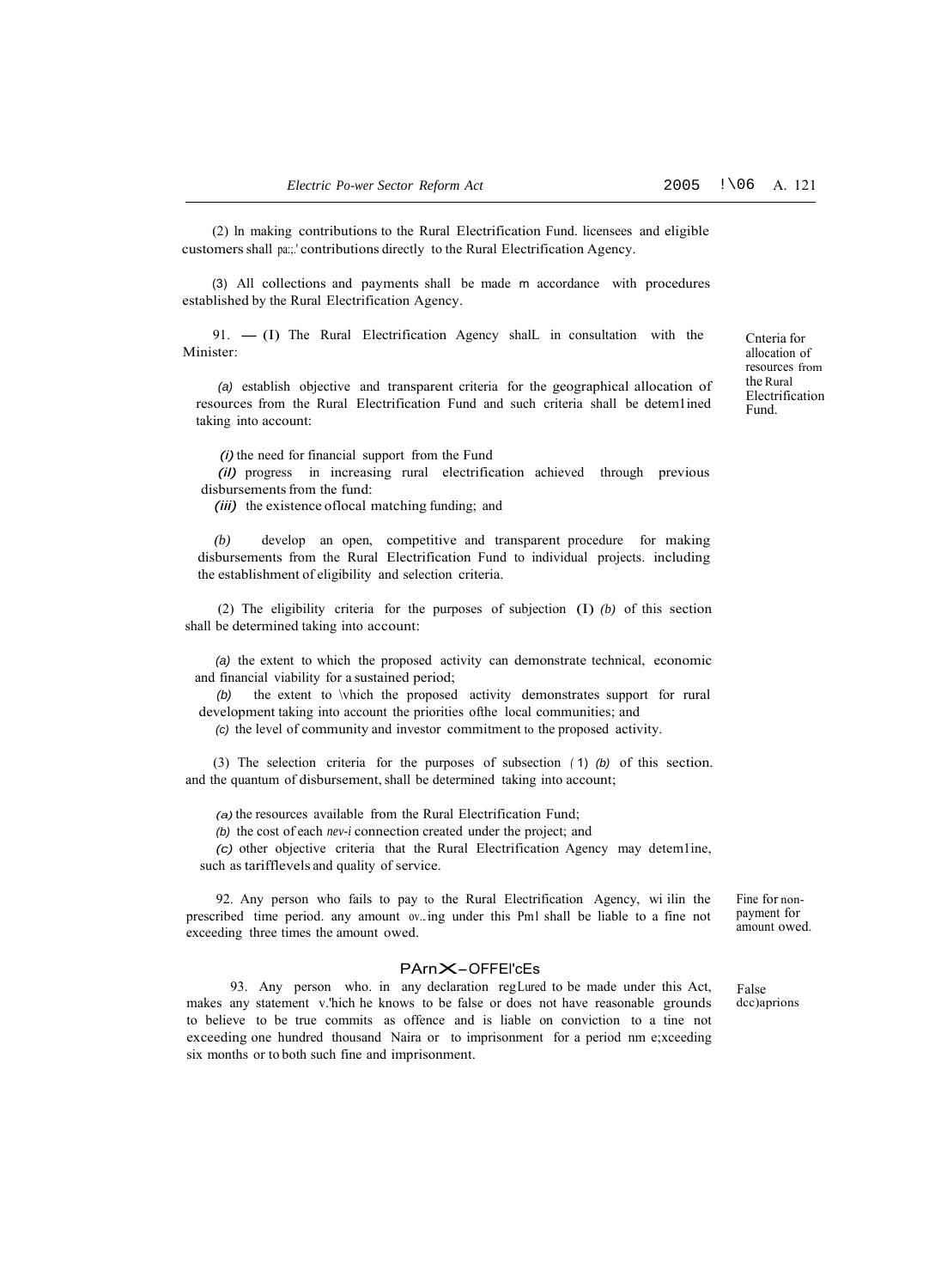Offences. 94.  $- (I)$  Any person \'v'ho contravenes any provision of this Act or any regulations hereunder commits an offence and is liable on conviction, where no specific penalty is prescribed therefore:

> *(a)* as a first offender, to a fine not exceeding one hundred thousand Naira or to imprisonment for a period not exceeding one year or to both such fine and imprisonment; or

> *(h)* for subsequent convictions, to a fine not exceeding five hundred thousand 1\:aira or to imprisonment for a period not exceeding three years or to both such fine and imprisonment.

(2) Any person who;

*(a)* fails or refuses to fLm1ish a return or to supply infonnation in the manner and in the time prescribed or furnishes a false or incomplete return or supplies false or incomplete information; or

*{b)* wilfully delays or obstructs an inspector or police officer in the exercise of the powefs or duties confened or imposed upon him by or under this Act; or

*(c)* fails or refuses, without reasonable cause, to give information to an inspector or a police officer when required to do so under section 95 or gives false or incomplete information;

commits an offence and is liable on conviction to a fine not exceeding one hundred thousand Naira or to imprisonment for a period not exceeding one year or to both such fine and imprisonment.

(3 ) oh:vithstanding anything contained in any other law, any person \vho wilfully destroys, injures or removes equipment or apparatus of a licensee commits an offence and is liable on conviction to imprisonment for a period of not less than five years and not more than seven years.

#### PART  $\times$ I-GLSER.oL

Inspectors. 95.-(1) The Commission may appoint persons employed by it to be inspectors for the purposes of this Act and shall furnish each person so appointed with a certificate stating that he has been appointed as an inspector.

> (2) The inspectors shall, in addition to any other functions that may be assigned to them by the Commissior, be responsible for inspecting undertakings to ensure the safety of operation and to investigate accidents.

> (3) Subject to subsection (6) of this section, an inspector or a police officer may, at all reasonable times, enter the premises :

*(a)* of a licensee: or

*(h)* of an)' other person whereon he has reasonable cause to suspect an offence against this Act has been committed and shall have power to make such examination, inspection and inquiry and do such things as may appear to him necessary for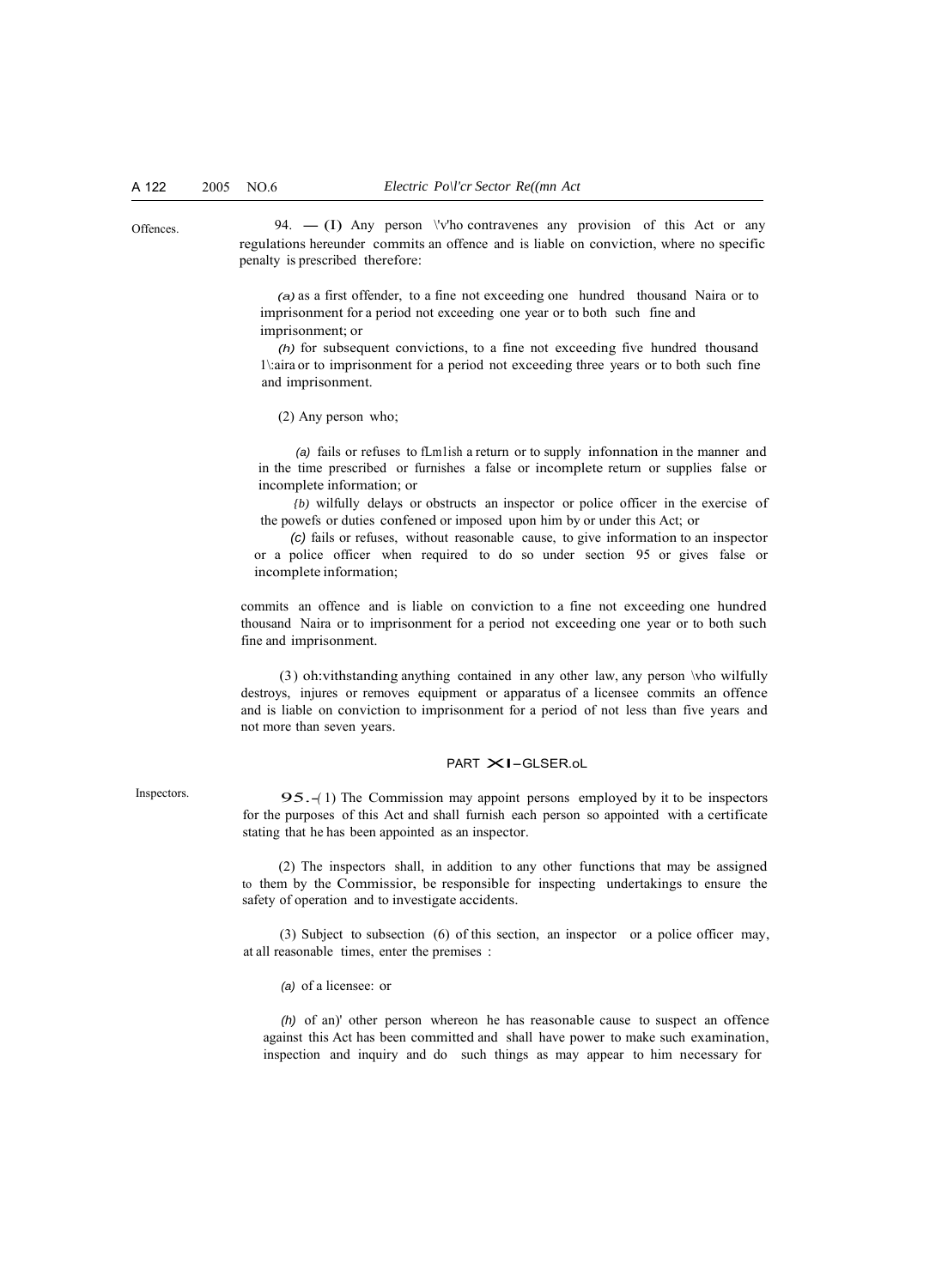(4) Subject to subsection (6) of this section, all books, records, accounts and documents required to be kept by a licensee in tem1s of this Act shall be open to inspection at all reasonable times by an inspector or by a police officer.

(5) Subject to subsection (6) of this section, an inspector may inspect, at all reasonable times, a station or other equipment or apparatus or premises worked or used by or in the possession or under the control of a licensee.

(6) The powers of entry and inspection conferred by this section shall only be exercised in accordance with the consent of the person in charge of the premises concerned or in accordance with a search warrant issued by **a** magistrate having jurisdiction over such premises, upon an application made to such a magistrate by an individual appointed for such a purpose by the Commission.

(7) An inspector, or a police officer exercising powers conferred upon him by a search warrant issued under subsectic>.<l (6) of this section, may seize any equipment, apparatus, book, record or document which he has reasonable cause to suspect will afford evidence of the commission of an offence against this Act and may retain it for **so long** as may be necessary for the purpose of any examination ,investigation, trial or mquuy.

(8) An inspector shall, on demand by any persor, affected by the exercise of the powers conferred upon him by this section, exhibit the certificate issued to him under subsection (1) of this section.

Regulation.

96.- (1) The Commission may, make regulations prescribing all matters which by this Act are required or permitted to be prescribed or which, in the opinion of the Commission, are necessary or convenient to be prescribed for carrying out or giving effect to this Act.

(2) Without derogation from the generality of subsection (1) of this section, regulations made in terms of subsection (1) of this section may provide for any or all of the following;

*(a)* the administration of the affairs of the Commission, including, *inter alia,* the holding of meetings, hearings and proceedings, arbitration and mediation proceedings, the conduct of inquiries and investigations, becoming a party, the handling of information, the rules by which evidence shall be taken, and generally the conduct of its business;

*(b)* the duties, powers, rights, and obligations of a licensee;

*(c)* the procedure for applying for licences, requirements for information and documentation to be submitted by applicants;

*(d)* the procedure for amending or cancelling licences;

*(e)* the determination of the standards of performance that will be required from licensees;

*(/)* the information that will be required from licensees and the manner and form by which it shall be provided;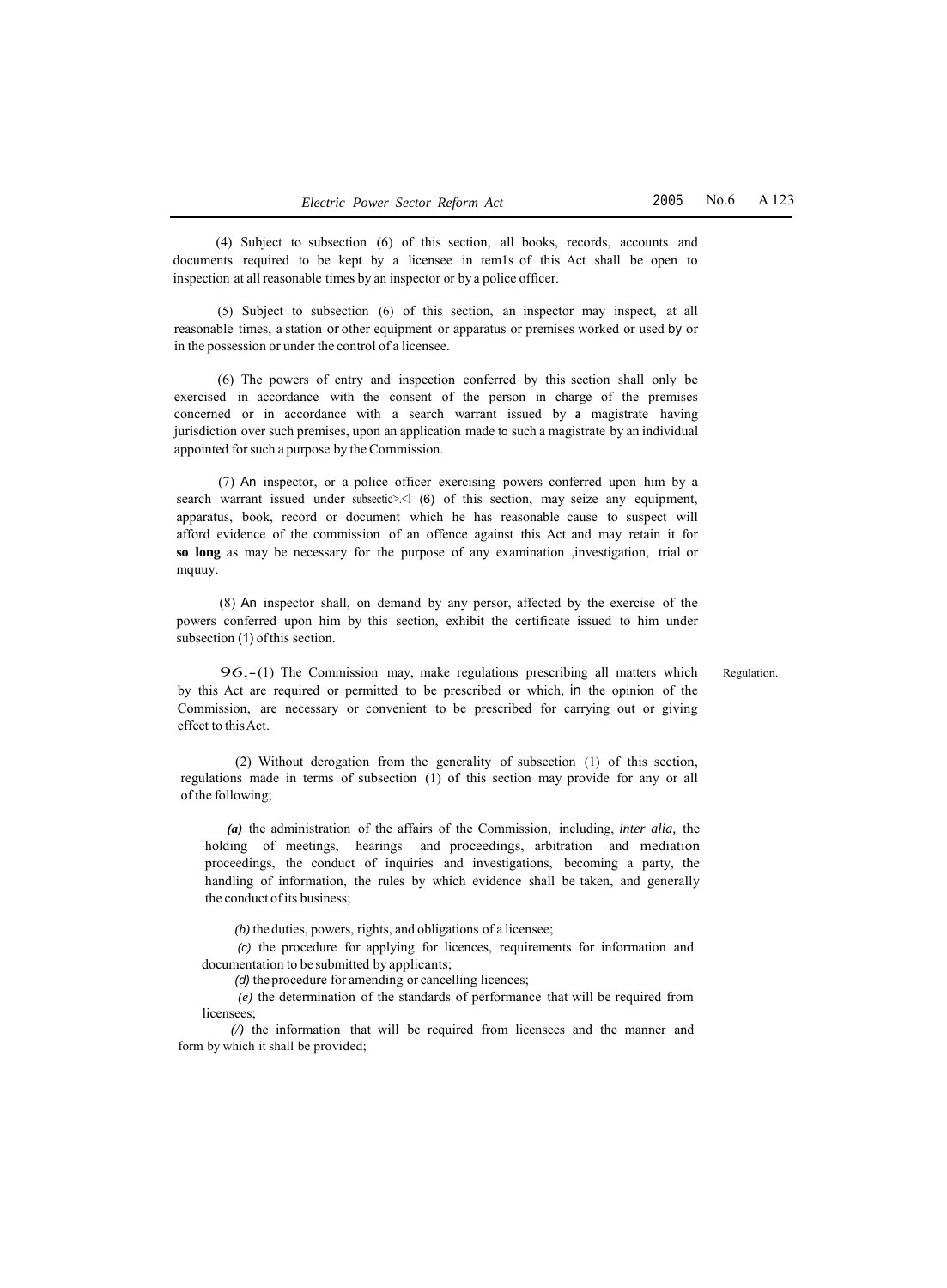*(gJ* the methud 1!ld m l:111-:.'r i·  $\cdots$  ...  $\cdots$  ...  $\cdots$  ...  $\cdots$  in  $\cdots$  be ch:11·gcd h y l icen:;ee

f lrtheirserv1ces \\'ill be determ  $\cdots$ '-•.

*(h)* fee:.;,  $k\$  ics. and other charge::, that may be p;1yabie by license;::s. eligible customers or consumers:

*(i;* the regubtion oflicensec in\·e.stmcnts. assets and propenies. and.the interest in uch assets and propenie-,. in umnection with the electricity industry;

*(JJ* customet· relmed m:: tter:-.. such as complia!lt h nd!ing procedures. practices concerning customers with difficulties paying bills. connection and disconnection procedures;

*( kJ* the resource procurement policies of. and the as:-:ociated contractmg by. the hcensees. including. as may be appl JCable. t•Je re\ Je\'>' ;md .pproYal of same.

*fi)* the regulatory treatment of rur ll electric c.,c!:emes ;md 1m estment:,: *(m)* procedure:, for addressrng licensee mergers. acquisitwns. nffiliat.:: relationships and transactions:

*{n)* procedures for market pmver monitoring, mitigation and enforcement; *foj* the tenns and conditions for the prO\·ision of system access by transmissior1 and distribution licen:-;ees to other enti ues.

*fp*) fines and penalties that may be p<1yable by licensees or consumers for violations of those things for which they may be le\'ied under this Act: and

*(Cf)* such other regulat10ns as may' be required

(3) Regulations made pursuant to subsection ( 1) may provide for the impo ition of penalties not exceeding ten thousand i\aira or. in det:Julnfr::r;.'P1e:1:. for a period not exceeding six munthc:  $r \cdot | \cdot |$ : cm1:; ::\ :::- t

(4) Regulations made Lnderthi ::c: 111. >h;-.l'-.: jli....'<. ....-ii:-1 t. .: ..-.r-rt,; u; /t:" by the Commission.

97. --- (I) If an inspectoJ. a police officer. a Commi2.:-.i\..!!! r  $01 \le$ i:! elnp,u;. cof tb Comm:ssion acquires. in the course of his duties. information relating to the financial affairs of any person. or to an) commercial secret or if any other person indirect!) acquires such information h"Oin an inspector, a police officer. a-Commissioner or an employ'ce of the Commission. he shall nor for personal gam make use of such infonnation, nor disclose it to any other person except:

*(oJ* for the purpose of legal proceedings under this Act or any other lav...;

*(b)* to the extent that it may be necessary to do so for the purpose of this Act or any' other law: and

*(c)* to anotl1er inspector and commissioner or ernpluyee of the Commission.

( 2) :\o ln pector. Police OtfJcer, Commissione1 or employee of the Commission shtlll. flll personal gain, make use nf any information <:tcquired by hin1 in the course of his dutio:s for a period offl $\operatorname{C}$  year:; ;dkr the date on which he ceased to be an inspectoL Commisc-;ioner m employee.

I)) Any person  $\setminus \$ ho contn1 $\setminus$  enes subsection (1) or (2) of thi.-; section commits offence cmd is liable on com iction to the forfeiture of any proceeds accruing to him on

Disclo::ure of confidcntiu! information and use of 1nform nion acqUJred by, etc. for personal gain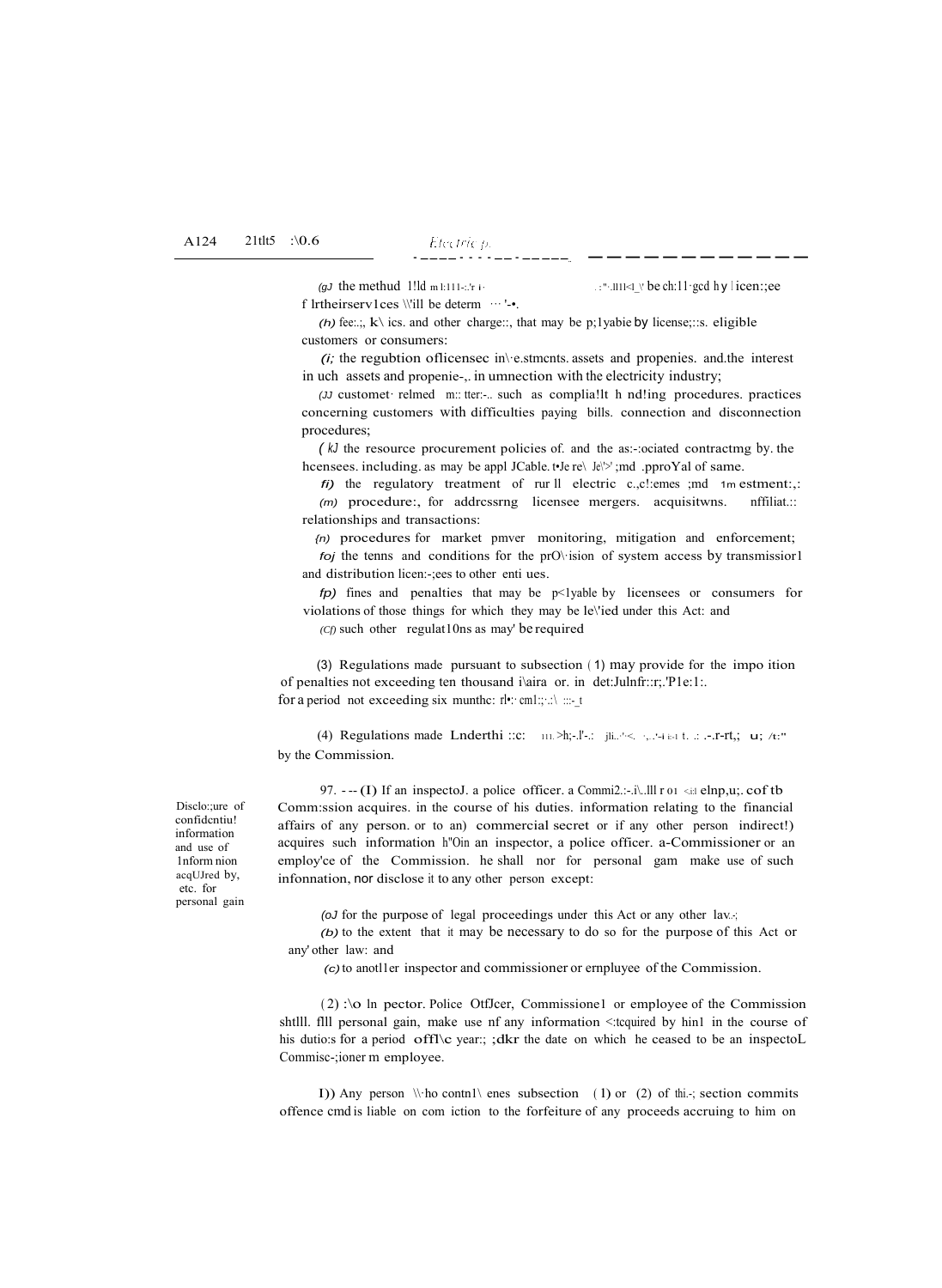account of the contravention and to a fine not exceeding five hundred thousand Naira or to imprisonment for a period not exceeding two years or to both such fine and imprisonment.

P.--..RT XII- Go.."'\SEQt.'E 'TV\L Al',:D TR-\..'."SITION.A.L PROVISIONS

98.-( I) Any regulations. by-laws or notices which, immediately before the initial transfer date, were in force under the Electricity Act or the National Electric Power Authority Act shall continue in force, mutatis mutandis, as if they had been made by the Commission under this Act, and may be amended or repealed upon the 1ssuance of regulations by the Commission in accordance with the provisions of this Act.

(2) An-y licence, certificate, authority or pennit which was issued in terms of the Acts referred to in subsection *(* 1) of this section and which had effect inm1ediately before the initial transfer date shall continue to have effect, mutatis mutandis, for the remainder of its period of validity as if it had been issued under the appropriate provision of this Act.

(3) Any tariff, price. levy or surcharge which, immediately before the initial transfer date, was chargeable within any-' area in respect of the provision of electricity to consumers or to any particular consumer or any undertaker shall, on and after the initial transfer date and until alternative provision is made pursuant to this Act, continue to be chargeable in respect of the provision of electricit $\cdot$ - $\cdot$ , to those or similar consumers by a licensee who provides electricity vithin the area concerned.

(4) Subject to this AcL any right in or over land or water which, immediately before the initial transfer date. \ ested in any person pursuant to the Electricity Act or the :-...Jational Electric Power Authority Act shall, on and after the initial transfer date, continue to vest in the initial holding co:rnpany concerned as if it had been acquired in terms of this Act

(5) Subject to this Act. any pennission granted. direction given or other thing \vhatsoever made, done or commenced which, immediately before the initial transfer da!e, had or was capable of acquiring force and effect pursuant to the Elecn-icity Act or the National Electric Power Authority Act, shall. on and after the initial transfer date, continue to have, or, as the case may be, to be capable of acquiring, force and effect as it had been granted, given, made, done or commenced. as the case may be. pursuant to the equiYa]ent prm·ision of this Act.

(6) The provisions of the Utilities Chnrges Commission Act 1992. as amended. shall not apply to any person to whom a licence has been issued under this Act in respect of the licensed activities of that person

99. The Electricitv Act and the N3tional Electric Power Authority Act as amended are hereby repealed

 $\label{eq:1} \begin{split} \mathrm{F}(\underline{\mathrm{I}}\mathcal{A}\cdot\underline{\mathrm{I}})-\mathrm{I}^{\mathrm{I}}\mathcal{A}\cdot\underline{\mathrm{I}}+\mathrm{I}^{\mathrm{I}}\mathcal{A}\cdot\underline{\mathrm{I}}+\mathrm{I}^{\mathrm{I}}\mathcal{A}\cdot\underline{\mathrm{I}}+\mathrm{I}^{\mathrm{I}}\mathcal{A}\cdot\underline{\mathrm{I}}+\mathrm{I}^{\mathrm{I}}\mathcal{A}\cdot\underline{\mathrm{I}}+\mathrm{I}^{\mathrm{I}}\mathcal{A})\cdot\underline{\mathrm{I}}+\mathrm{I}^{\mathrm{I}}\mathcal{A}\cdot\underline{\mathrm{I}}+\mathrm{I}$ 

<sup>1</sup> 00.-( I) In this Act:

··afTiliatc·· Ill relation to a licensee means 2..ny holding company or sub :1diary of the licensee or an:y subsidiary of a holding compan:y of<1licensce. and, unless the

Consequential and trans1tional pro\'lswns Cap. 106 LFN 1990 Cap. *256* LFI\ 1990

Repeal of Cap. :'56 LFI\ 1990

Interpretation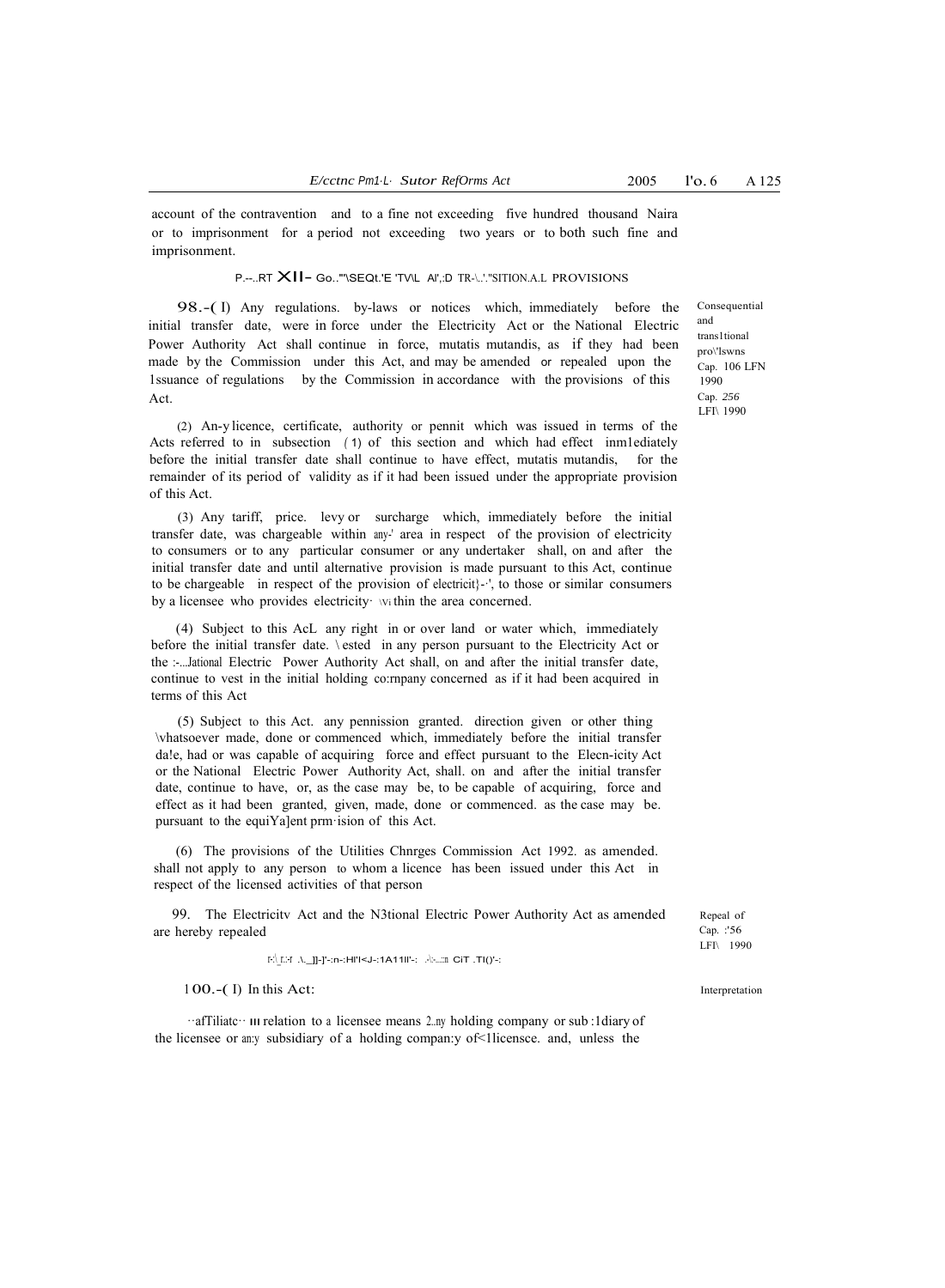Commission decides to the contrary. ub:.idiar:-.,; status sbtJ.ll be presumed to arise from the ownership of or the pov..'er to vote:, directly or indirectly. ten percent or more of the voting securities of such entity and holdmg status shall be detennined accordmgly.

"ancillary setTices'' means those fum:tions necessary for reliable Clpcration of a power system, which may include , but are not ]united to. :.ervices that would provide or permit the following:

- *(a)* facilities scheduling, control and di:,patch :
- *(b)* reactiYe pov.ier and voltage control :
- *(c)* frequency' regulntion :
- *(d)* operating resen'es: and
- *(e)* black start :

"Authority" means the Nationnl Electric Power Authority established pursuant to the National Electric Power Authority Act:

"Bureau of Public Enterprises'' means the Bureau of Public Enterprises established pursuant to the Public Enterprises ( Privatisation and Commercialisation Act) :

"captive generation'' means generation of electricity for the purpose of consumption by the generator and  $v$  hich is consumed by the generator itself and not sold to a th1rd party :

"Code of Conduct"' means any niles established by the Commission gm·eming behaviour, relationships, and practices benveen licensees and their aftlliates ;

"Commission" means the l\\gerian Electricity Regulator:· Conunission established under Pa11 Ill of this Act :

"Companies and Aliied 1\laners Act'. means the Companies and Allied Matters Act Cap. 59 LFN 1990, as amended.

"Competition Transition Charge… means J.!!) charge established under section 29 of the Act:

"consumer'· means any end-user of electricit)' \vho is a customer of a distribution licensee that is not an eligible customer and, for purposes of filing a compliant 'A'ith the Commission and for any other reason that the Commission may determine, a person who is temporarily disconnected or othenvise vvithout service. provided that a person who has applied for, but has yet to receive, sen ice shall also be deemed to be a consumer;

"control area·· meana transmi sion system or interconnected transmission systems and interconnected generating units. bounded by metering and telemeti)' equipment that pennits a system operator to appl:y *a* generation control scheme in order to

*(a}* match the electrical output of the generating stations \Vi thin the control area and energy purchased from entities outside the contwl area. less energy sold to entities outside the control area. with the load within the control area: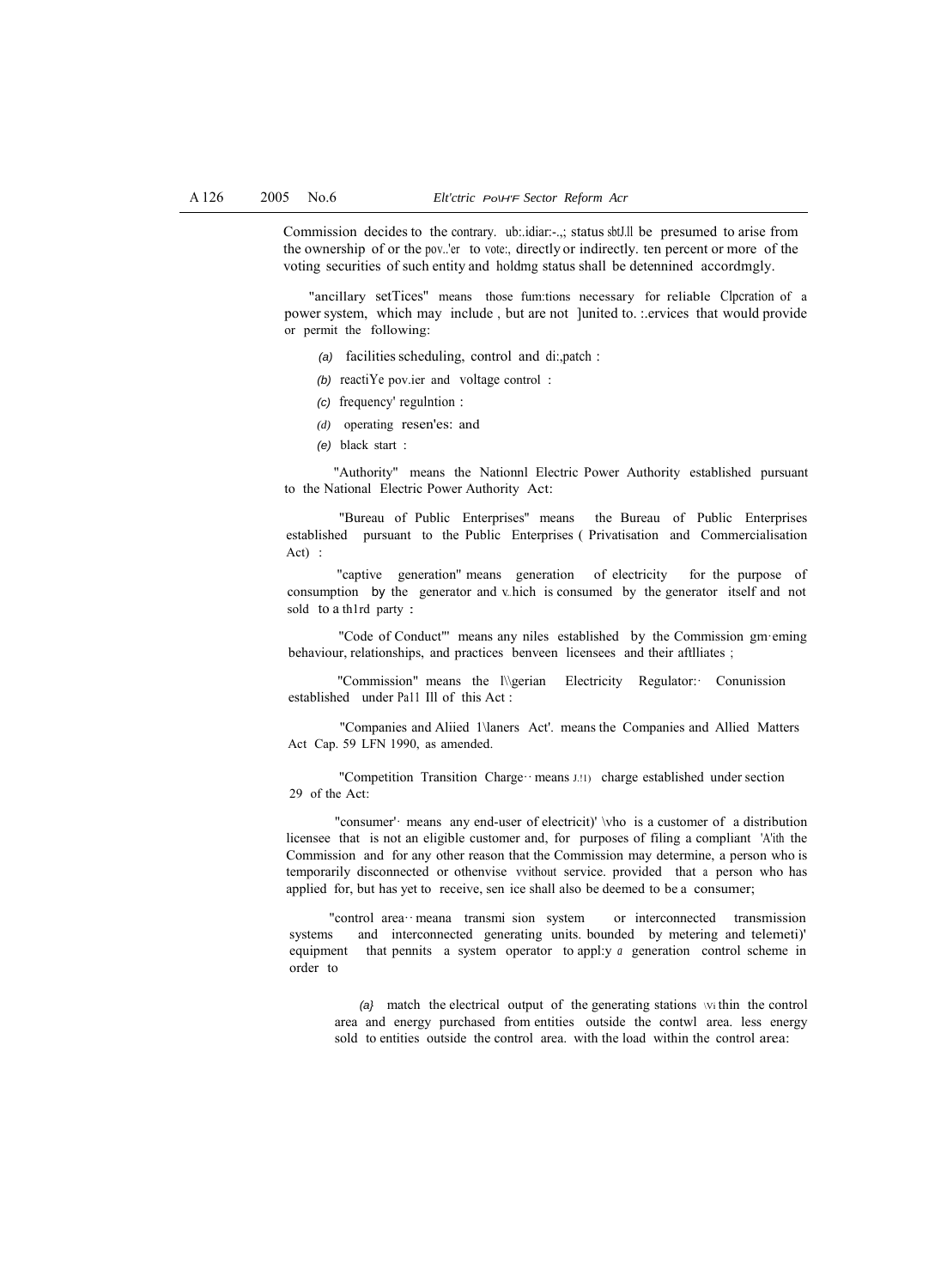(b) maintain ,cheduled interchange with other control areas, within the limits of good utility practice;

(c) maintain the frequency of the control area's electric power systems within reasonable limits in accordance with good utility practice;

(d) maintain power flows on transmission facilities within appropriate limits to preserve reliability: and

(e) provide sufficient generating capacity to maintain operating reserves in accordance with good utility practice:

''Cross subsidies" means the subsidisation of one class or group of conswners by another class or group of consumers ;

"distribution" means the delivery of electricity over a distribution sy&tem;

"distribution licence" means a licence granted pursuant to section 67 ;

" distribution system" means the system of facilities, as defined by the Commission, consisting wholly or mainly of low voltage (less than 132KV) electric lines used for the distribution of ekctricity from grid supply points to the point of delivery to consumers or eligible customers, and includes any electrical plant and meters operated in connection with the distribution of electricity, but shall not include any part of a transmission system;

"Electricity Act" means the Electricity Act Cap. 106 LFN 1990, as amended;

" eligible customer'' means a customer that is eligible, pursuant to a directive or directives issued by the Minister under section 27, to purchase power from a licensee other than a distribution licensee;

"generation" means the production at a generating station of electric power and other generation products such as, but not limited to, reactive power;

"generating licence" means a licence issued under section64;

"generating station" means a station for generating electricity, including plant and machinery and all accessories used for that purpose and the site for the station or accessories; buildings, to be used

"Grid Code" means instructions, rules, procedures, guidelines, etc for the operation and planning of an interconnected power system and accounting requirements relating thereto;

<sup>11</sup> Independent power producer" means an entity that is granted a generation licence under section 64 (3) *(b);*

"independent system operator" means a system operator that, under section 26 (7), is not affiliated with an entity holding a transmission licence;

"initial holding compan)·" means the company formed under section I;

"Initial transfer date" means the date fixed by the National Council on Privatisation under section 3 (I);

"land" means land, tenements, hereditaments and appurtenances, or any estate or interest therein:

"licence" means a licence issued by the Conunission under Part IV of this Act;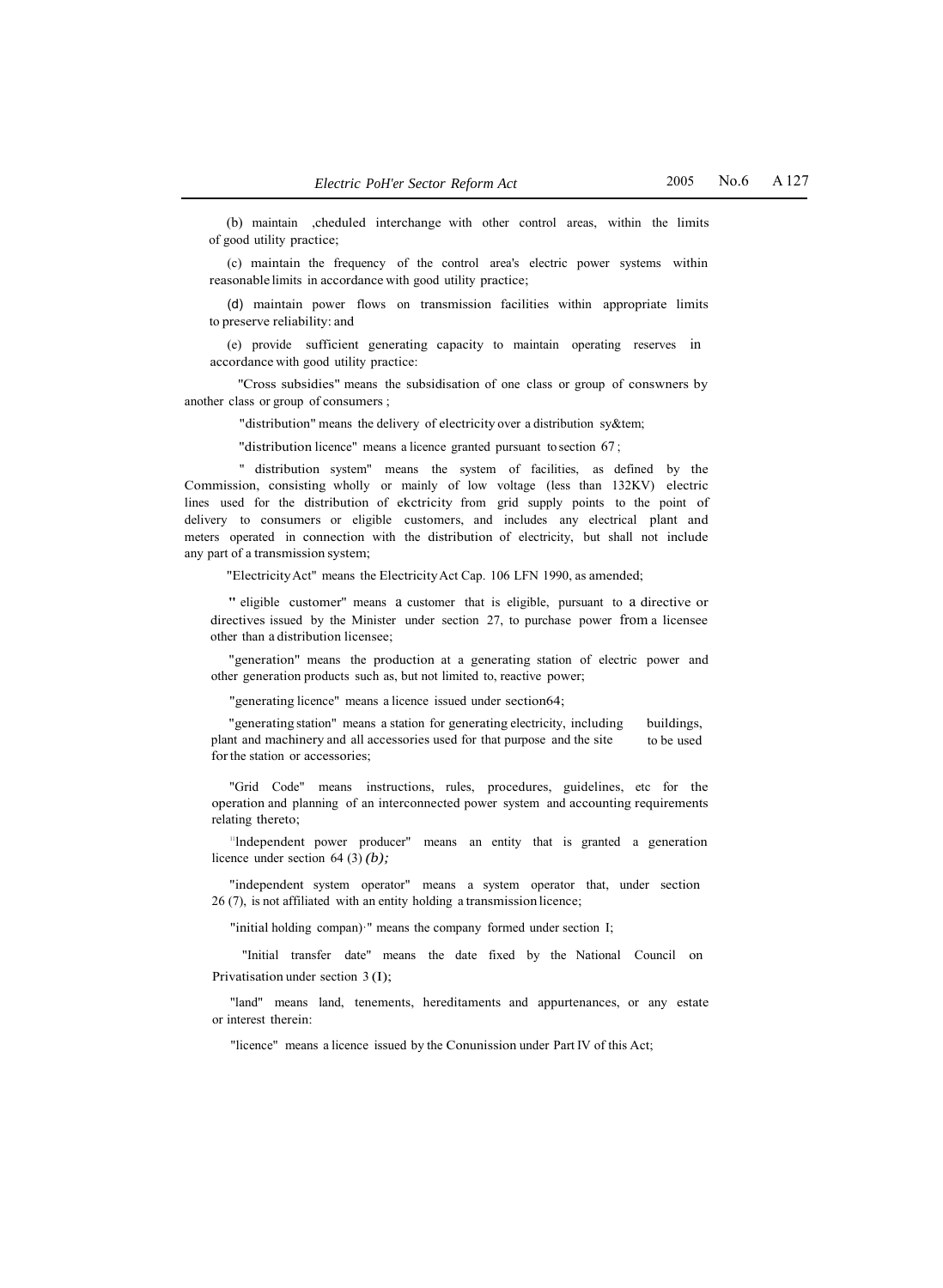Act; "Licensee" means any person v,:ho holds a licence issued under Part IV of this

"lifeline tariff' means a tarifrset by the- CommissiOn vvith prices that incorporate cross subsidies by other customers and \vhich may be enjoyed by such group of consumers as the Commission may designate under section 76 (5);

"local authority' means a local government. municipal council, town council, rural district council or local board :

"market power" means the ability of a seller or group of sellers to maintain prices above competitive levels, or to maintain stable prices while reducing the quality of product or service provided, for a significant period of time;

"market rules'' means rules approved under section 26 (2) :

"Land Use Act" means the Land Use Act Cap. 202 LFN 1990, asamended;

"Minister'' means the Honourable Minister of Power and Steel, or any other Minister to whom the Pre:;;ident may from time to time assign administrative functions in respect of this Act ;

"National Council on Pri\·atisation'' means the council established under section 8 of the Public Enterprises (Privatisation and Commercialisation) Act:

"National Electric Power Authority Act" means the National E1ectric Power Authority Act Cap. 256 LFJ\ 1990, as amended ;

"person" includes an individual, company. partnership or any other association of individuals. whether incorporated or not :

"Power Consumer Assistance Fund'' means the fund established under Pan VIII of this Act;

"Public Enterprises (Privatisation and Commercialisation) Act" means the Public Enterprises (Privatisation and Commercialisation) Act :

"relative'' means spouse, child, parent, brother, sister, uncle, aunt, in-lav·/S, cousins, and, where applicable, their spouses ;

''securities" means shares, debentures. bonds and other securities of a company ;

"six geo-political zones'' for the time being means North Central (consisting of Benue State. Nassarawa State. Niger State. Kogi State. Plateau State, Kwara State FCT); North East (consisting of Bauchi State, Bomo State. Gombe State, Yobe Stale Adamav..'a State and Taraba State). North \\iest (consisting: of Kano State, Kaduua State, Katsina State, Jigawa State. Kebbi State, Sokoto· State. Zamfara State). South-South (consisting of Delta State, Edo State, Rivers State. Akw<1 Jbom State, Cross Riv;;::r State, Bayelsa State)\_ South East (consisting ofAnambra State. Abia State. Enugu State, Ebonyi State, lmo State), South West (consisting of Lagos State. Oyo State, Ogun State. Osun State\_ Ondo State, Ekiti State) under section 34 (.3) of this Act:

''Stamp Duties Acf' means the Stamp Duties Act Cap. 411 LFN 1990, as amended. ·

"street" means any stred. highway. or road. or any part of a street. higlnvay or road, and includes :

*(a)* any bridge. ferry or pontoon O\'er which such street. h1ghway or road passes;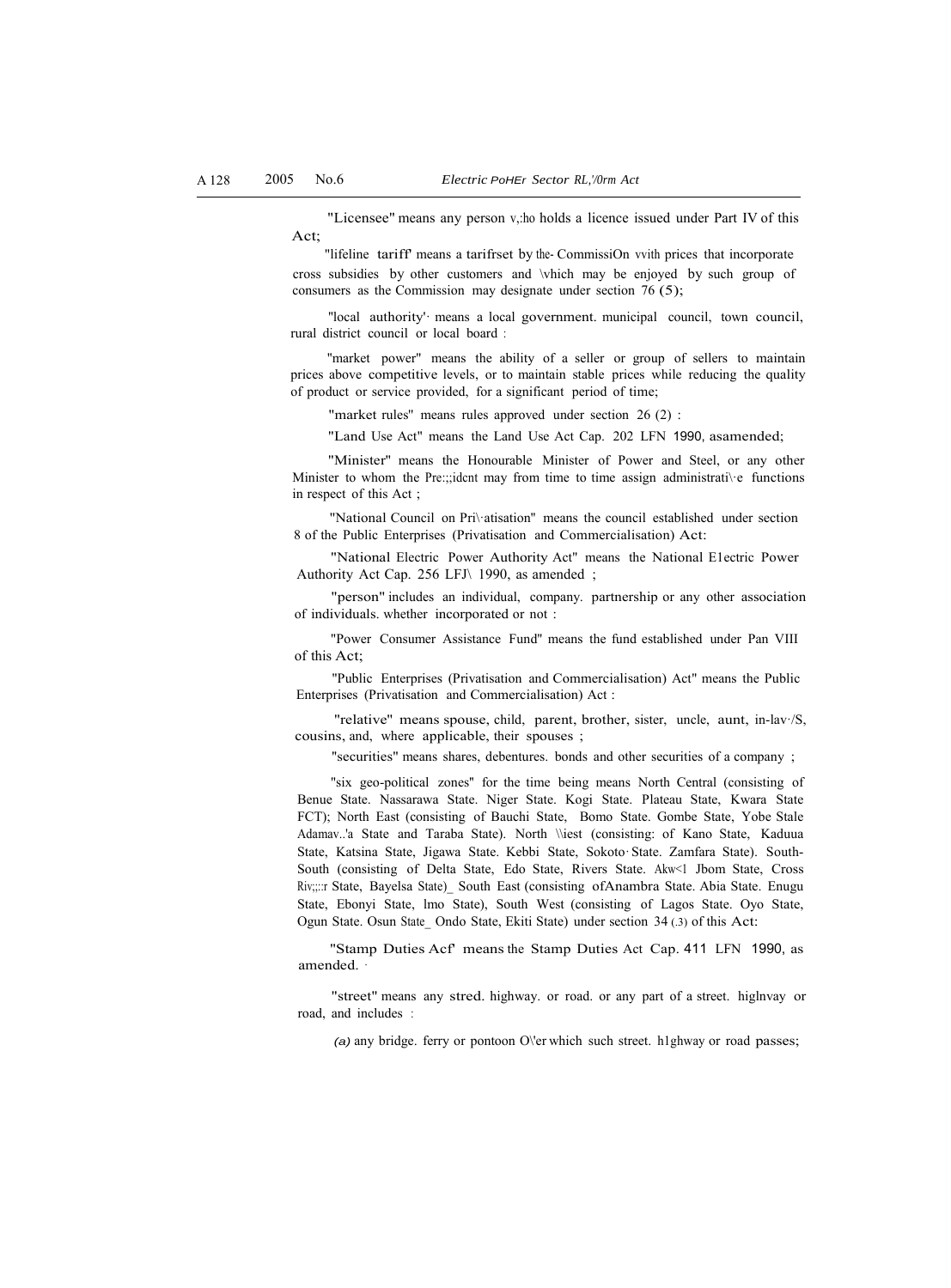*(b)* any drift in the line of such street, highway or road;

*(c)* any approach, culvert, cutting, dam, ditch, drain, embankment, fence, grid, guard, kerb, parapet, subway or other work or thing belonging to or connected with orformingpartofsuch street, highway or road; and

*(d)* any sanitary lane or private street;

"Successor company" means a successor company, formed pursuant to section 8 of this Act, to take over designated functions of the initial holding company;

"successor generating company" means the successor company that is granted a generation licence under section 64 (3);

"system operation" means the operation of one or more transmission systems and

"system operator" shall be construed accordingly;

"system operation licence" means a licence granted under section 66;

<sup>11</sup>tariff means a tariff approve;d by the Commission pursuant to Part IV of this Act that specifies the prices, terms and conditions under which electricity service is to be provided;

"temporary bulk purchase and resale licence" mean a licence issued under section  $68(2)$ ;

"trading" means any form of marketing, brokering or intermediation in the sale of electricity, whether or not it entails the purchase of electricity for resale, or whether or not title istaken to the electricity sold;

"trading licence" means a licence issued pursuant to section 67;

"transfer order" means an order issued by the National Council on Privatisation jltitsuantto section 10 (I) of this Act;

"transferee" means a person to whom employees, assets, liabilities, rights and obligations are transferred by a transfer order;

"transmission" means the conveyance of electric power and energy over a transmission system;

"transmission licence" means a licence issued under section 65 ;

"transmission system"means a system, as defined by the Commission, consisting wholly or mainly of high voltage (greater than or equal to l32kV) electric lines for the conveyance of electricity within an undertaking or from one undertaking to another, including any transmission lines, transformers, switchgear and other works necessary for and used in connection with such electrical equipment, and the buildings as may be required to accommodate the transformers, switchgear and other works; and

"Undertaking" means any undertaking which generates transmits, distributes or supplies electricity, with all the assets and liabilities appertaining thereto.

**101.** This Act may be cited as the Electric Power Sector Reform Act. 2004. Citation.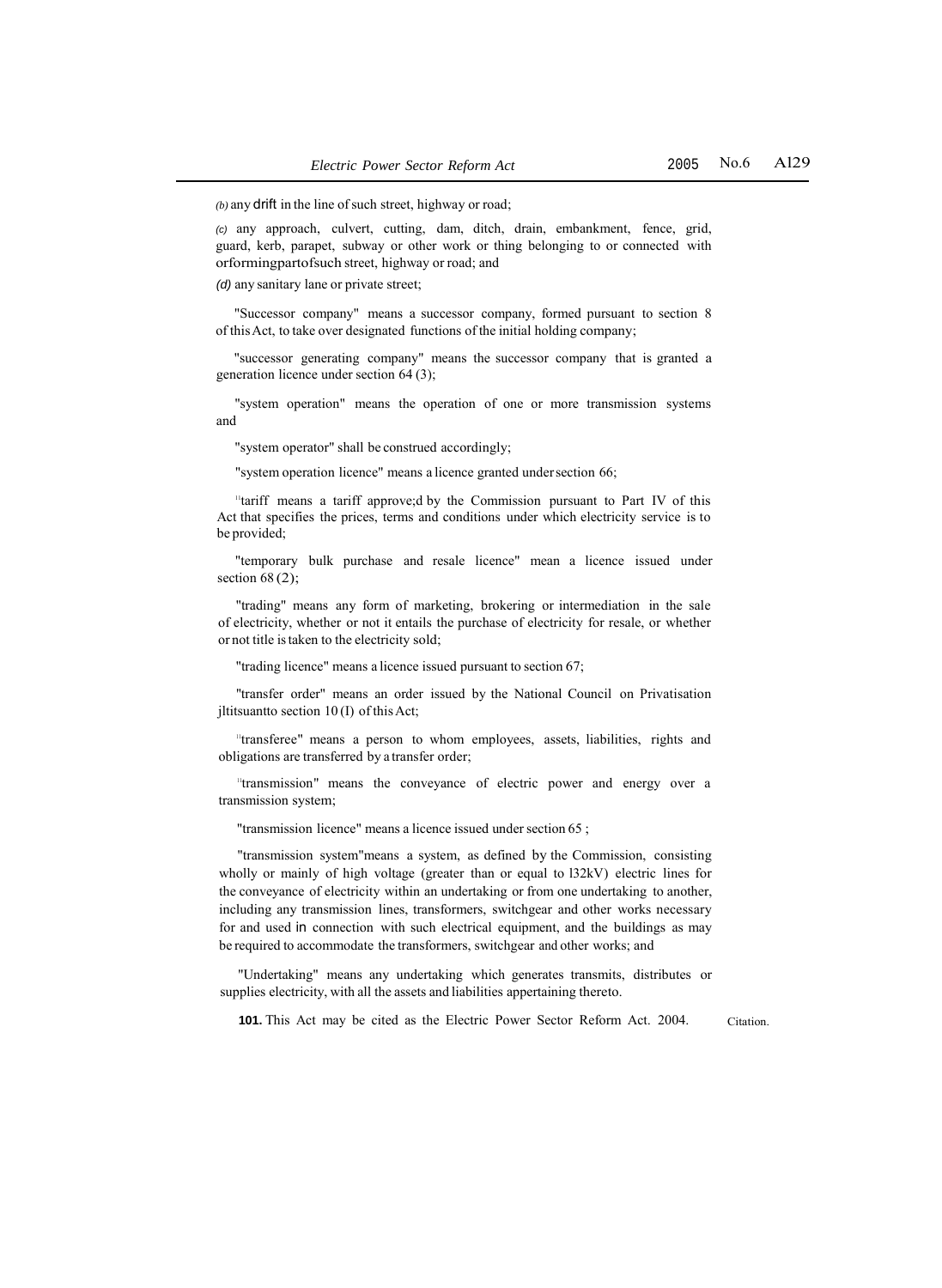#### EXPLANATORY MEMORANDUM

This Act provides for the formation of companies to take over the functions, assets, liabilities, and staff of the National Electric Power Authority; develop competitive electricity markets; establish the Nigeria Electricity Regulatory Commission; provide for the licensing and regulation of the generation, transmission, distribution and supply of electricity , enforce such matters as performance standards, consumer rights and obligations and to provide for the determination of tariffs.